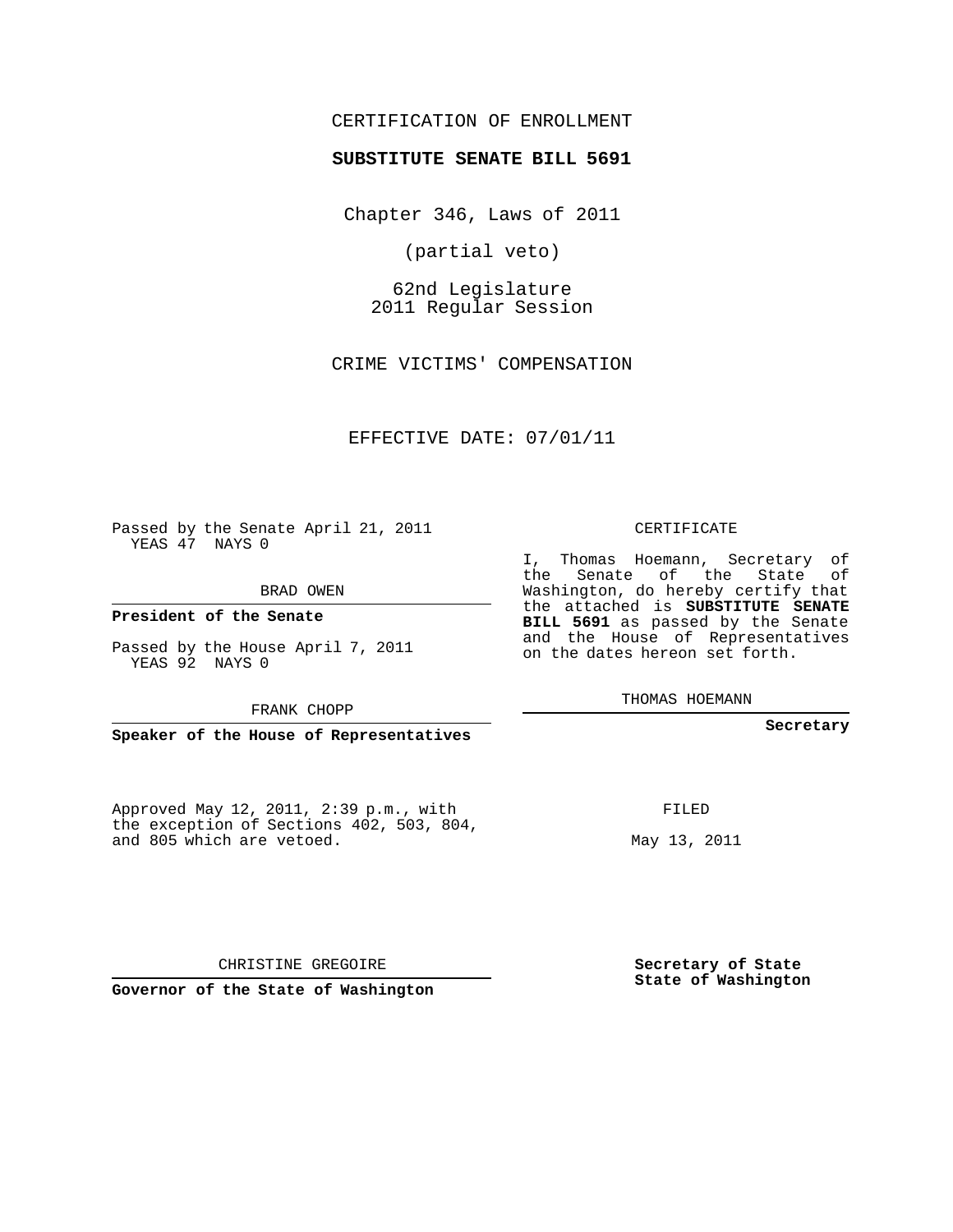### **SUBSTITUTE SENATE BILL 5691** \_\_\_\_\_\_\_\_\_\_\_\_\_\_\_\_\_\_\_\_\_\_\_\_\_\_\_\_\_\_\_\_\_\_\_\_\_\_\_\_\_\_\_\_\_

\_\_\_\_\_\_\_\_\_\_\_\_\_\_\_\_\_\_\_\_\_\_\_\_\_\_\_\_\_\_\_\_\_\_\_\_\_\_\_\_\_\_\_\_\_

AS AMENDED BY THE HOUSE

Passed Legislature - 2011 Regular Session

**State of Washington 62nd Legislature 2011 Regular Session**

**By** Senate Human Services & Corrections (originally sponsored by Senator Hargrove)

READ FIRST TIME 02/21/11.

 AN ACT Relating to crime victims' compensation; amending RCW 7.68.020, 7.68.030, 7.68.075, 7.68.060, 7.68.070, 7.68.080, 7.68.085, 7.68.085, 7.68.125, 7.68.130, and 7.68.050; reenacting and amending RCW 7.68.070; adding new sections to chapter 7.68 RCW; creating new sections; repealing RCW 7.68.100; prescribing penalties; providing effective dates; providing an expiration date; and declaring an emergency.

BE IT ENACTED BY THE LEGISLATURE OF THE STATE OF WASHINGTON:

 NEW SECTION. **Sec. 1.** It is the intent of the legislature that eligible victims of crime who suffer bodily injury or death as a result of violent crime receive benefits under the crime victims' compensation program. To ensure benefits are provided, within funds available, to the largest number of eligible victims, it is imperative to streamline and provide flexibility in the administration of the program. Therefore, the legislature intends to simplify the administration of the benefits and services provided to victims of crime by separating the administration of the benefits and services provided to crime victims from the workers' compensation program under Title 51 RCW.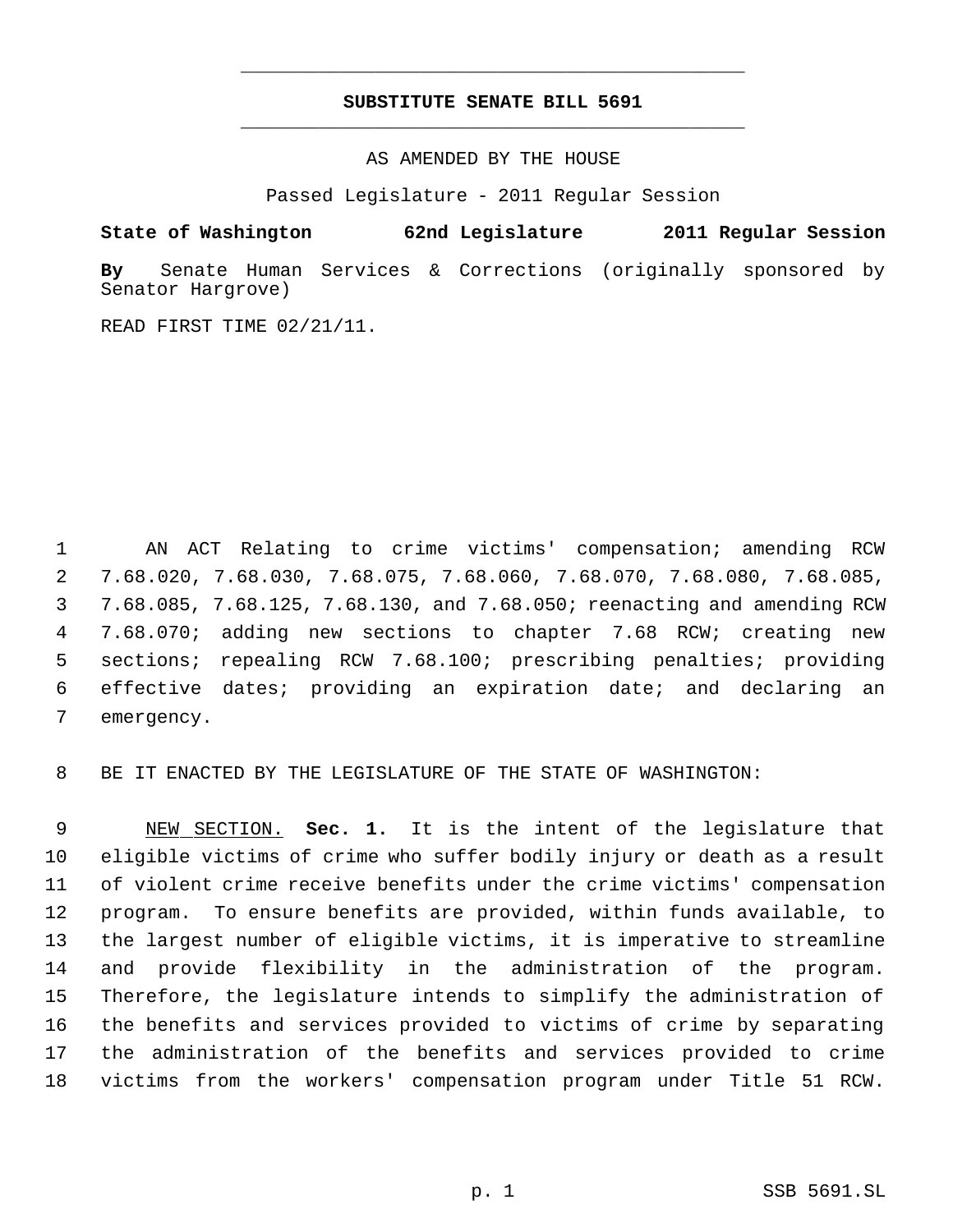These changes are intended to clarify that the limited funding available to help victims of crimes will be managed to help the largest number of crime victims as possible.

### **I. DEFINITIONS**

 **Sec. 101.** RCW 7.68.020 and 2006 c 268 s 1 are each amended to read as follows:

 The following words and phrases as used in this chapter have the meanings set forth in this section unless the context otherwise requires.

10 (1) (("Department" means the department of labor and industries.

11  $(2)$ )) "Accredited school" means a school or course of instruction which is:

 (a) Approved by the state superintendent of public instruction, the 14 state board of education, or the state board for community and technical colleges; or

 (b) Regulated or licensed as to course content by any agency of the 17 state or under any occupational licensing act of the state, or 18 recognized by the apprenticeship council under an agreement registered with the apprenticeship council pursuant to chapter 49.04 RCW.

20 (2) "Average monthly wage" means the average annual wage as determined under RCW 50.04.355 as now or hereafter amended divided by twelve.

 (3) "Beneficiary" means a husband, wife, registered domestic 24 partner, or child of a victim in whom shall vest a right to receive 25 payment under this chapter, except that a husband or wife of an injured 26 victim, living separate and apart in a state of abandonment, regardless of the party responsible therefor, for more than one year at the time 28 of the injury or subsequently, shall not be a beneficiary. A spouse 29 who has lived separate and apart from the other spouse for the period of two years and who has not, during that time, received or attempted by process of law to collect funds for maintenance, shall be deemed living in a state of abandonment.

 (4) "Child" means every natural born child, posthumous child, stepchild, child legally adopted prior to the injury, child born after 35 the injury where conception occurred prior to the injury, and dependent child in the legal custody and control of the victim, all while under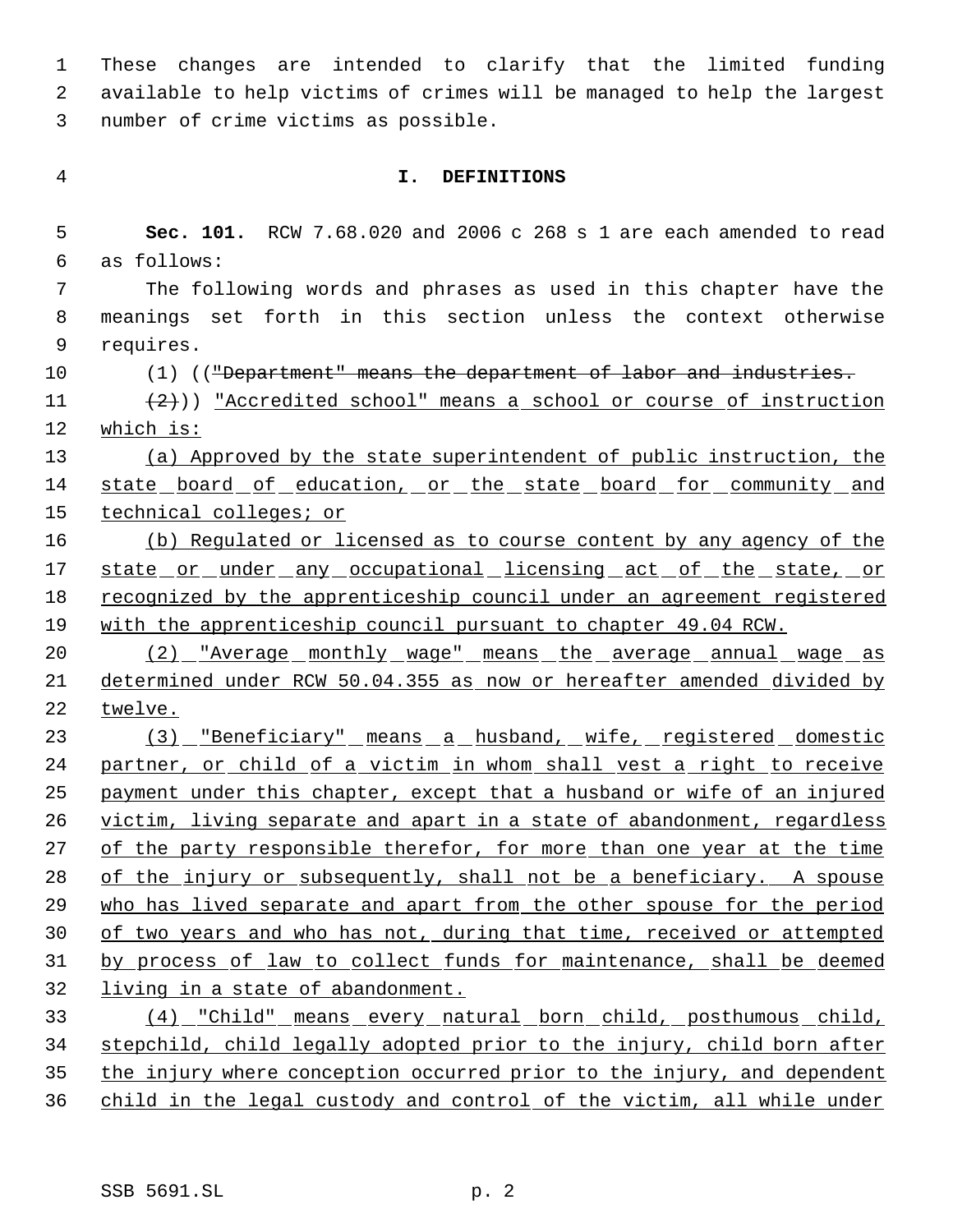1 the age of eighteen years, or under the age of twenty-three years while permanently enrolled as a full-time student in an accredited school, 3 and over the age of eighteen years if the child is a dependent as a 4 result of a physical, mental, or sensory handicap.

 (5) "Criminal act" means an act committed or attempted in this state which is: (a) Punishable as a federal offense that is comparable to a felony or gross misdemeanor in this state; (b) punishable as a felony or gross misdemeanor under the laws of this state; (c) an act committed outside the state of Washington against a resident of the state of Washington which would be compensable had it occurred inside this state and the crime occurred in a state which does not have a 12 crime victims' compensation program, for which the victim is eligible 13 as set forth in the Washington compensation law; or (d) ((an act-of terrorism as defined in 18 U.S.C. Sec. 2331, as it exists on May 2, 1997, committed outside of the United States against a resident of the 16 state of Washington, except as follows)) trafficking as defined in RCW 9A.40.100. A "criminal act" does not include the following:

 (i) The operation of a motor vehicle, motorcycle, train, boat, or 19 aircraft in violation of law ((does not constitute a "criminal act")) unless:

(A) The injury or death was intentionally inflicted;

 (B) The operation thereof was part of the commission of another nonvehicular criminal act as defined in this section;

 (C) The death or injury was the result of the operation of a motor vehicle after July 24, 1983, and a preponderance of the evidence establishes that the death was the result of vehicular homicide under RCW 46.61.520, or a conviction of vehicular assault under RCW 28 46.61.522, has been obtained( $\left($  : PROVIDED, That)). In cases where a probable criminal defendant has died in perpetration of vehicular assault or, in cases where the perpetrator of the vehicular assault is unascertainable because he or she left the scene of the accident in violation of RCW 46.52.020 or, because of physical or mental infirmity or disability the perpetrator is incapable of standing trial for vehicular assault, the department may, by a preponderance of the evidence, establish that a vehicular assault had been committed and authorize benefits;

 (D) The injury or death was caused by a driver in violation of RCW 46.61.502; or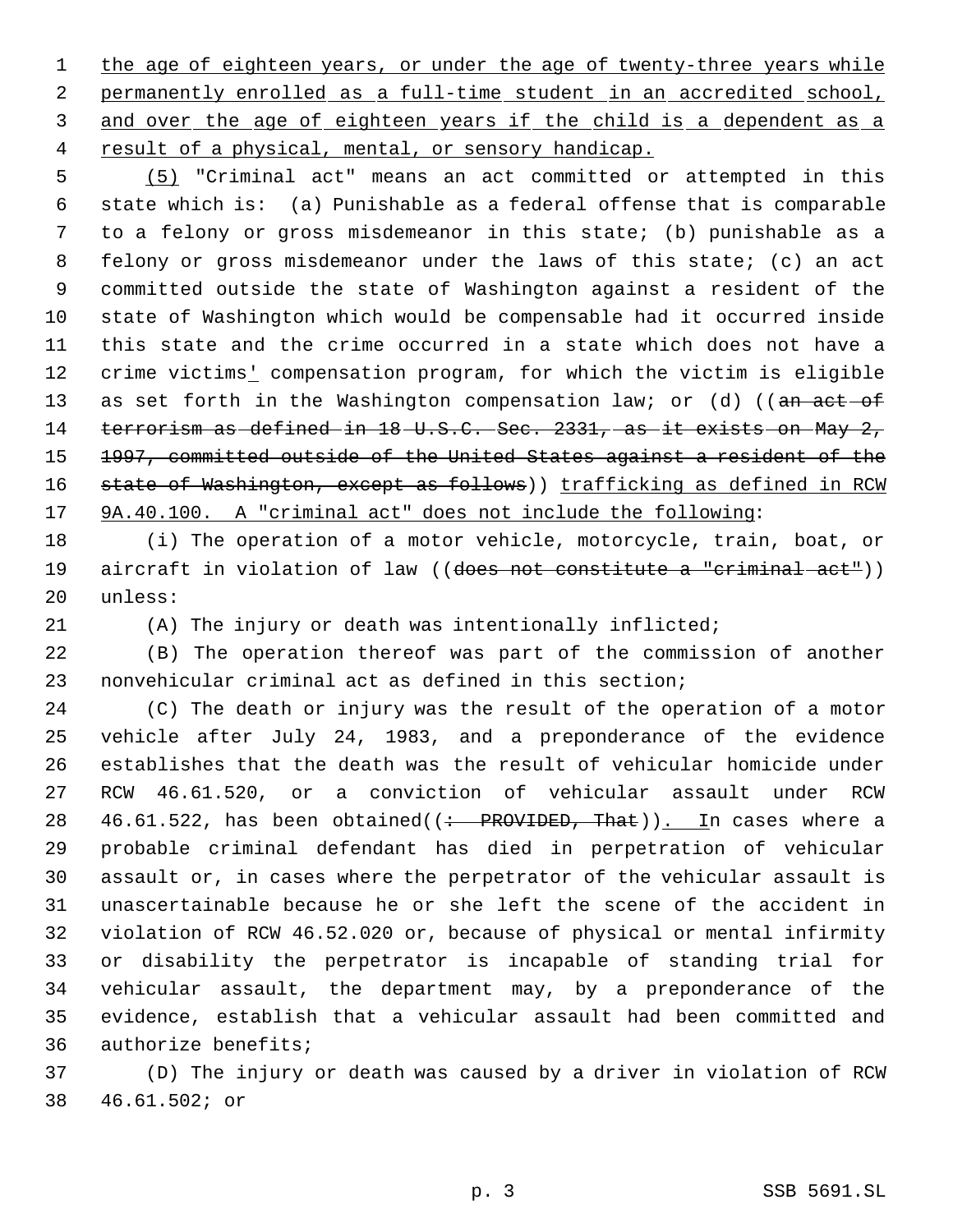(E) The injury or death was caused by a driver in violation of RCW 46.61.655(7)(a), failure to secure a load in the first degree;

 (ii) Neither an acquittal in a criminal prosecution nor the absence of any such prosecution is admissible in any claim or proceeding under this chapter as evidence of the noncriminal character of the acts giving rise to such claim or proceeding, except as provided for in (d)(i)(C) of this subsection;

 (iii) Evidence of a criminal conviction arising from acts which are the basis for a claim or proceeding under this chapter is admissible in such claim or proceeding for the limited purpose of proving the criminal character of the acts; and

 (iv) Acts which, but for the insanity or mental irresponsibility of the perpetrator, would constitute criminal conduct are deemed to be criminal conduct within the meaning of this chapter.

15  $((3)$  "Victim" means a person who suffers bodily injury or death as 16 a proximate result of a criminal act of another person, the victim's 17 own good faith and reasonable effort to prevent a criminal act, or his 18 or her good faith effort to apprehend a person reasonably suspected of 19 engaging in a criminal act. For the purposes of receiving benefits pursuant to this chapter, "victim" is interchangeable with "employee" 21 or  $-\frac{w}{\sqrt{C}}$  or  $\frac{w}{\sqrt{C}}$  as  $-\text{defined}-\text{in}-\text{chatter}-51.08$  RCW  $-\text{as}-\text{now}-\text{or}-\text{hereafter}$ amended.

 $(4)$  -"Child," -"accredited -school," -"dependent," -"beneficiary," "average monthly wage," "director," "injury," "invalid," "permanent partial disability," and "permanent total disability" have the meanings 26 assigned to them in chapter 51.08 RCW as now or hereafter amended.

 $(27 + (-5))$   $(6)$  "Department" means the department of labor and industries.

 (7) "Financial support for lost wages" means a partial replacement of lost wages due to a temporary or permanent total disability.

 (8) "Gainfully employed" means engaging on a regular and continuous basis in a lawful activity from which a person derives a livelihood.

 $(1+6)$ ) (9) "Injury" means a sudden and tangible happening, of a 34 traumatic nature, producing an immediate or prompt result, and 35 occurring from without, and such physical conditions as result therefrom.

37 (10) <u>"Invalid" means one who is physically or mentally</u> incapacitated from earning wages.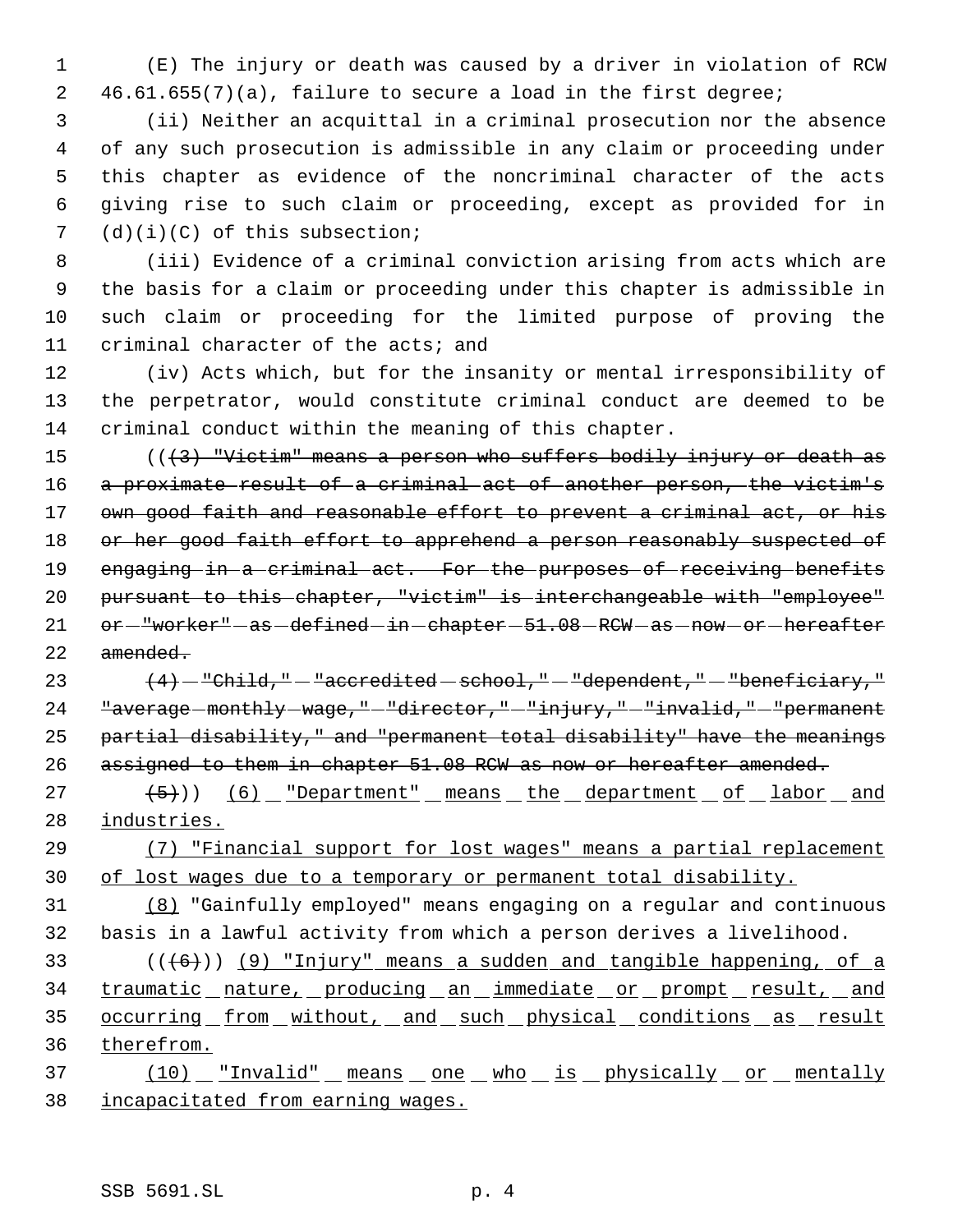(11) "Permanent total disability" means loss of both legs, or arms, 2 or one leg and one arm, total loss of eyesight, paralysis, or other condition permanently incapacitating the victim from performing any work at any gainful occupation.

 (12) "Private insurance" means any source of recompense provided by contract available as a result of the claimed injury or death at the time of such injury or death, or which becomes available any time thereafter.

 $((+7))$   $(13)$  "Public insurance" means any source of recompense provided by statute, state or federal, available as a result of the claimed injury or death at the time of such injury or death, or which becomes available any time thereafter.

13 (14) "Temporary total disability" means any condition that temporarily incapacitates a victim from performing any type of gainful 15 employment as certified by the victim's attending physician.

 (15) "Victim" means a person who suffers bodily injury or death as 17 a proximate result of a criminal act of another person, the victim's own good faith and reasonable effort to prevent a criminal act, or his or her good faith effort to apprehend a person reasonably suspected of 20 engaging in a criminal act. For the purposes of receiving benefits pursuant to this chapter, "victim" is interchangeable with "employee" or "worker" as defined in chapter 51.08 RCW as now or hereafter amended.

## **II. GENERAL PROVISIONS**

 NEW SECTION. **Sec. 201.** On all claims under this chapter, claimants' written or electronic notices, orders, or warrants must be forwarded directly to the claimant until such time as there has been entered an order on the claim appealable to the department. Claimants' written or electronic notices, orders, or warrants may be forwarded to the claimant in care of a representative before an order has been entered if the claimant sets forth in writing the name and address of the representative to whom the claimant desires this information to be forwarded.

NEW SECTION. **Sec. 202.** The department may, at any time, on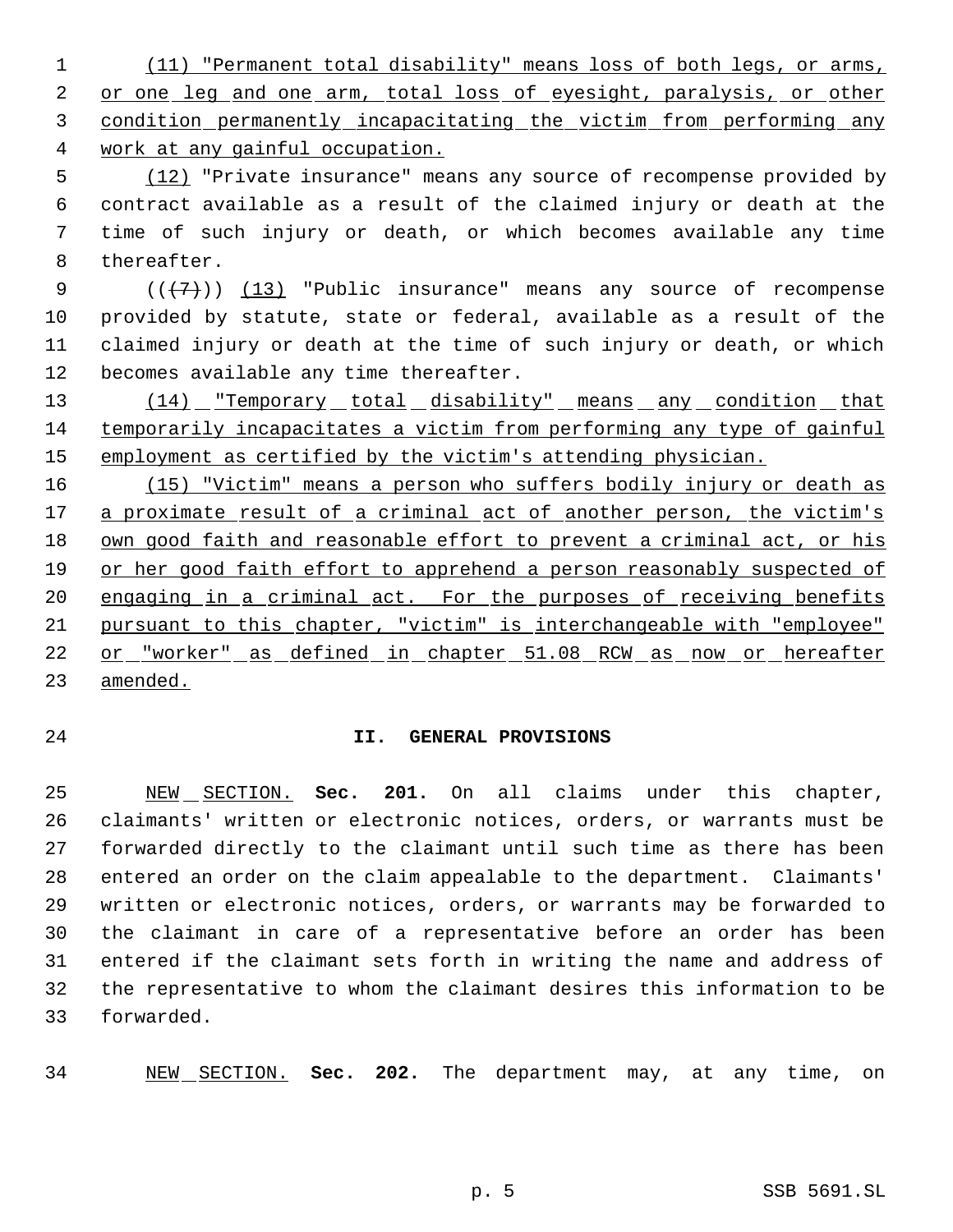receipt of written or electronic authorization, transmit amounts payable to a claimant or to the account of such person in a bank or other financial institution regulated by state or federal authority.

 NEW SECTION. **Sec. 203.** (1) Except as provided in RCW 43.20B.720, 72.09.111, 74.20A.260, and 51.32.380, no money paid or payable under this chapter shall, before the issuance and delivery of the check or warrant, or disbursement of electronic funds or electronic payment, be assigned, charged, or taken in execution, attached, garnished, or pass or be paid to any other person by operation of law, any form of voluntary assignment, or power of attorney. Any such assignment or charge is void unless the transfer is to a financial institution at the request of a victim or other beneficiary and made in accordance with section 204 of this act.

 (2)(a) If any victim suffers an injury and dies from it before he or she receives payment of any monthly installment covering financial support for lost wages for any period of time before his or her death, the amount of the monthly payment shall be paid to the surviving spouse or the child or children if there is no surviving spouse. If there is no surviving spouse and no child or children, the amount of the monthly payment shall be paid by the department and distributed consistent with the terms of the decedent's will or, if the decedent dies intestate, consistent with the terms of RCW 11.04.015.

 (b) Any application for compensation under this subsection (2) shall be filed with the department within one year of the date of death. The department may satisfy its responsibilities under this subsection (2) by sending any payment due in the name of the decedent and to the last known address of the decedent.

 (3) Any victim or beneficiary receiving benefits under this chapter who is subsequently confined in, or who subsequently becomes eligible for benefits under this chapter while confined in, any institution under conviction and sentence shall have all payments of the compensation canceled during the period of confinement. After discharge from the institution, payment of benefits due afterward shall be paid if the victim or beneficiary would, except for the provisions of this subsection (3), otherwise be eligible for them.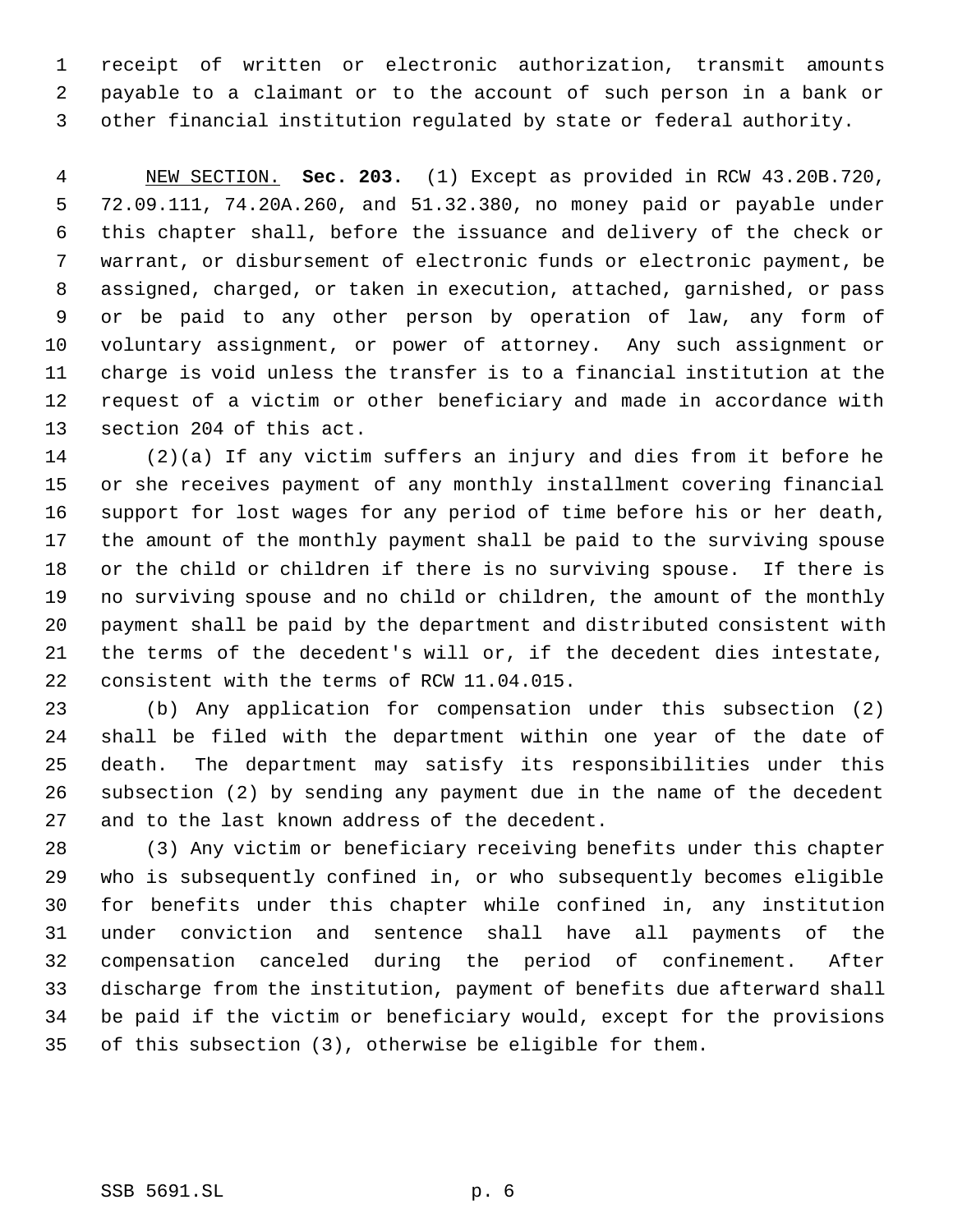NEW SECTION. **Sec. 204.** Any victim or other recipient of benefits under this chapter may elect to have any payments due transferred to such person's account in a financial institution for either: (1) Credit to the recipient's account in such financial institution; or (2) immediate transfer therefrom to the recipient's account in any other financial institution. A single warrant may be drawn in favor of such financial institution, for the total amount due the recipients involved, and written directions provided to such financial institution of the amount to be credited to the account of a recipient or to be transferred to an account in another financial institution for such recipient. The issuance and delivery by the disbursing officer of a warrant in accordance with the procedure set forth in this section and proper endorsement thereof by the financial institution shall have the same legal effect as payment directly to the recipient.

 For the purposes of this section "financial institution" shall have the meaning given in RCW 41.04.240 as now or hereafter amended.

 NEW SECTION. **Sec. 205.** (1) The department may require that the victim present himself or herself for a special medical examination by a physician or physicians selected by the department, and the department may require that the victim present himself or herself for a personal interview. The costs of the examination or interview, including payment of any reasonable travel expenses, shall be paid by the department as part of the victim's total claim under RCW 7.68.070(1).

 (2) The director may establish a medical bureau within the department to perform medical examinations under this section.

 (3) Where a dispute arises from the handling of any claim before the condition of the injured victim becomes fixed, the victim may request the department to resolve the dispute or the director may initiate an inquiry on his or her own motion. In these cases, the department shall proceed as provided in this section and an order shall issue in accordance with RCW 51.52.050.

 **Sec. 206.** RCW 7.68.030 and 2009 c 479 s 7 are each amended to read as follows:

 (1) It shall be the duty of the director to establish and administer a program of benefits to innocent victims of criminal acts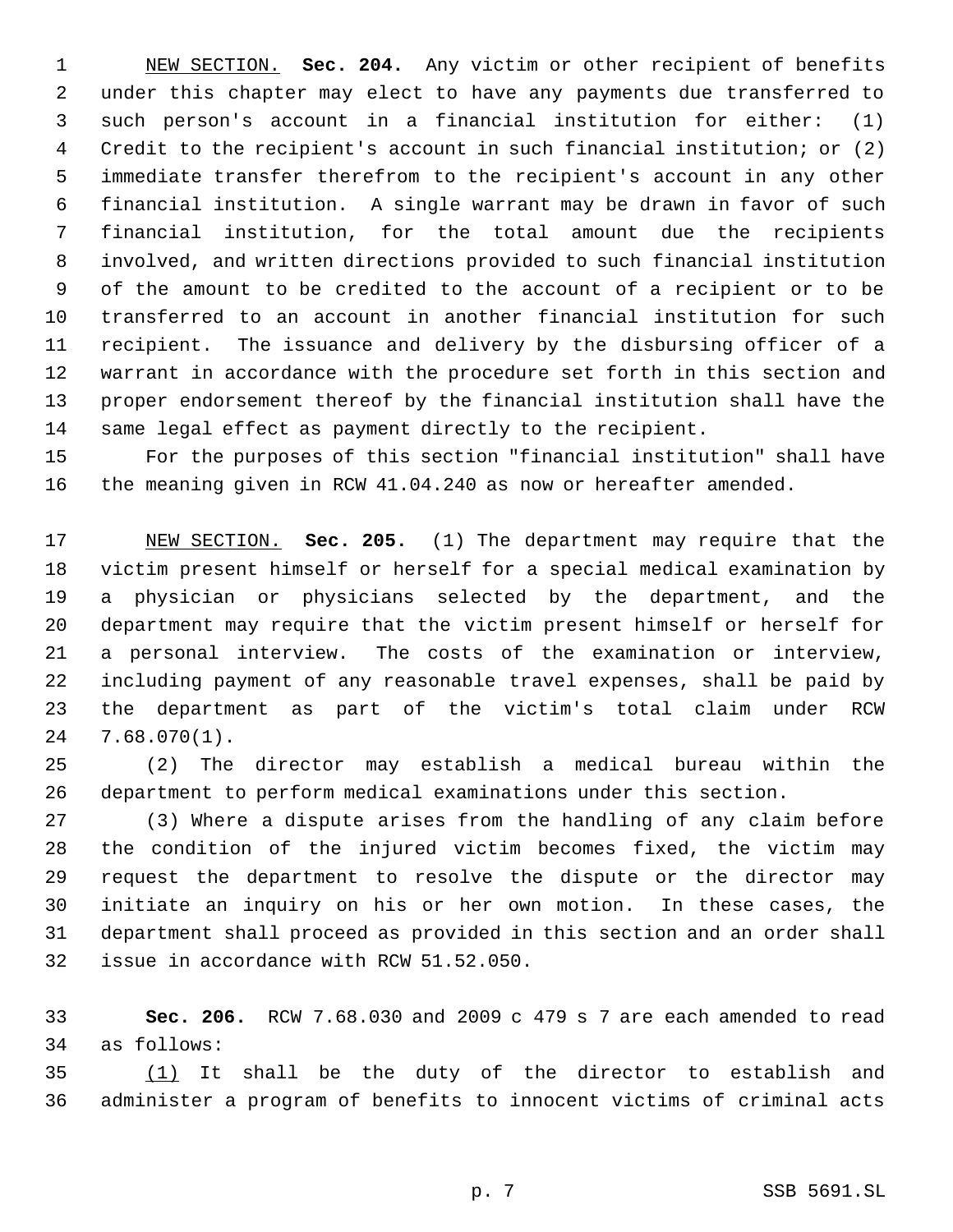1 within the terms and limitations of this chapter. ((In so doing, the 2 director shall, in accordance with chapter 34.05 RCW, adopt rules and regulations necessary to the administration of this chapter, and the provisions contained in chapter 51.04 RCW, including but not limited to RCW 51.04.020, 51.04.030, 51.04.040, 51.04.050 and 51.04.100 as now or hereafter amended, shall apply where appropriate in keeping with the intent of this chapter.)) The director may apply for and, subject to appropriation, expend federal funds under Public Law 98-473 and any other federal program providing financial assistance to state crime victim compensation programs. The federal funds shall be deposited in the state general fund and may be expended only for purposes authorized by applicable federal law. (2) The director shall:

 (a) Establish and adopt rules governing the administration of this 15 chapter in accordance with chapter 34.05 RCW;

 (b) Regulate the proof of accident and extent thereof, the proof of 17 death, and the proof of relationship and the extent of dependency;

 (c) Supervise the medical, surgical, and hospital treatment to the intent that it may be in all cases efficient and up to the recognized 20 standard of modern surgery;

 (d) Issue proper receipts for moneys received and certificates for 22 benefits accrued or accruing;

 (e) Designate a medical director who is licensed under chapter 18.57 or 18.71 RCW;

 (f) Supervise the providing of prompt and efficient care and 26 treatment, including care provided by physician assistants governed by 27 the provisions of chapters 18.57A and 18.71A RCW, acting under a supervising physician, including chiropractic care, and including care provided by licensed advanced registered nurse practitioners, to victims at the least cost consistent with promptness and efficiency, without discrimination or favoritism, and with as great uniformity as 32 the various and diverse surrounding circumstances and locations of industries will permit and to that end shall, from time to time, establish and adopt and supervise the administration of printed forms, electronic communications, rules, regulations, and practices for the furnishing of such care and treatment. The medical coverage decisions 37 of the department do not constitute a "rule" as used in RCW 38 34.05.010(16), nor are such decisions subject to the rule-making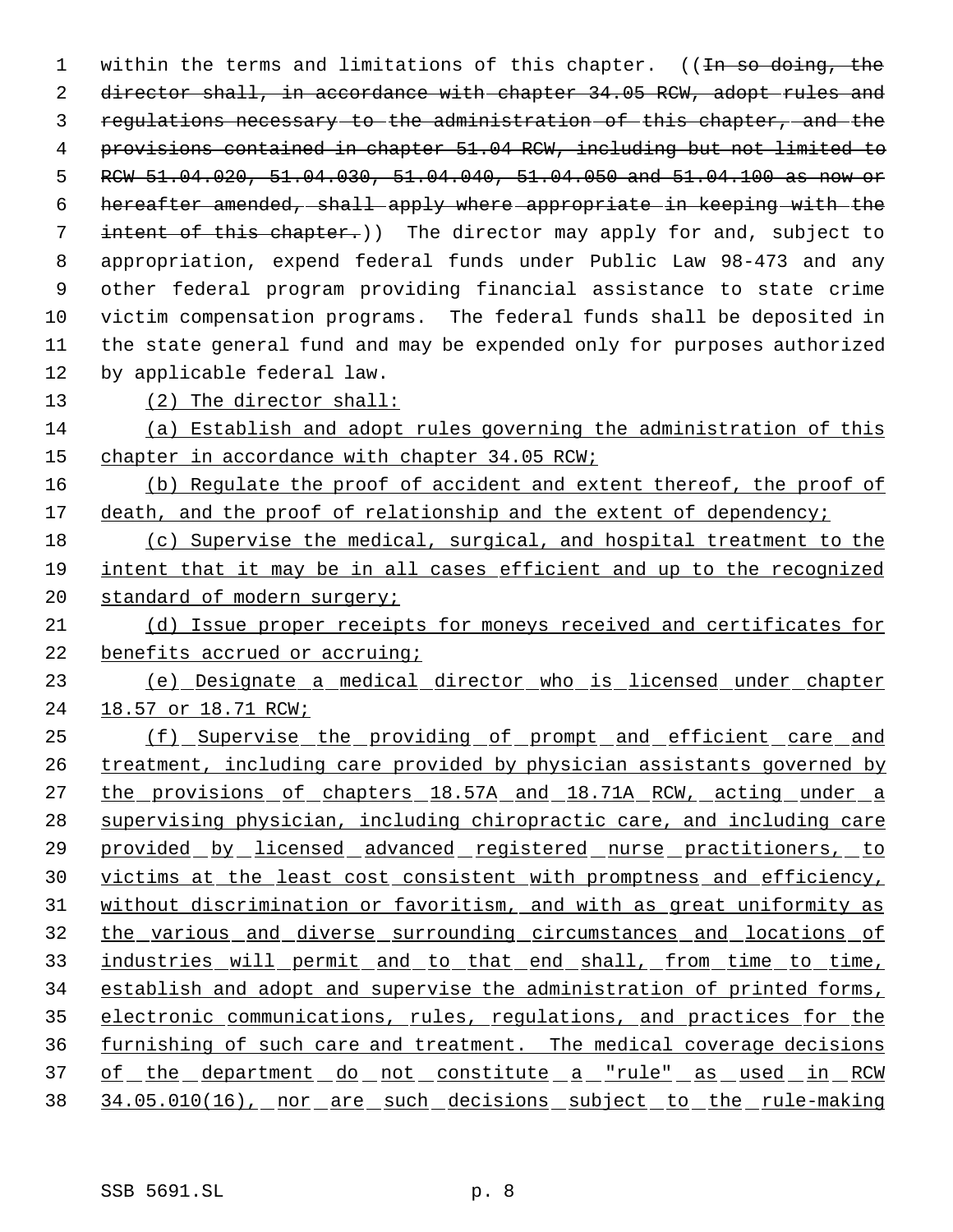provisions of chapter 34.05 RCW except that criteria for establishing medical coverage decisions shall be adopted by rule. The department may recommend to a victim particular health care services and providers 4 where specialized treatment is indicated or where cost-effective 5 payment levels or rates are obtained by the department, and the department may enter into contracts for goods and services including, but not limited to, durable medical equipment so long as statewide 8 access to quality service is maintained for injured victims;

 (g) In consultation with interested persons, establish and, in his or her discretion, periodically change as may be necessary, and make available a fee schedule of the maximum charges to be made by any physician, surgeon, chiropractor, hospital, druggist, licensed advanced 13 registered nurse practitioner, and physician assistants as defined in chapters 18.57A and 18.71A RCW, acting under a supervising physician or other agency or person rendering services to victims. The department shall coordinate with other state purchasers of health care services to establish as much consistency and uniformity in billing and coding practices as possible, taking into account the unique requirements and differences between programs. No service covered under this title, 20 <u>including services provided to victims, whether aliens or other</u> victims, who are not residing in the United States at the time of receiving the services, shall be charged or paid at a rate or rates 23 exceeding those specified in such fee schedule, and no contract providing for greater fees shall be valid as to the excess. The establishment of such a schedule, exclusive of conversion factors, does not constitute "agency action" as used in RCW 34.05.010(3), nor does 27 such a fee schedule constitute a "rule" as used in RCW 34.05.010(16);

 (h) Make a record of the commencement of every disability and the termination thereof and, when bills are rendered for the care and treatment of injured victims, shall approve and pay those which conform 31 to the adopted rules, regulations, established fee schedules, and practices of the director and may reject any bill or item thereof incurred in violation of the principles laid down in this section or the rules, regulations, or the established fee schedules and rules and regulations adopted under it.

(3) The director and his or her authorized assistants:

 (a) Have power to issue subpoenas to enforce the attendance and testimony of witnesses and the production and examination of books,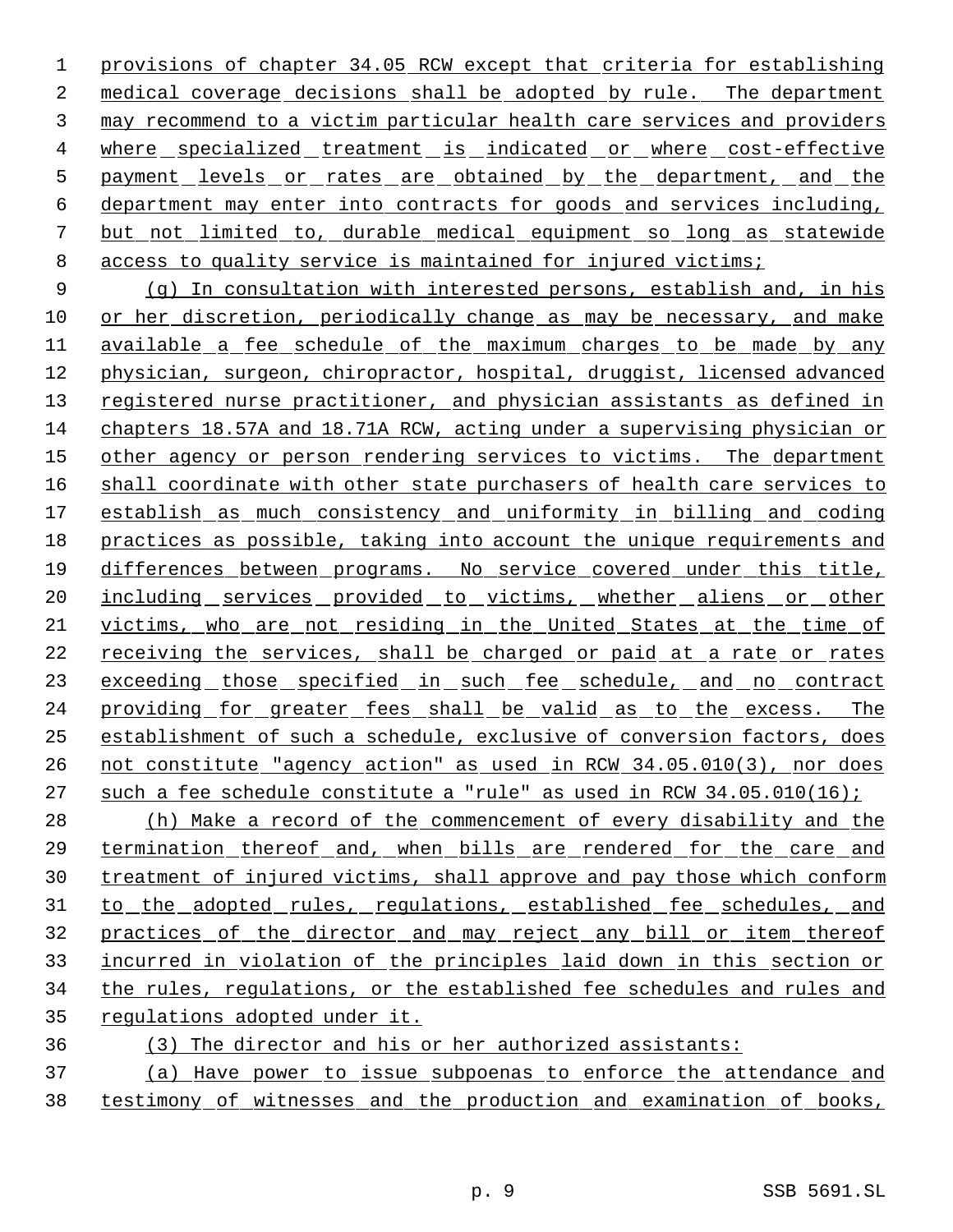1 papers, photographs, tapes, and records before the department in 2 connection with any claim made to the department or any billing submitted to the department. The superior court has the power to enforce any such subpoena by proper proceedings;

 (b)(i) May apply for and obtain a superior court order approving and authorizing a subpoena in advance of its issuance. The application may be made in the county where the subpoenaed person resides or is found, or the county where the subpoenaed records or documents are 9 located, or in Thurston county. The application must (A) state that an order is sought pursuant to this subsection; (B) adequately specify the records, documents, or testimony; and (C) declare under oath that an investigation is being conducted for a lawfully authorized purpose 13 related to an investigation within the department's authority and that the subpoenaed documents or testimony are reasonably related to an 15 investigation within the department's authority.

 (ii) Where the application under this subsection (3)(b) is made to 17 the satisfaction of the court, the court must issue an order approving the subpoena. An order under this subsection constitutes authority of law for the agency to subpoena the records or testimony.

20 (iii) The director and his or her authorized assistants may seek approval and a court may issue an order under this subsection without prior notice to any person, including the person to whom the subpoena is directed and the person who is the subject of an investigation.

24 (4) In all hearings, actions, or proceedings before the department, any physician or licensed advanced registered nurse practitioner having theretofore examined or treated the claimant may be required to testify fully regarding such examination or treatment, and shall not be exempt 28 from so testifying by reason of the relation of the physician or licensed advanced registered nurse practitioner to the patient.

 **Sec. 207.** RCW 7.68.075 and 1977 ex.s. c 302 s 6 are each amended to read as follows:

 ((Notwithstanding the provisions of any of the sections, as now or hereafter amended, of Title 51 RCW which are made applicable to)) Under this chapter, the marital status of all victims shall be deemed to be fixed as of the date of the criminal act. All references to the child or children living or conceived of the victim in this chapter shall be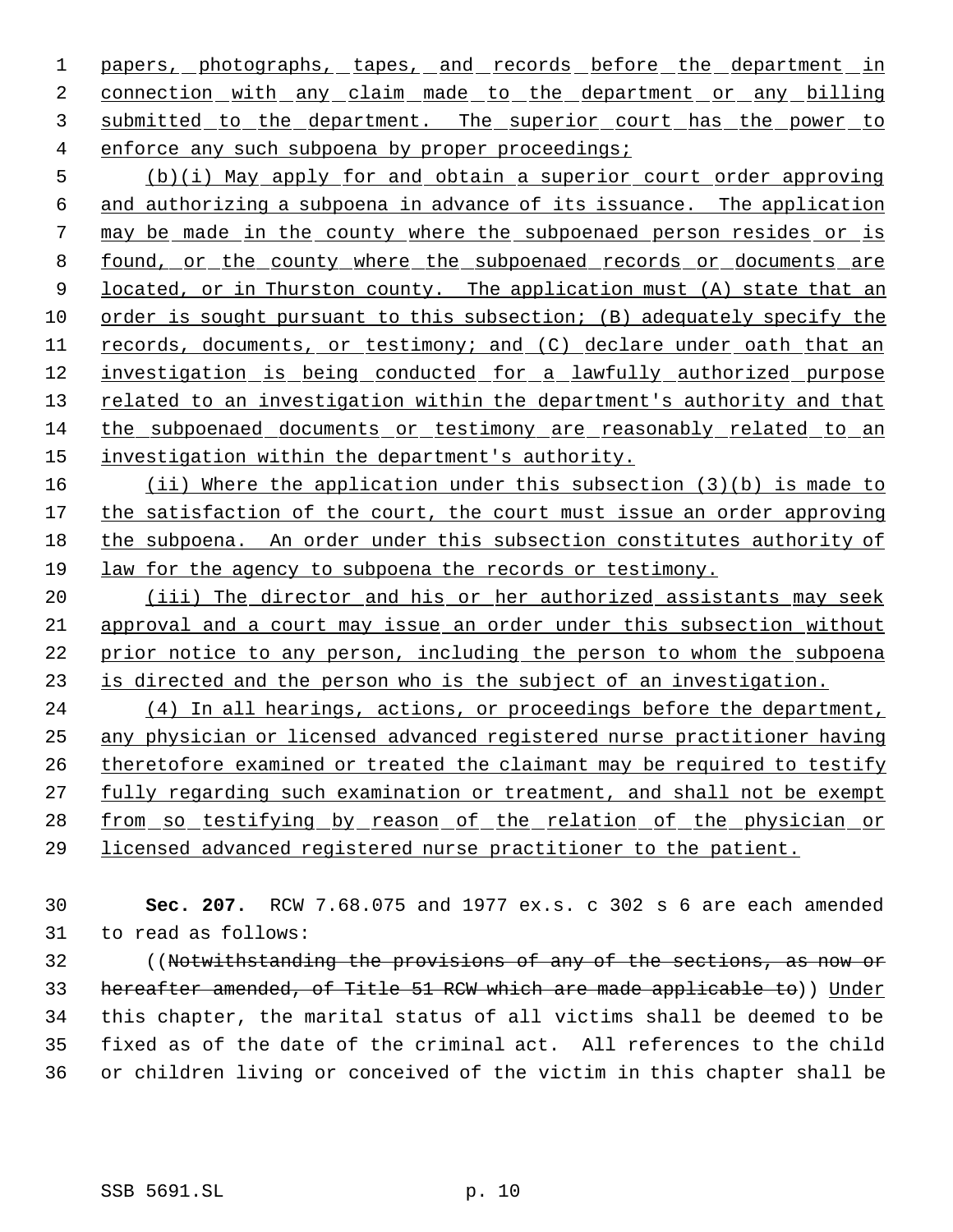deemed to refer to such child or children as of the date of the criminal act unless the context clearly indicates the contrary.

 Payments for or on account of any such child or children shall 4 cease when such child is no longer a "child" ((as-defined-in-RCW  $51.08.030$ , as now or hereafter amended,)) or on the death of any such child whichever occurs first.

 Payments to the victim or surviving spouse for or on account of any such child or children shall be made only when the victim or surviving spouse has legal custody of any such child or children. Where the victim or surviving spouse does not have such legal custody any payments for or on account of any such child or children shall be made to the person having legal custody of such child or children and the amount of payments shall be subtracted from the payments which would have been due the victim or surviving spouse had legal custody not been 15 transferred to another person. It shall be the duty of any person or 16 persons receiving payments because of legal custody of any child to 17 immediately notify the department of any change in such legal custody.

#### **III. APPLICATION FOR BENEFITS**

 **Sec. 301.** RCW 7.68.060 and 2001 c 153 s 1 are each amended to read as follows:

21 (1) Except for ((the purposes of applying for benefits under this chapter, the rights, privileges, responsibilities, duties, limitations 23 and procedures contained in RCW 51.28.020, 51.28.030, 51.28.040 and 24  $51.28.060 - shall - apply: PROVIDED - That - except - for)$  applications 25 received pursuant to subsection  $((4+))$  (6) of this section, no compensation of any kind shall be available under this chapter if:

 (a) An application for benefits is not received by the department within two years after the date the criminal act was reported to a local police department or sheriff's office or the date the rights of 30 ((dependents - or)) beneficiaries accrued, unless the director has determined that "good cause" exists to expand the time permitted to receive the application. "Good cause" shall be determined by the department on a case-by-case basis and may extend the period of time in which an application can be received for up to five years after the date the criminal act was reported to a local police department or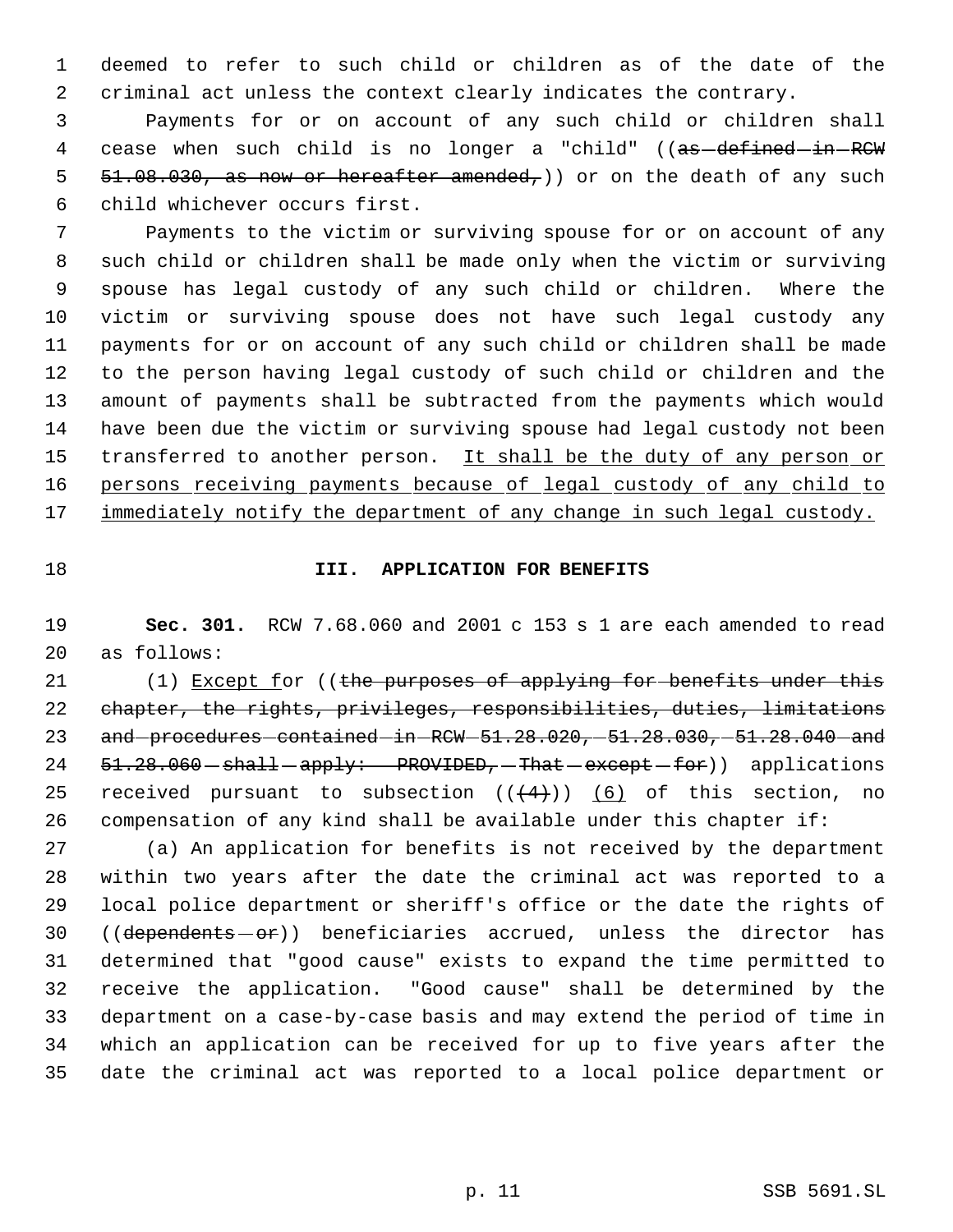1 sheriff's office or the date the rights of ((dependents - or)) beneficiaries accrued; or

 (b) The criminal act is not reported by the victim or someone on his or her behalf to a local police department or sheriff's office within twelve months of its occurrence or, if it could not reasonably have been reported within that period, within twelve months of the time when a report could reasonably have been made. In making determinations as to reasonable time limits, the department shall give greatest weight to the needs of the victims.

10 (2) ((This section shall apply only to criminal acts reported after December 31, 1985.

 $(3)$ )) No person or spouse, child, or dependent of such person is 13 eligible for benefits under this chapter when the injury for which benefits are sought, was:

15 (a) The result of consent, provocation, or incitement by the 16 victim, unless an injury resulting from a criminal act caused the death of the victim;

# (b) Sustained while the crime victim was engaged in the attempt to commit, or the commission of, a felony; or

20 (c) Sustained while the victim was confined in any county or city jail, federal jail or prison or in any other federal institution, or 22 any state correctional institution maintained and operated by the 23 department of social and health services or the department of 24 corrections, prior to release from lawful custody; or confined or living in any other institution maintained and operated by the 26 department of social and health services or the department of corrections.

 (3) No person or spouse, child, or dependent of such person is eligible for benefits under this chapter where the person making a claim for such benefits has refused to give reasonable cooperation to state or local law enforcement agencies in their efforts to apprehend and convict the perpetrator of the criminal act which gave rise to the claim. (4) A victim is not eligible for benefits under this chapter if he

or she:

 (a) Has been convicted of a felony offense within five years 37 preceding the criminal act for which they are applying where the felony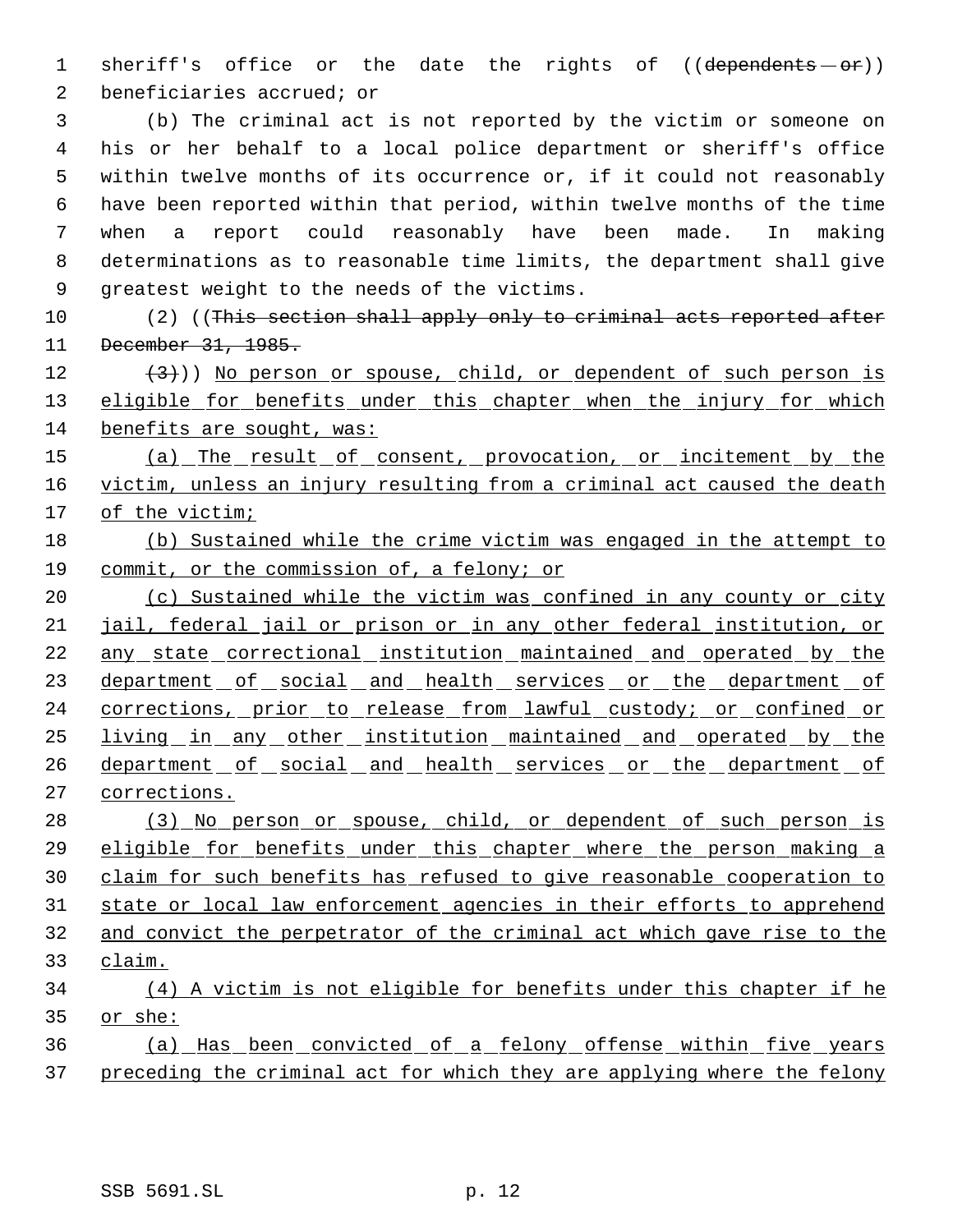offense is a violent offense under RCW 9.94A.030 or a crime against persons under RCW 9.94A.411, or is convicted of such a felony offense after the criminal act for which they are applying; and

 (b) Has not completely satisfied all legal financial obligations owed.

 (5) Because victims of childhood criminal acts may repress conscious memory of such criminal acts far beyond the age of eighteen, the rights of adult victims of childhood criminal acts shall accrue at the time the victim discovers or reasonably should have discovered the elements of the crime. In making determinations as to reasonable time limits, the department shall give greatest weight to the needs of the victim.

13 ( $((4)$  A right to)) (6)(a) Benefits under this chapter ((is)) are available to any victim of a person against whom the state initiates proceedings under chapter 71.09 RCW. The right created under this subsection shall accrue when the victim is notified of proceedings under chapter 71.09 RCW or the victim is interviewed, deposed, or testifies as a witness in connection with the proceedings. An application for benefits under this subsection must be received by the department within two years after the date the victim's right accrued unless the director determines that good cause exists to expand the time to receive the application. The director shall determine "good cause" on a case-by-case basis and may extend the period of time in which an application can be received for up to five years after the date the right of the victim accrued. Benefits under this subsection shall be limited to compensation for costs or losses incurred on or after the date the victim's right accrues for a claim allowed under this subsection.

 (b) A person identified as the "minor" in the charge of commercial sexual abuse of a minor under RCW 9.68A.100, promoting commercial sexual abuse of a minor under RCW 9.68A.101, or promoting travel for commercial sexual abuse of a minor under RCW 9.68A.102 is considered a victim of a criminal act for the purpose of the right to benefits under this chapter even if the person is also charged with prostitution under RCW 9A.88.030.

 NEW SECTION. **Sec. 302.** (1)(a) Where a victim is eligible for compensation under this chapter he or she shall file with the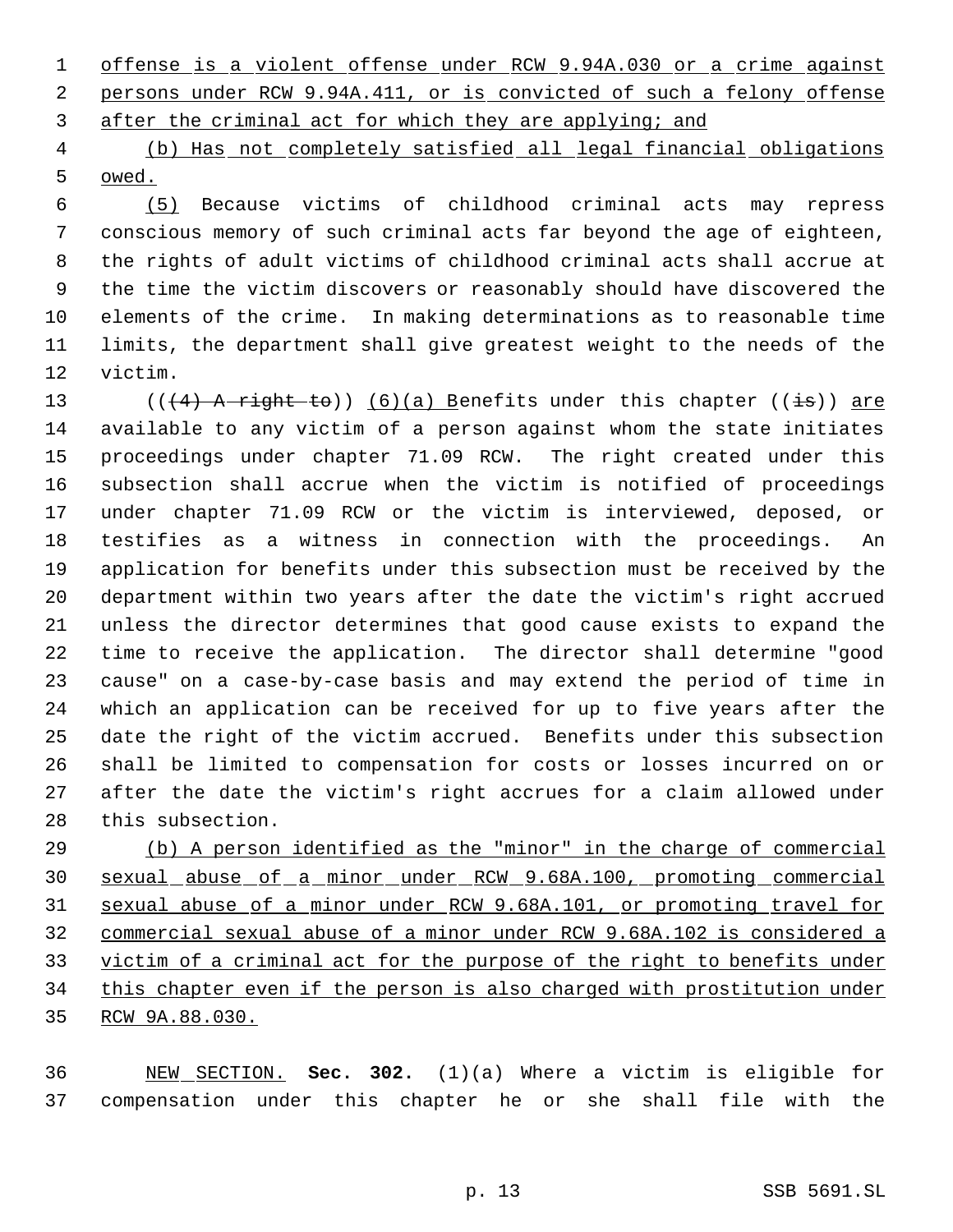department his or her application for such, together with the certificate of the physician or licensed advanced registered nurse practitioner who attended him or her. An application form developed by the department shall include a notice specifying the victim's right to receive health services from a physician or licensed advanced registered nurse practitioner utilizing his or her private or public insurance or if no insurance, of the victim's choice under section 507 of this act.

 (b) The physician or licensed advanced registered nurse practitioner who attended the injured victim shall inform the injured victim of his or her rights under this chapter and lend all necessary assistance in making this application for compensation and such proof of other matters as required by the rules of the department without charge to the victim.

 (2) If the application required by this section is filed on behalf of the victim by the physician who attended the victim, the physician may transmit the application to the department electronically.

 NEW SECTION. **Sec. 303.** Where death results from injury the parties eligible for compensation under this chapter, or someone in their behalf, shall make application for the same to the department, which application must be accompanied with proof of death and proof of relationship showing the parties to be eligible for compensation under this chapter, certificates of attending physician or licensed advanced registered nurse practitioner, if any, and such proof as required by the rules of the department.

 NEW SECTION. **Sec. 304.** If change of circumstances warrants an increase or rearrangement of compensation, like application shall be made therefor. Where the application has been granted, compensation and other benefits if in order shall be allowed for periods of time up to sixty days prior to the receipt of such application.

 NEW SECTION. **Sec. 305.** If injury or death results to a victim from the deliberate intention of the victim himself or herself to produce such injury or death, or while the victim is engaged in the attempt to commit, or the commission of, a felony, neither the victim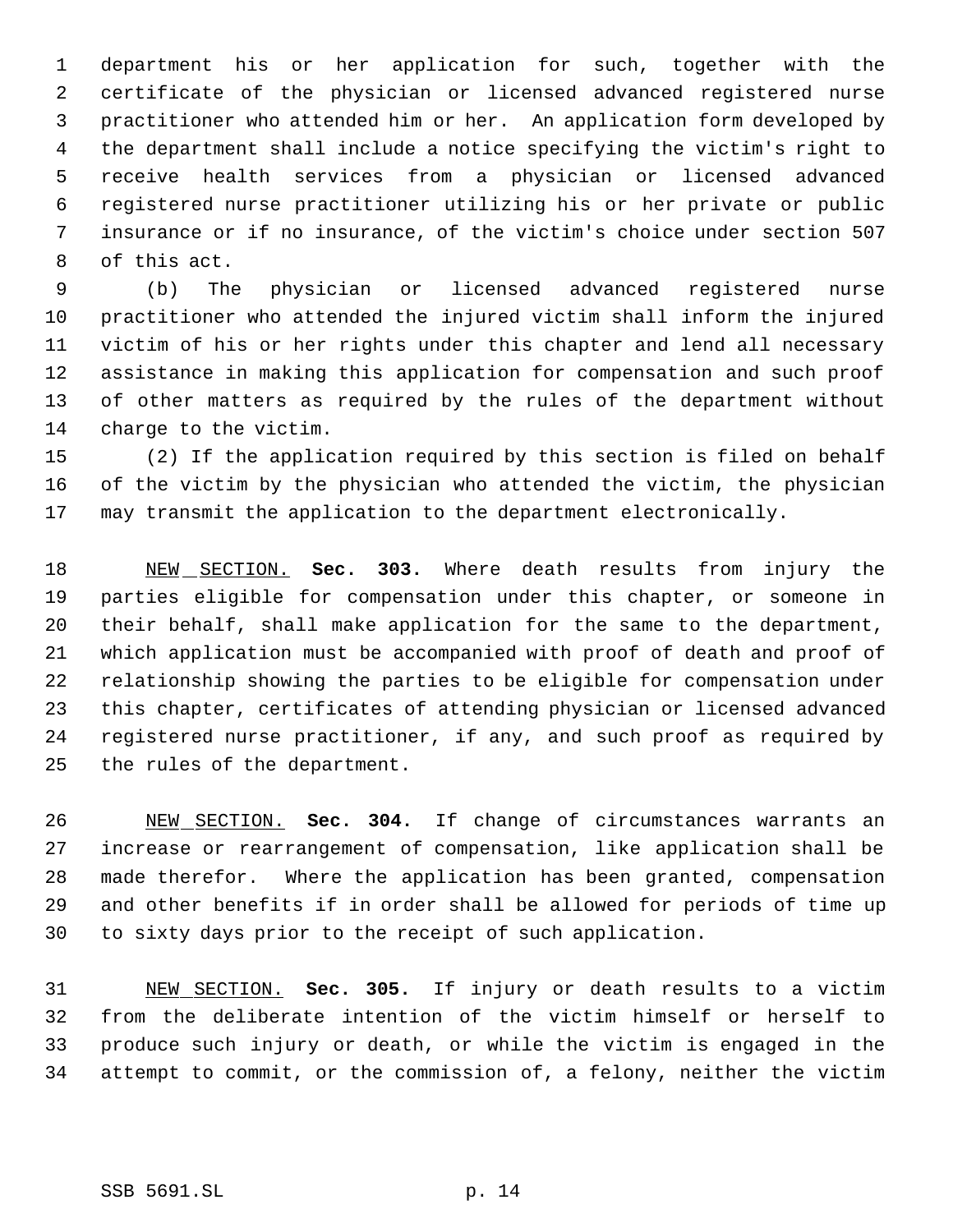nor the widow, widower, child, or dependent of the victim shall receive any payment under this chapter.

 If injury or death results to a victim from the deliberate intention of a beneficiary of that victim to produce the injury or death, or if injury or death results to a victim as a consequence of a beneficiary of that victim engaging in the attempt to commit, or the commission of, a felony, the beneficiary shall not receive any payment under this chapter.

 An invalid child, while being supported and cared for in a state institution, shall not receive compensation under this chapter.

 No payment shall be made to or for a natural child of a deceased victim and, at the same time, as the stepchild of a deceased victim.

 NEW SECTION. **Sec. 306.** Except as otherwise provided by treaty or this chapter, whenever compensation is payable to a beneficiary who is an alien not residing in the United States, the department shall pay the compensation to which a resident beneficiary is eligible under this chapter. But if a nonresident alien beneficiary is a citizen of a government having a compensation law which excludes citizens of the United States, either resident or nonresident, from partaking of the benefit of such law in as favorable a degree as herein extended to nonresident aliens, he or she shall receive no compensation. No payment shall be made to any beneficiary residing in any country with which the United States does not maintain diplomatic relations when such payment is due.

 NEW SECTION. **Sec. 307.** Physicians or licensed advanced registered nurse practitioners examining or attending injured victims under this chapter shall comply with rules and regulations adopted by the director, and shall make such reports as may be requested by the department upon the condition or treatment of any such victim, or upon any other matters concerning such victims in their care. Except under RCW 49.17.210 and 49.17.250, all medical information in the possession or control of any person and relevant to the particular injury in the opinion of the department pertaining to any victim whose injury is the basis of a claim under this chapter shall be made available at any stage of the proceedings to the claimant's representative and the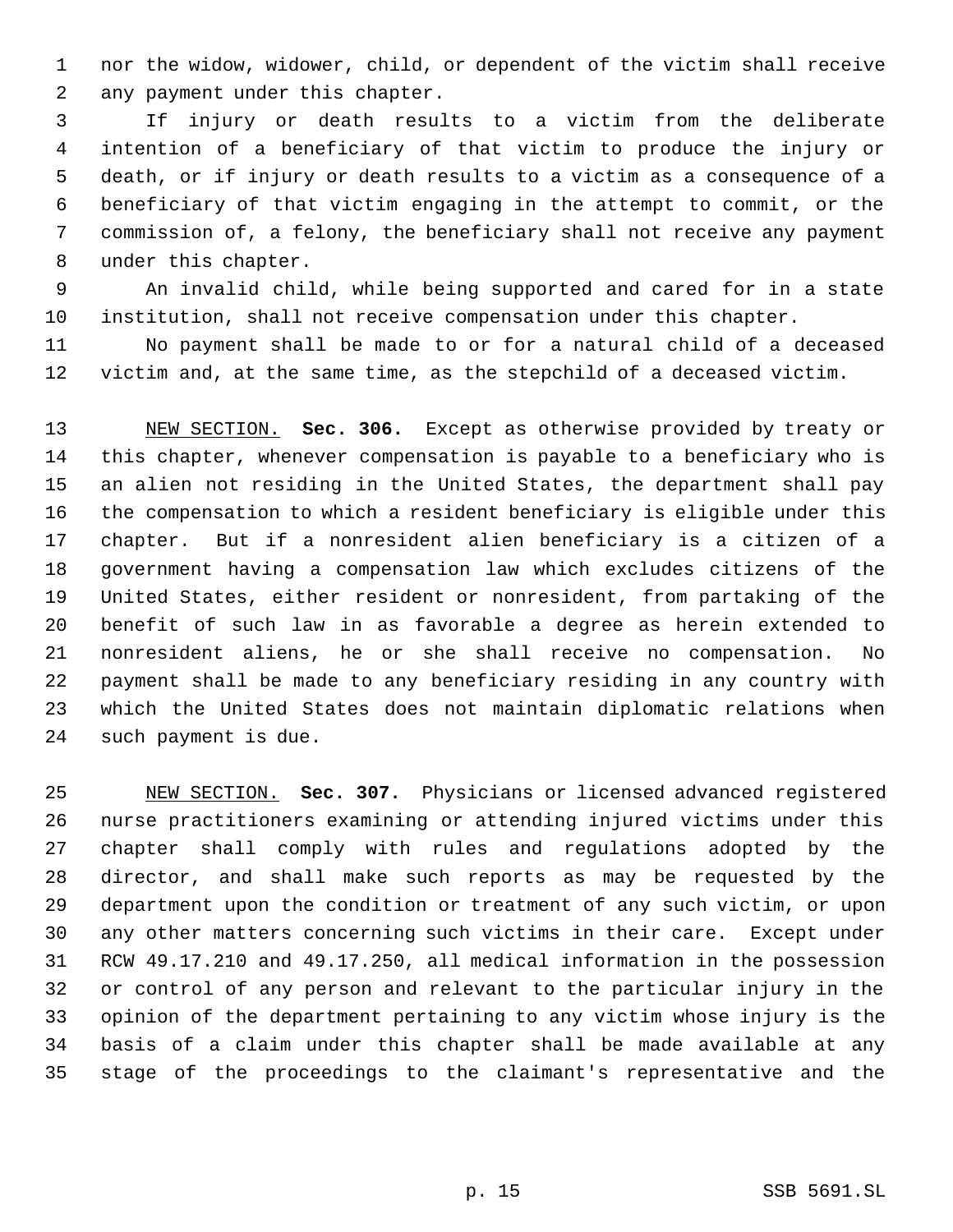1 department upon request, and no person shall incur any legal liability 2 by reason of releasing such information.

#### 3 **IV. BENEFITS**

 4 **Sec. 401.** RCW 7.68.070 and 2010 c 289 s 6 and 2010 c 122 s 1 are 5 each reenacted and amended to read as follows:

6 The ((right to)) eligibility for benefits under this chapter and 7 the amount thereof will be governed insofar as is applicable by the 8 provisions contained in this chapter ((51.32 RCW except as provided in 9 this section, provided that no more than fifty thousand dollars shall 10 be paid per claim:  $)\underline{\ }$ .

11  $(1)$   $($  The - provisions - contained - in - RCW -  $51.32.015$ ,  $-51.32.030$ ,  $12$   $51.32.072, -51.32.073, -51.32.180, -51.32.190, -and -51.32.200 - are - not$ 13 applicable to this chapter.

14  $(2)$ )) Each victim injured as a result of a criminal act, including 15 criminal acts committed between July 1, 1981, and January 1, 1983, or 16 the victim's family or ((dependents)) beneficiary in case of death of 17 the victim, are ((entitled-to)) eligible for benefits in accordance 18 with this chapter, subject to the limitations under RCW 7.68.015. 19 ((The -rights, -duties, -responsibilities, -limitations, -and -procedures 20 applicable to a worker as contained in RCW 51.32.010 are applicable to 21 this chapter.

22  $(3)(a)$  The limitations contained in RCW 51.32.020 are applicable to 23 claims under this chapter. In addition, no person or spouse, child, or 24 dependent of such person is entitled to benefits under this chapter 25 when the injury for which benefits are sought, was:

26  $\leftarrow$   $\leftarrow$  The -result - of -consent, -provocation, -or -incitement - by -the 27 victim, unless an injury resulting from a criminal act caused the death 28 of the victim;

29  $(ii)$  Sustained while the crime victim was engaged in the attempt to 30 commit, or the commission of, a felony; or

31 (iii) Sustained while the victim was confined in any county or city 32 jail, federal jail or prison or in any other federal institution, or 33 any -state -correctional -institution -maintained -and -operated -by -the  $34$  department  $-$  of  $-$  social  $-$  and  $-$  health  $-$  services  $-$  or  $-$  the  $-$  department  $-$  of 35 corrections, -prior -to -release -from -lawful -custody; -or -confined -or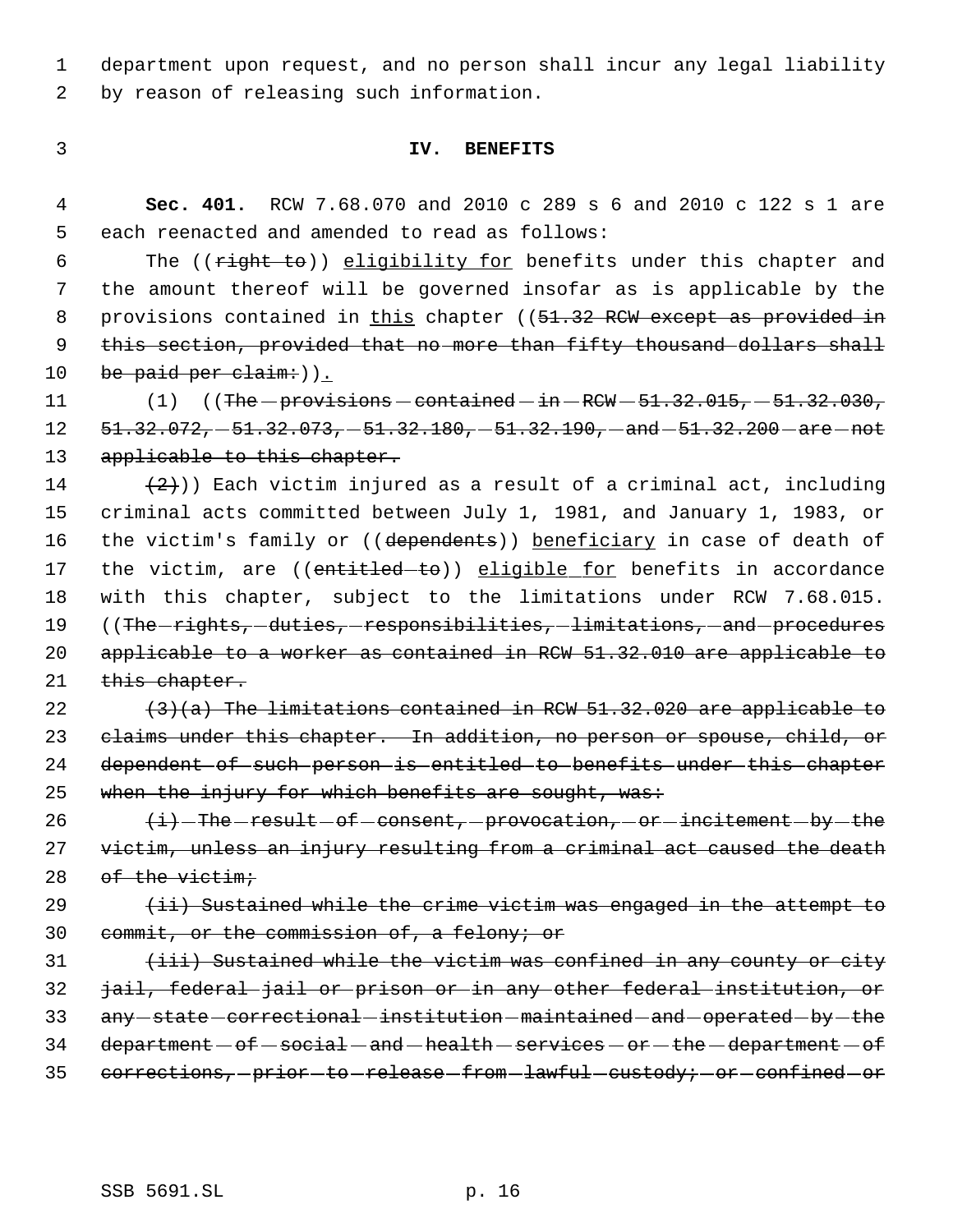1 living  $-$  in  $-$  any  $-$  other  $-$  institution  $-$  maintained  $-$  and  $-$  operated  $-$  by  $-$  the 2 department - of - social - and - health - services - or - the - department - of corrections. (b) A person identified as the "minor" in the charge of commercial 5 sexual - abuse - of - a - minor - under - RCW - 9.68A.100, - promoting - commercial sexual abuse of a minor under RCW 9.68A.101, or promoting travel for commercial sexual abuse of a minor under RCW 9.68A.102 is considered a victim of a criminal act for the purpose of the right to benefits under 9 this chapter even if the person is also charged with prostitution under 10 RCW 9A.88.030.  $(4)$  -The -benefits -established -upon -the -death -of -a -worker -and 12 contained in RCW 51.32.050 shall be the benefits obtainable under this chapter and provisions relating to payment contained in that section 14 shall equally apply under this chapter, except that:  $(a)$ )) No more than fifty thousand dollars shall be paid in total 16 per claim, of which nonmedical benefits shall not exceed forty thousand 17 dollars of the entire claim. Benefits may include a combination of 18 burial expenses, financial support for lost wages, and medical expenses. (a) Benefits payable for temporary total disability that results in financial support for lost wages shall not exceed fifteen thousand dollars. (b) Benefits payable for a permanent total disability or fatality 24 that results in financial support for lost wages shall not exceed forty thousand dollars. After at least twelve monthly payments have been paid, the department shall have the sole discretion to make a final lump sum payment of the balance remaining. 28 (c) Benefits for disposition of remains or burial expenses shall not exceed five thousand seven hundred fifty dollars per claim. (2) If the victim was not gainfully employed at the time of the criminal act, no financial support for lost wages will be paid to the victim or any beneficiaries. (3) No victim or beneficiary shall receive compensation for or during the day on which the injury was received. (4) If a victim's employer continues to pay the victim's wages that he or she was earning at the time of the crime, the victim shall not 37 receive any financial support for lost wages.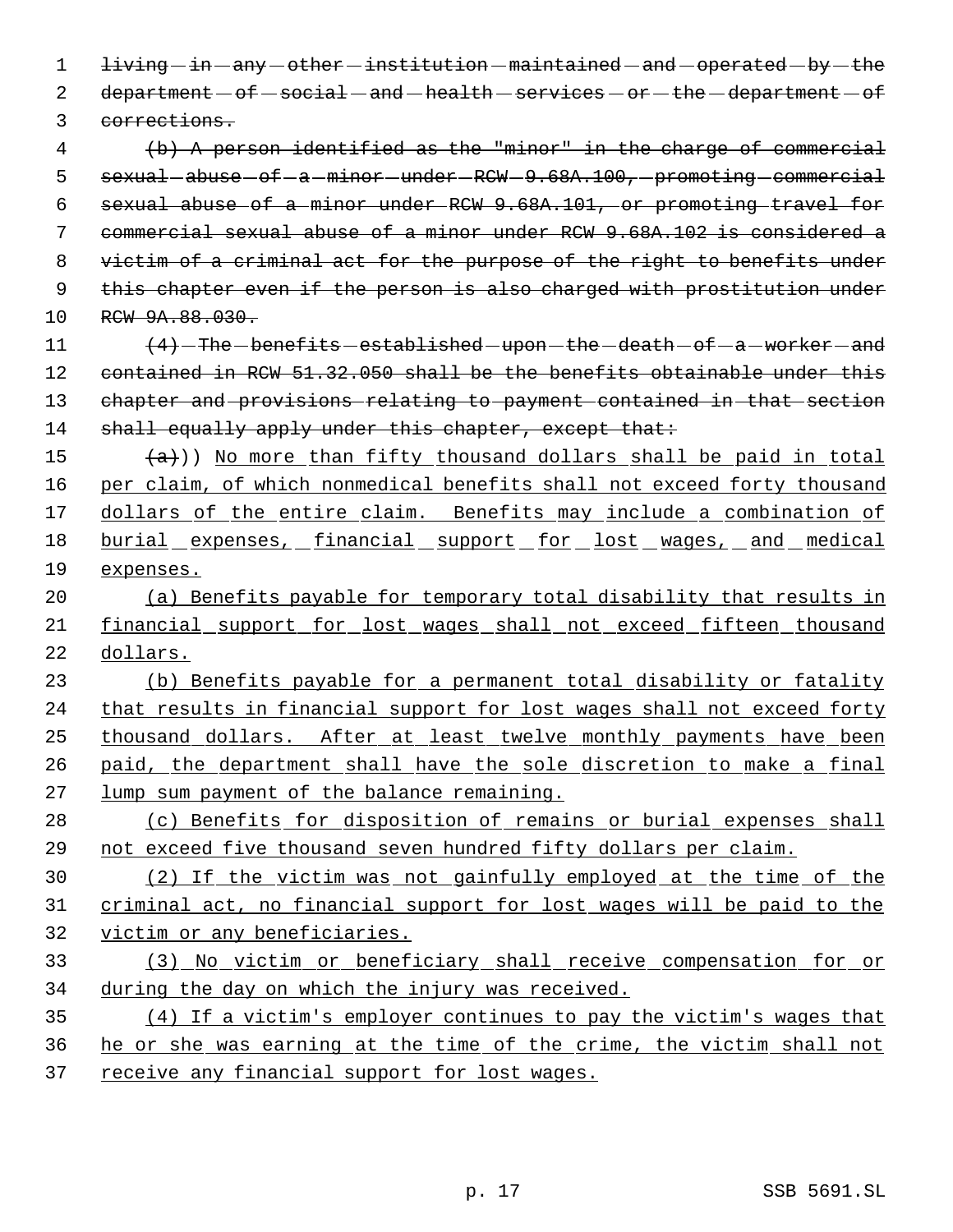(5) When the director determines that a temporary total disability results in a loss of wages, the victim shall receive monthly subject to subsection (1) of this section, during the period of disability, sixty 4 percent of the victim's monthly wage but no more than one hundred percent of the state's average monthly wage as defined in RCW 7.68.020. 6 The minimum monthly payment shall be no less than five hundred dollars. Monthly wages shall be based upon employer wage statements, employment security records, or documents reported to and certified by the 9 internal revenue service. Monthly wages must be determined using the actual documented monthly wage or averaging the total wages earned for up to twelve successive calendar months preceding the injury. In cases where the victim's wages and hours are fixed, they shall be determined by multiplying the daily wage the victim was receiving at the time of the injury: (a) By five, if the victim was normally employed one day a week; (b) By nine, if the victim was normally employed two days a week; 17 (c) By thirteen, if the victim was normally employed three days a week; (d) By eighteen, if the victim was normally employed four days a week; (e) By twenty-two, if the victim was normally employed five days a week; 23 (f) By twenty-six, if the victim was normally employed six days a week; or (g) By thirty, if the victim was normally employed seven days a week. (6) When the director determines that a permanent total disability 28 or death results in a loss of wages, the victim or eligible spouse shall receive the monthly payments established in this subsection, not to exceed forty thousand dollars or the limits established in this chapter. (7) If the director determines that the victim is voluntarily retired and is no longer attached to the workforce, benefits shall not be paid under this section. (8) In the case of death, if there is no eligible spouse, benefits shall be paid to the child or children of the deceased victim. If 37 there is no spouse or children, no payments shall be made under this section. If the spouse remarries before this benefit is paid in full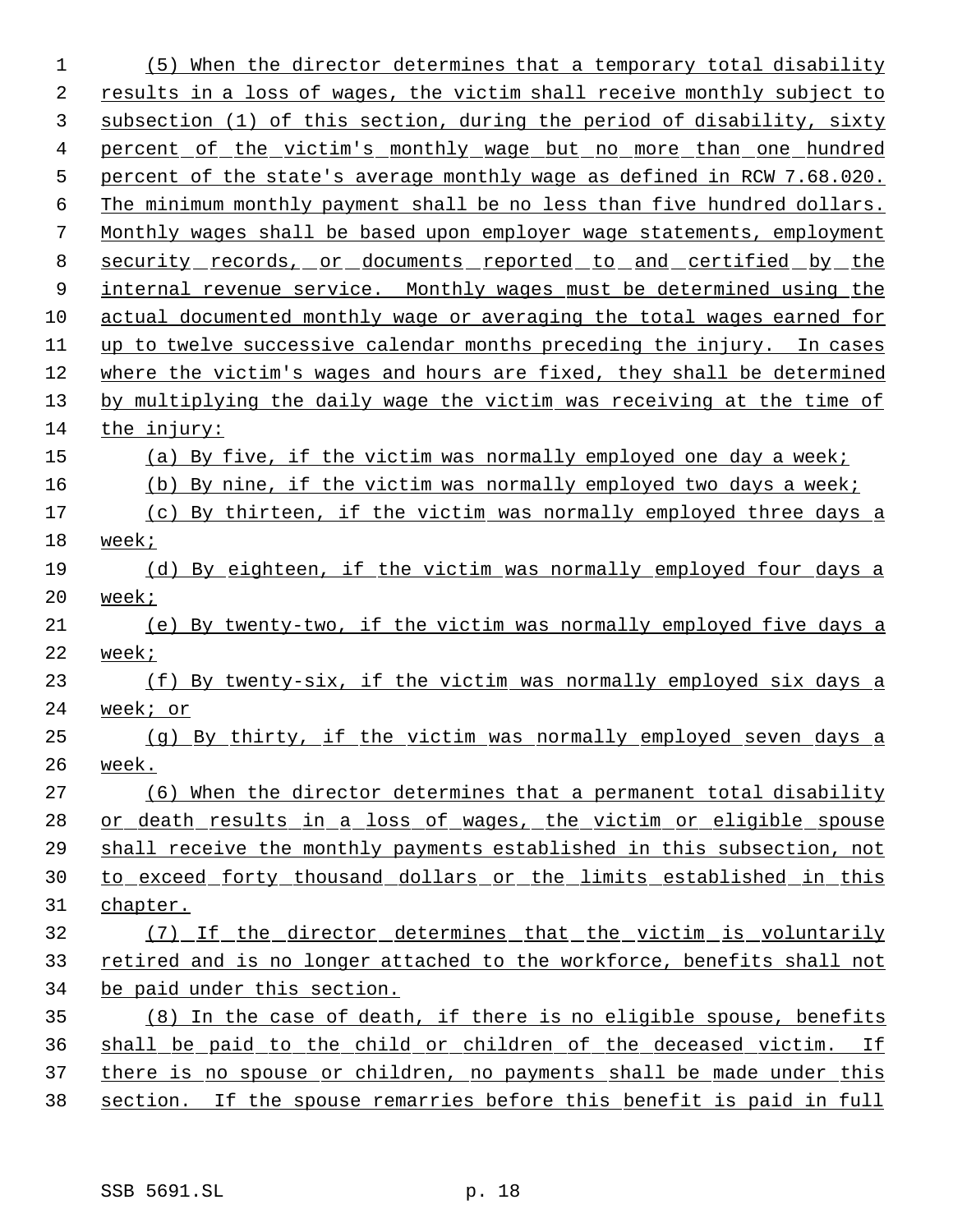1 benefits shall be paid to the victim's child or children and the spouse 2 shall not receive further payment. If there is no child or children no 3 further payments will be made.

4 (9) The benefits for disposition of remains or burial expenses 5 shall not exceed five thousand seven hundred fifty dollars per 6 claim $((\div))$  and

 7 (((b) An application for benefits relating to payment for burial 8 expenses, pursuant to this subsection, must be received within twelve 9 months of the date upon which the death of the victim is officially 10 recognized-as-a-homicide. If-there-is-a-delay-in-the-recovery-of 11 remains or the release of remains for burial, application for benefits 12 must be received within twelve months of the date of the release of the 13 remains for burial)) to receive reimbursement for expenses related to 14 the disposition of remains or burial, the department must receive an 15 itemized statement from a provider of services within twelve months of 16 the date upon which the death of the victim is officially recognized as 17 a homicide. If there is a delay in the recovery of remains or the 18 release of remains for disposition or burial, an itemized statement 19 from a provider of services must be received within twelve months of 20 the date of the release of the remains.

21 (( $\left($  + 5) The benefits established in RCW 51.32.060 for permanent total 22 disability proximately caused by the criminal act shall be the benefits 23 obtainable - under - this - chapter, - and - provisions - relating - to - payment 24 contained in that section apply under this chapter, except that if a 25 victim becomes permanently and totally disabled as a proximate result 26 of the criminal act, the victim shall receive monthly during the period 27 of the disability the following percentages, where applicable, of the 28 average monthly -wage determined as of the date of the criminal act 29 pursuant to RCW 51.08.018:

30  $(a)$  If married at the time of the criminal act, twenty-nine percent 31 of the average monthly wage.

# 32 (b) If married with one child at the time of the criminal act, 33 thirty-four percent of the average monthly wage.

- $34$  (c) If married with two children at the time of the criminal act, 35 thirty-eight percent of the average monthly wage.
- $36$  (d) If married with three children at the time of the criminal act, 37 forty-one percent of the average monthly wage.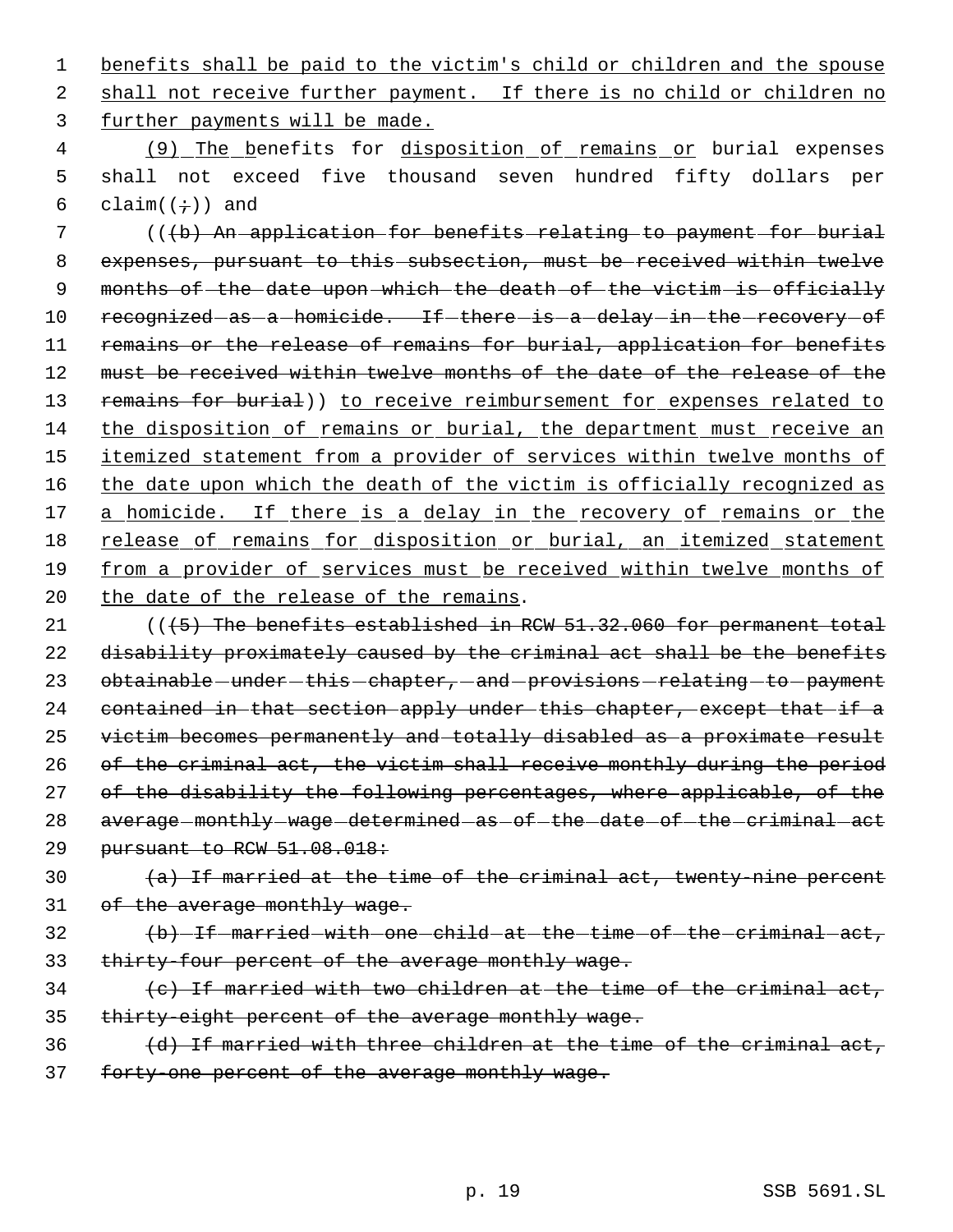- 1 (e) If married with four children at the time of the criminal act, 2 forty-four percent of the average monthly wage.
- 3 (f) -If married with -five or more children at the time of the 4 criminal act, forty-seven percent of the average monthly wage.
- 5 (g) -If -unmarried -at -the -time -of -the -criminal -act, -twenty-five 6 percent of the average monthly wage.
- 7 (h) If unmarried with one child at the time of the criminal act, 8 thirty percent of the average monthly wage.
- 9  $(i)$  If unmarried with two children at the time of the criminal act, 10 thirty-four percent of the average monthly wage.
- 11  $\{\frac{1}{7}\}$  If unmarried with three children at the time of the criminal 12 act, thirty-seven percent of the average monthly wage.
- 13 (k) If unmarried with four children at the time of the criminal 14 act, forty percent of the average monthly wage.
- 15  $\left\{\frac{1}{1}-\frac{1}{1}+\frac{1}{1}+\frac{1}{1}\right\}$  unmarried with five or more children at the time of the 16 criminal act, forty-three percent of the average monthly wage.
- 17 (6) The benefits established in RCW 51.32.080 for permanent partial 18 disability shall be the benefits obtainable under this chapter, and 19 provisions relating to payment contained in that section equally apply 20 under this chapter, but shall not exceed seven thousand dollars per  $21$   $e$ laim.
- 22  $(7)$  The benefits established in RCW  $51.32.090$  for temporary total 23 disability shall be the benefits obtainable under this chapter, and 24 provisions relating to payment contained in that section apply under 25 this chapter, except that no person is eligible for temporary total 26 disability benefits under this chapter if such person was not gainfully 27 employed at the time of the criminal act.
- 28 (8) The benefits established in RCW 51.32.095 for continuation of 29 benefits during vocational rehabilitation shall be benefits obtainable 30 under-this-chapter, and provisions relating to payment contained in 31 that section apply under this chapter, except that benefits shall not 32 exceed five thousand dollars for any single injury.
- 33 (9) The provisions for lump sum payment of benefits upon death or 34 permanent total disability as contained in RCW 51.32.130 apply under 35 this chapter.
- 36 (10) The provisions relating to payment of benefits to, for or on 37 behalf of workers contained in RCW 51.32.040, 51.32.055, 51.32.100,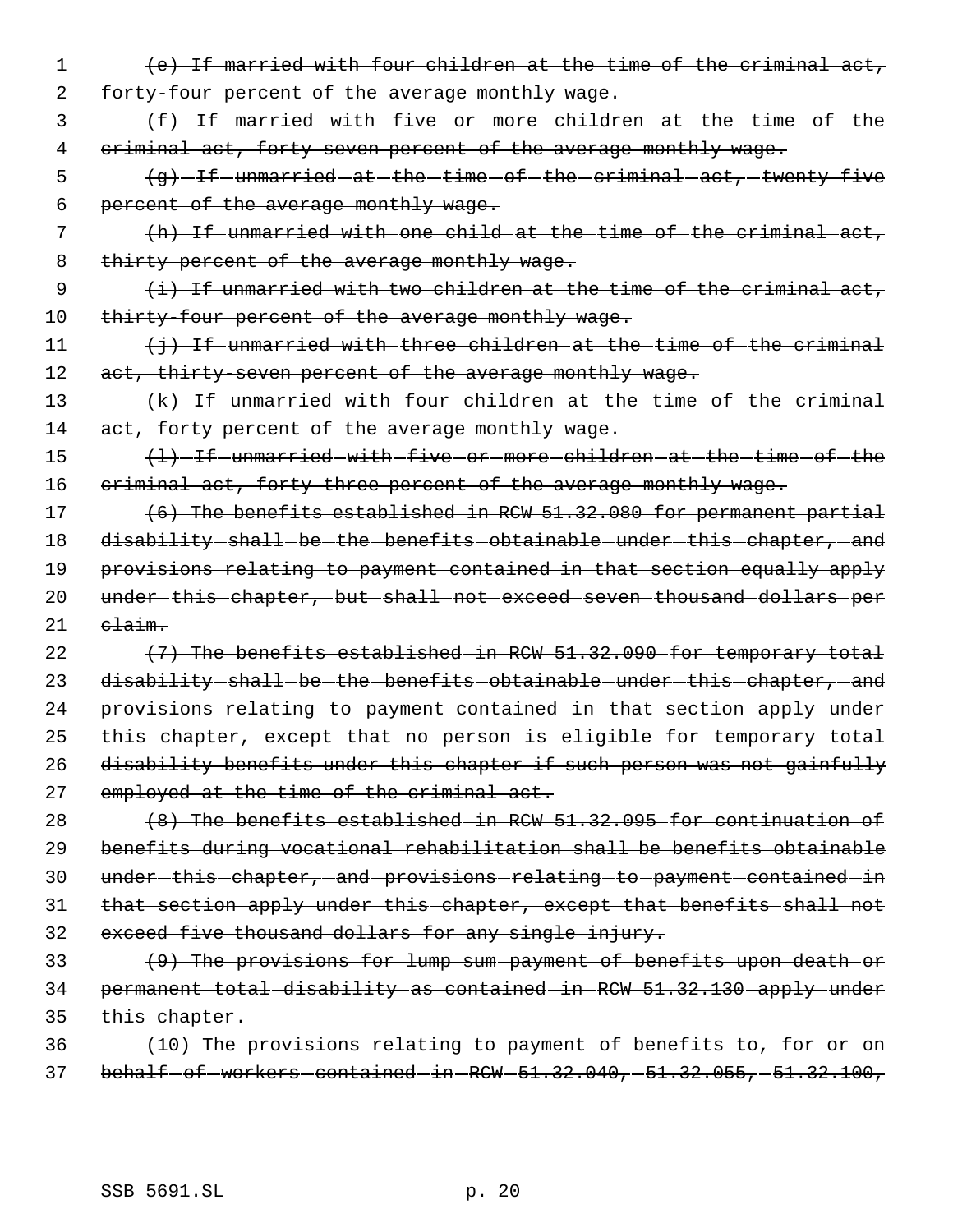1 51.32.110, 51.32.120, 51.32.135, 51.32.140, 51.32.150, 51.32.160, and 2 51.32.210 are applicable to payment of benefits to, for or on behalf of 3 victims under this chapter.

 (11) No person or spouse, child, or dependent of such person is 5 entitled to benefits under this chapter where the person making a claim for such benefits has refused to give reasonable cooperation to state or local law enforcement agencies in their efforts to apprehend and convict the perpetrator(s) of the criminal act which gave rise to the 9 claim.

10  $\left(12\right)$  -In addition to other benefits provided under this chapter,  $11$  victims  $-$  of  $-$  sexual  $-$  assault  $-$  are  $-$  entitled  $-$  to  $-$  receive  $-$  appropriate 12 counseling. Fees-for-such-counseling-shall-be-determined-by-the 13 department in accordance with RCW 51.04.030, subject to the limitations 14 of -RCW - 7.68.080. Counseling - services - may - include, - if - determined 15 appropriate by the department, counseling of members of the victim's 16 immediate family, other than the perpetrator of the assault.

17 (13) Notwithstanding other provisions of this chapter and Title 51 18 RCW, benefits payable for total temporary disability under subsection 19 (7) of this section, shall be limited to fifteen thousand dollars.

20  $(14)$ )) (10) Any person who is responsible for the victim's 21 injuries, or who would otherwise be unjustly enriched as a result of 22 the victim's injuries, shall not be a beneficiary under this chapter.

 $((+15))$   $(11)$  Crime victims' compensation is not available to pay for services covered under chapter 74.09 RCW or Title XIX of the 25 federal social security act( $(-$  except to the extent that the costs for such services exceed service limits established by the department of social and health services or, during the 1993-95 fiscal biennium, to 28 the extent necessary to provide matching funds for federal medicaid reimbursement)).

 (((16) In addition to other benefits provided under this chapter, immediate family members of a homicide victim may receive appropriate counseling  $-to -$  assist  $-in -$  dealing  $-i$  with  $-the -$  immediate,  $-near - term$ 33 consequences  $-$  of  $-$  the  $-$  related  $-$  effects  $-$  of  $-$  the  $-$  homicide. Fees  $-$  for counseling shall be determined by the department in accordance with RCW 35 51.04.030, subject to the limitations of RCW 7.68.080. Payment of 36 counseling - benefits - under - this - section - may - not - be - provided - to - the perpetrator of the homicide. The benefits under this subsection may be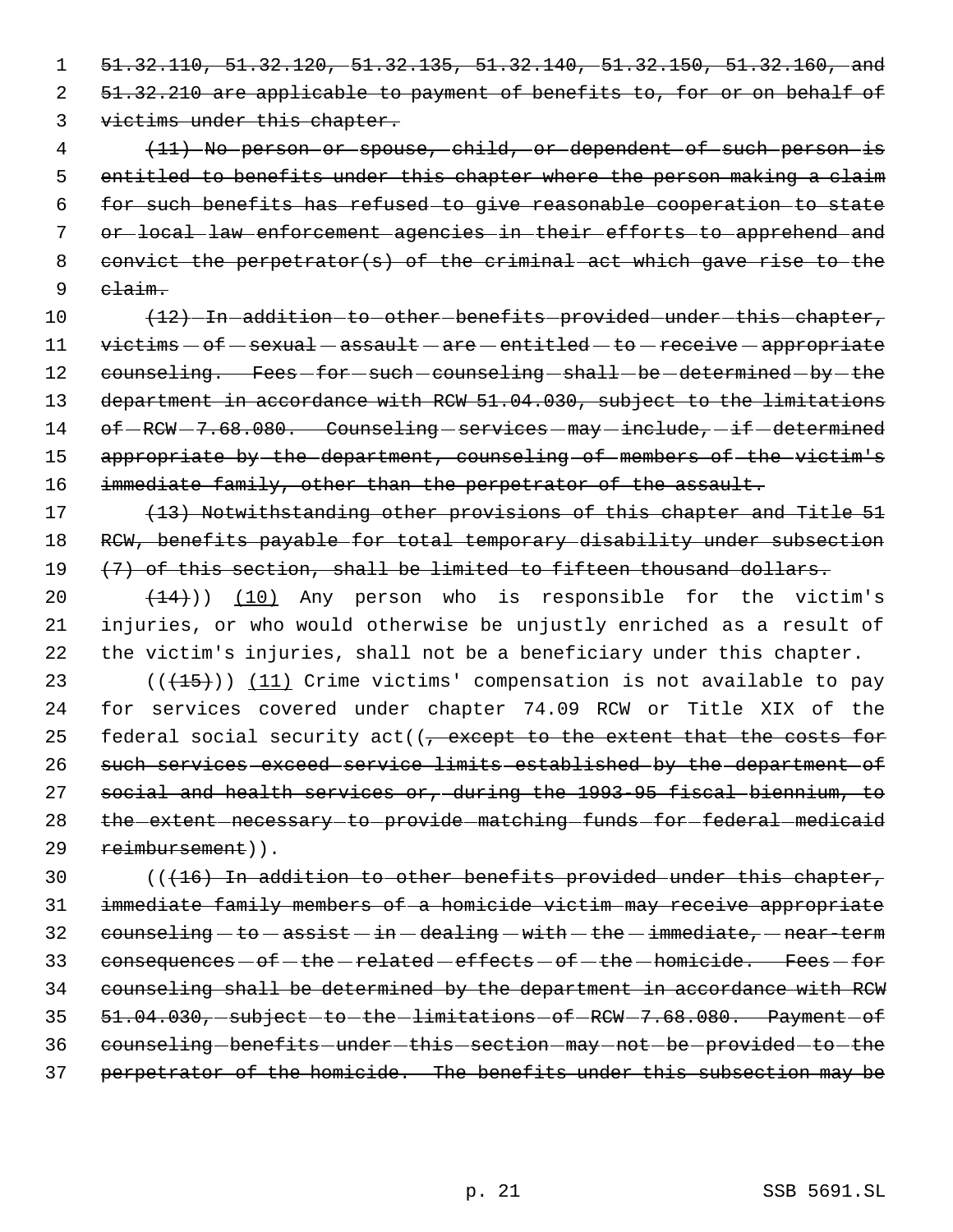1 provided only with respect to homicides committed on or after July 1,

 $2 + 992.$ 

3  $\{17\}$  -A dependent -mother, -father, stepmother, or stepfather, as 4 defined in RCW 51.08.050, who is a survivor of her or his child's 5 homicide, who has been requested by -a law enforcement agency or a 6 prosecutor to assist in the judicial proceedings related to the death 7 of the victim, and who is not domiciled in Washington state at the time 8 of the request, may receive a lump sum payment upon arrival in this 9 state. Total-benefits-under-this-subsection-may-not-exceed-seven 10 thousand five hundred dollars. If more than one dependent parent is 11 eligible for this benefit, the lump-sum payment of seven thousand five 12 hundred dollars shall be divided equally among the dependent parents.

 $(18)$  (12) A victim whose crime occurred in another state who 14 qualifies for benefits under RCW 7.68.060( $(\frac{4}{1})$ ) (6) may receive appropriate mental health counseling to address distress arising from participation in the civil commitment proceedings. Fees for counseling shall be determined by the department in accordance with RCW 51.04.030, subject to the limitations of RCW 7.68.080.

19  $($   $($   $($   $+19)$  A victim is not eligible for benefits under this act if such  $20 \qquad \overline{\text{vietim}}$ :

 $(a)$  -Has -been -convicted - of  $-a$  -felony - offense - within -five - years preceding the criminal act for which they are applying where the felony offense is a violent offense under RCW 9.94A.030 or a crime against persons under RCW 9.94A.411, or is convicted of such a felony offense  $after$  applying; and

26 (b) Has not completely satisfied all legal financial obligations 27 owed prior to applying for benefits.))

 (13) If the provisions of this title relative to compensation for 29 injuries to or death of victims become invalid because of any 30 adjudication, or are repealed, the period intervening between the occurrence of an injury or death, not previously compensated for under this title by lump payment or completed monthly payments, and such repeal or the rendition of the final adjudication of invalidity shall 34 not be computed as a part of the time limited by law for the commencement of any action relating to such injury or death.

36 (14) The benefits established in RCW 51.32.080 for permanent 37 partial disability will not be provided to any crime victim or for any 38 claim submitted on or after July 1, 2011.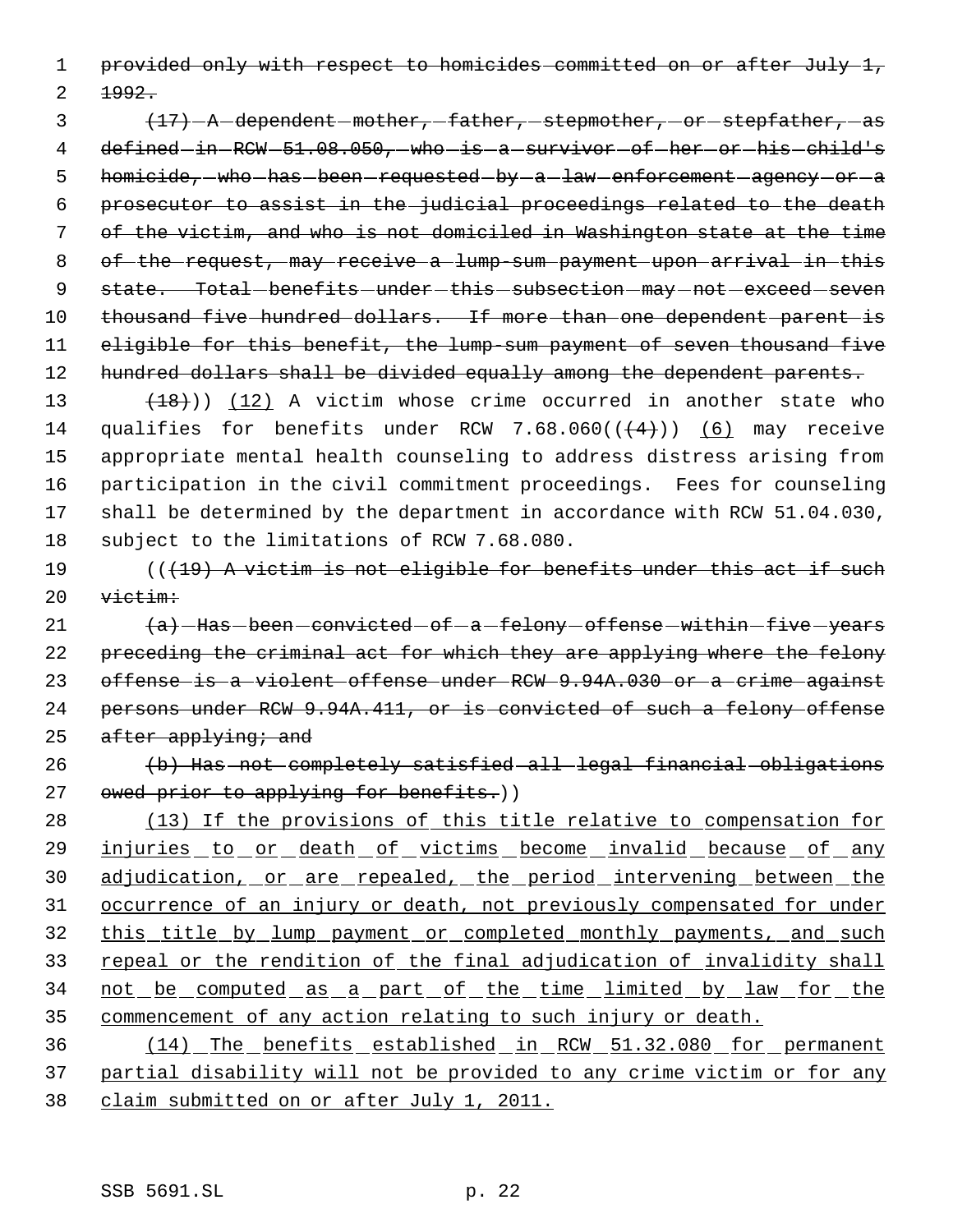*\*Sec. 402. RCW 7.68.070 and 2010 c 289 s 6 are each amended to read as follows:*

 *The ((right to)) eligibility for benefits under this chapter and the amount thereof will be governed insofar as is applicable by the provisions contained in this chapter ((51.32 RCW except as provided in this section:)).*

 *(1) ((The provisions contained in RCW 51.32.015, 51.32.030, 51.32.072, 51.32.073, 51.32.180, 51.32.190, and 51.32.200 are not applicable to this chapter.*

 *(2))) Each victim injured as a result of a criminal act, including criminal acts committed between July 1, 1981, and January 1, 1983, or the victim's family or ((dependents)) beneficiary in case of death of the victim, are ((entitled to)) eligible for benefits in accordance with this chapter, subject to the limitations under RCW 7.68.015. ((The rights, duties, responsibilities, limitations, and procedures applicable to a worker as contained in RCW 51.32.010 are applicable to this chapter.*

 *(3)(a) The limitations contained in RCW 51.32.020 are applicable to claims under this chapter. In addition, no person or spouse, child, or dependent of such person is entitled to benefits under this chapter when the injury for which benefits are sought, was:*

 *(i) The result of consent, provocation, or incitement by the victim, unless an injury resulting from a criminal act caused the death of the victim;*

 *(ii) Sustained while the crime victim was engaged in the attempt to commit, or the commission of, a felony; or*

 *(iii) Sustained while the victim was confined in any county or city jail, federal jail or prison or in any other federal institution, or any state correctional institution maintained and operated by the department of social and health services or the department of corrections, prior to release from lawful custody; or confined or living in any other institution maintained and operated by the department of social and health services or the department of corrections.*

 *(b) A person identified as the "minor" in the charge of commercial sexual abuse of a minor under RCW 9.68A.100, promoting commercial sexual abuse of a minor under RCW 9.68A.101, or promoting travel for commercial sexual abuse of a minor under RCW 9.68A.102 is considered a*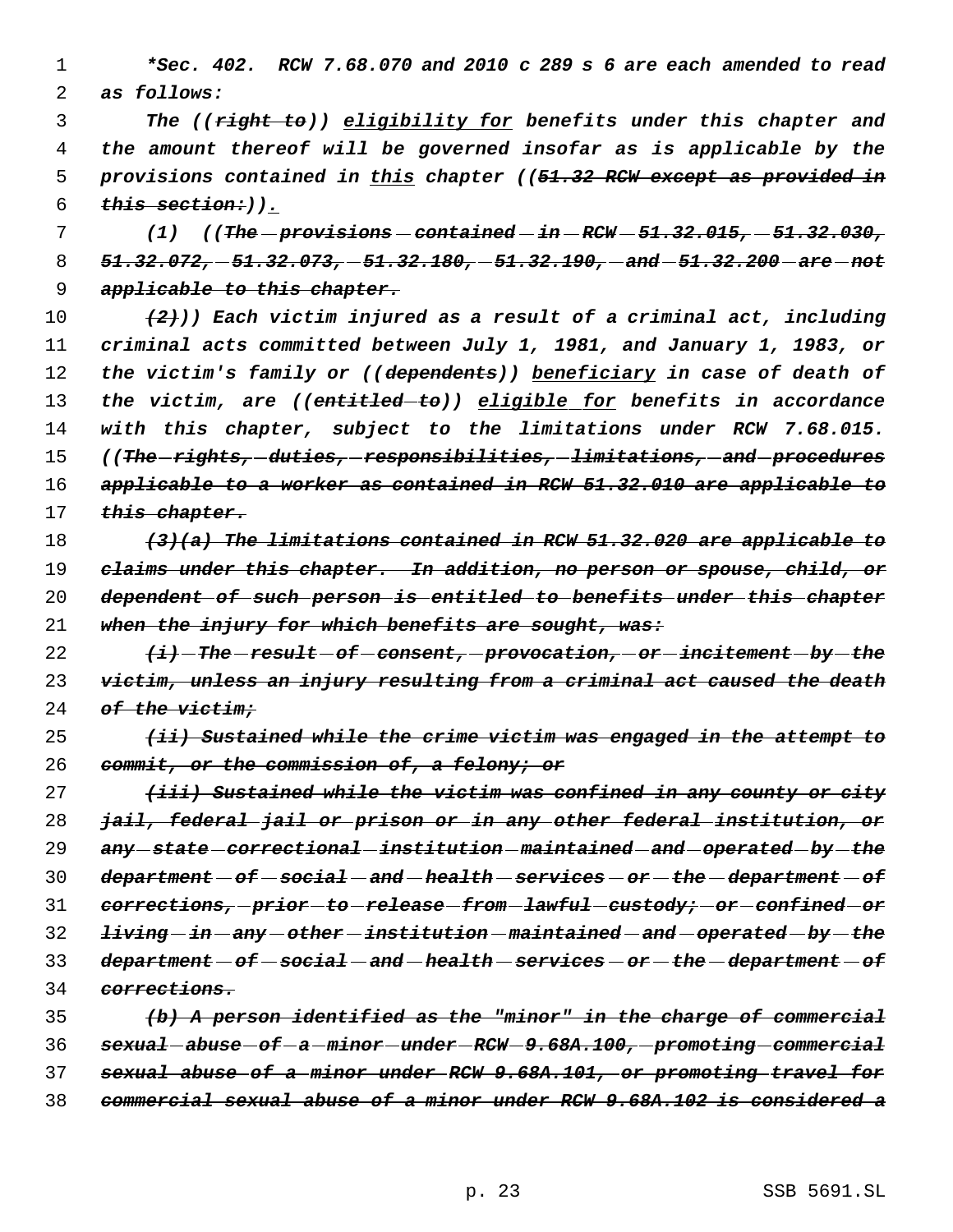*victim of a criminal act for the purpose of the right to benefits under this chapter even if the person is also charged with prostitution under RCW 9A.88.030.*

 *(4) The benefits established upon the death of a worker and contained in RCW 51.32.050 shall be the benefits obtainable under this chapter and provisions relating to payment contained in that section shall equally apply under this chapter. Benefits for burial expenses shall not exceed the amount paid by the department in case of the death of a worker as provided in chapter 51.32 RCW in any claim. If the criminal act results in the death of a victim who was not gainfully employed at the time of the criminal act, and who was not so employed for at least three consecutive months of the twelve months immediately preceding the criminal act;*

 *(a) Benefits payable to an eligible surviving spouse, where there are no children of the victim at the time of the criminal act who have survived the victim or where such spouse has legal custody of all of his or her children, shall be limited to burial expenses and a lump sum payment of seven thousand five hundred dollars without reference to number of children, if any;*

 *(b) Where any such spouse has legal custody of one or more but not all of such children, then such burial expenses shall be paid, and such spouse shall receive a lump sum payment of three thousand seven hundred fifty dollars and any such child or children not in the legal custody of such spouse shall receive a lump sum of three thousand seven hundred fifty dollars to be divided equally among such child or children;*

 *(c) If any such spouse does not have legal custody of any of the children, the burial expenses shall be paid and the spouse shall receive a lump sum payment of up to three thousand seven hundred fifty dollars and any such child or children not in the legal custody of the spouse shall receive a lump sum payment of up to three thousand seven hundred fifty dollars to be divided equally among the child or children;*

 *(d) If no such spouse survives, then such burial expenses shall be paid, and each surviving child of the victim at the time of the criminal act shall receive a lump sum payment of three thousand seven hundred fifty dollars up to a total of two such children and where there are more than two such children the sum of seven thousand five hundred dollars shall be divided equally among such children.*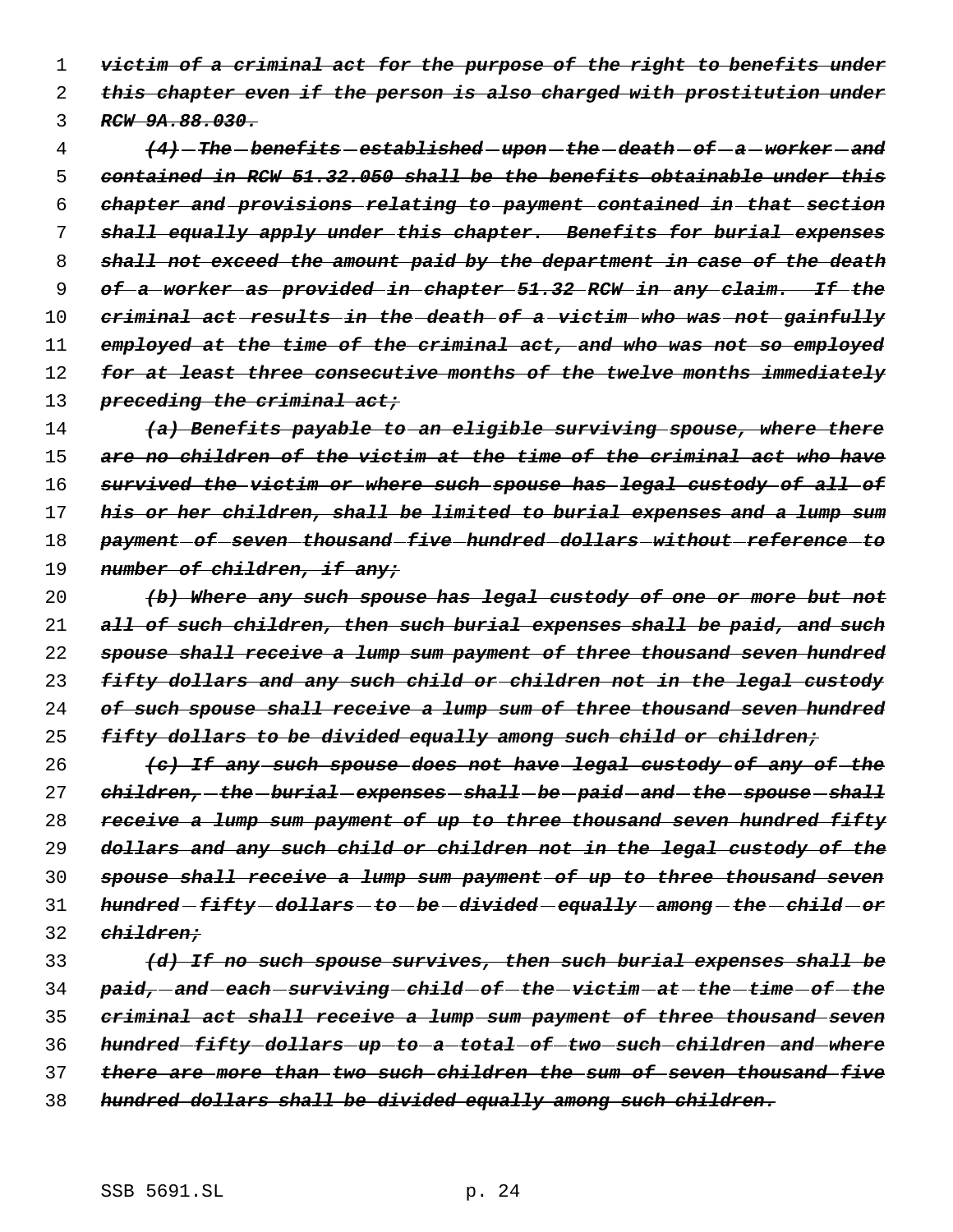| No other benefits may be paid or payable under these circumstances.     |
|-------------------------------------------------------------------------|
| (5) The benefits established in RCW 51.32.060 for permanent total       |
| disability proximately caused by the criminal act shall be the benefits |
| obtainable-under-this-chapter,-and-provisions-relating-to-payment       |
| contained in that section apply under this chapter: PROVIDED, That if   |
| a victim becomes permanently and totally disabled as a proximate result |
| of the criminal act and was not gainfully employed at the time of the   |
| criminal act, the victim shall receive monthly during the period of the |
| disability the following percentages, where applicable, of the average  |
| monthly wage determined as of the date of the criminal act pursuant to  |
| RCW 51.08.018:                                                          |
| (a) If married at the time of the criminal act, twenty-nine percent     |
| of the average monthly wage.                                            |
| $(b)$ -If-married-with-one-child-at-the-time-of-the-criminal-act,       |
| thirty-four percent of the average monthly wage.                        |
| (c) If married with two children at the time of the criminal act,       |
| thirty-eight percent of the average monthly wage.                       |
| (d) If married with three children at the time of the criminal act,     |
| forty-one percent of the average monthly wage.                          |
| (e) If married with four children at the time of the criminal act,      |
| forty-four percent of the average monthly wage.                         |
| <del>(f)-If-married-with-five-or-more-children-at-the-time-of-the</del> |
| criminal act, forty-seven percent of the average monthly wage.          |
| $(g)$ -If-unmarried-at-the-time-of-the-criminal-act,-twenty-five        |
| percent of the average monthly wage.                                    |
| $(h)$ If unmarried with one child at the time of the criminal act,      |
| thirty percent of the average monthly wage.                             |
| $(i)$ If unmarried with two children at the time of the criminal act,   |
| thirty-four percent of the average monthly wage.                        |
| $(j)$ If unmarried with three children at the time of the criminal      |
| act, thirty-seven percent of the average monthly wage.                  |
| (k) If unmarried with four children at the time of the criminal         |
| act, forty percent of the average monthly wage.                         |
| (1) If unmarried with five or more children at the time of the          |
| criminal act, forty-three percent of the average monthly wage.          |
| (6) The benefits established in RCW 51.32.080 for permanent partial     |
| disability-shall-be-the-benefits-obtainable-under-this-chapter, and     |
|                                                                         |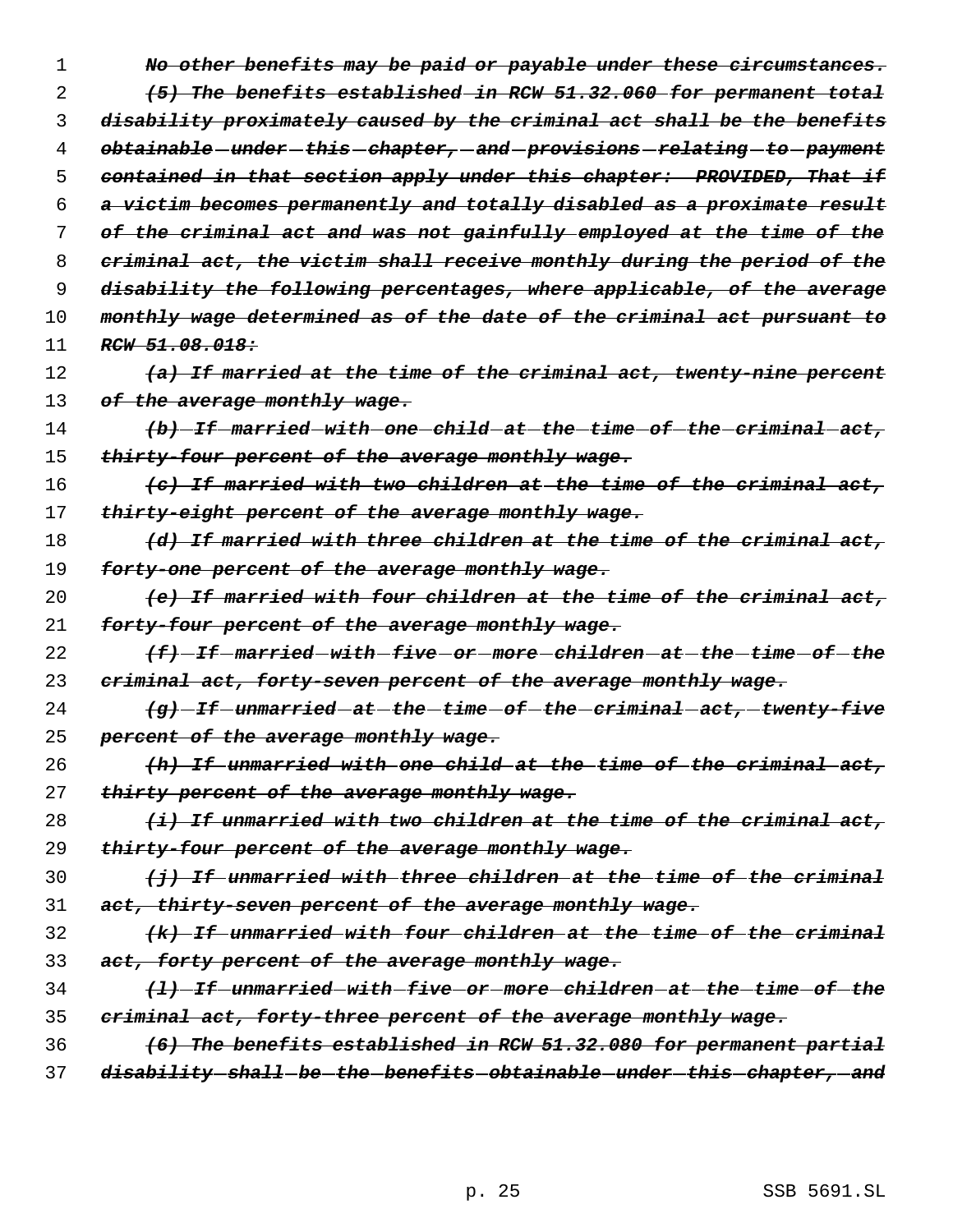*provisions relating to payment contained in that section equally apply*

*under this chapter.*

 *(7) The benefits established in RCW 51.32.090 for temporary total disability shall be the benefits obtainable under this chapter, and provisions relating to payment contained in that section apply under this chapter. No person is eligible for temporary total disability benefits under this chapter if such person was not gainfully employed at the time of the criminal act, and was not so employed for at least three consecutive months of the twelve months immediately preceding the criminal act.*

 *(8) The benefits established in RCW 51.32.095 for continuation of benefits during vocational rehabilitation shall be benefits obtainable under this chapter, and provisions relating to payment contained in that section apply under this chapter. Benefits shall not exceed five thousand dollars for any single injury.*

 *(9) The provisions for lump sum payment of benefits upon death or permanent total disability as contained in RCW 51.32.130 apply under this chapter.*

 *(10) The provisions relating to payment of benefits to, for or on behalf of workers contained in RCW 51.32.040, 51.32.055, 51.32.100, 51.32.110, 51.32.120, 51.32.135, 51.32.140, 51.32.150, 51.32.160, and 51.32.210 are applicable to payment of benefits to, for or on behalf of victims under this chapter.*

 *(11) No person or spouse, child, or dependent of such person is entitled to benefits under this chapter where the person making a claim for such benefits has refused to give reasonable cooperation to state or local law enforcement agencies in their efforts to apprehend and convict the perpetrator(s) of the criminal act which gave rise to the claim.*

 *(12) In addition to other benefits provided under this chapter, victims of sexual assault are entitled to receive appropriate counseling. Fees for such counseling shall be determined by the department in accordance with RCW 51.04.030, subject to the limitations of RCW 7.68.080. Counseling services may include, if determined appropriate by the department, counseling of members of the victim's immediate family, other than the perpetrator of the assault.*

 *(13) Except for medical benefits authorized under RCW 7.68.080, no more than thirty thousand dollars shall be granted as a result of a*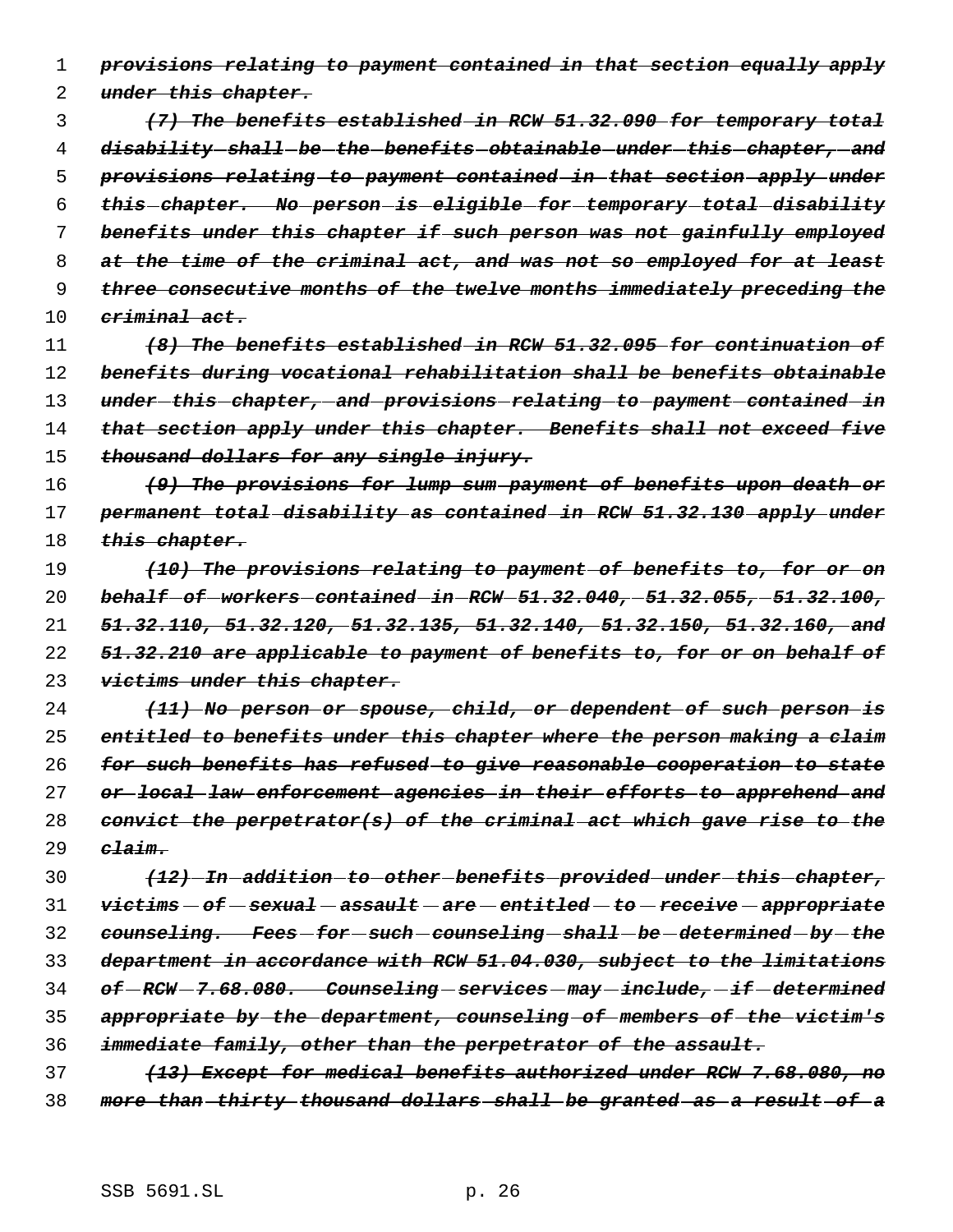*single injury or death, except that benefits granted as the result of total permanent disability or death shall not exceed forty thousand dollars.*

 *(14) Notwithstanding other provisions of this chapter and Title 51 RCW, benefits payable for total temporary disability under subsection (7) of this section, shall be limited to fifteen thousand dollars)) Of the entire amount paid in total per claim, nonmedical benefits shall not exceed forty thousand dollars of the entire claim. Benefits may include a combination of burial expenses, financial support for lost wages, and medical expenses.*

 *(a) Benefits payable for temporary total disability that results in financial support for lost wages shall not exceed fifteen thousand dollars.*

 *(b) Benefits payable for a permanent total disability or fatality that results in financial support for lost wages shall not exceed forty thousand dollars. After at least twelve monthly payments have been paid, the department shall have the sole discretion to make a final lump sum payment of the balance remaining.*

 *(c) Benefits for disposition of remains or burial expenses shall not exceed seven thousand seven hundred dollars per claim.*

 *(2) If the victim was not gainfully employed at the time of the criminal act, no financial support for lost wages will be paid to the victim or any beneficiaries.*

 *(3) No victim or beneficiary shall receive compensation for or during the day on which the injury was received.*

 *(4) If a victim's employer continues to pay the victim wages that he or she was earning at the time of the crime, the victim shall not receive any financial support for lost wages.*

 *(5) When the director determines that a temporary total disability results in a loss of wages, the victim shall receive monthly subject to subsection (1) of this section, during the period of disability, sixty percent of the victim's monthly wage but no more than one hundred percent of the state's average monthly wage as defined in RCW 7.68.020. The minimum monthly payment shall be no less than five hundred dollars. Monthly wages shall be based upon employer wage statements, employment security records, or documents reported to and certified by the internal revenue service. Monthly wages must be determined using the actual documented monthly wage or averaging the total wages earned for*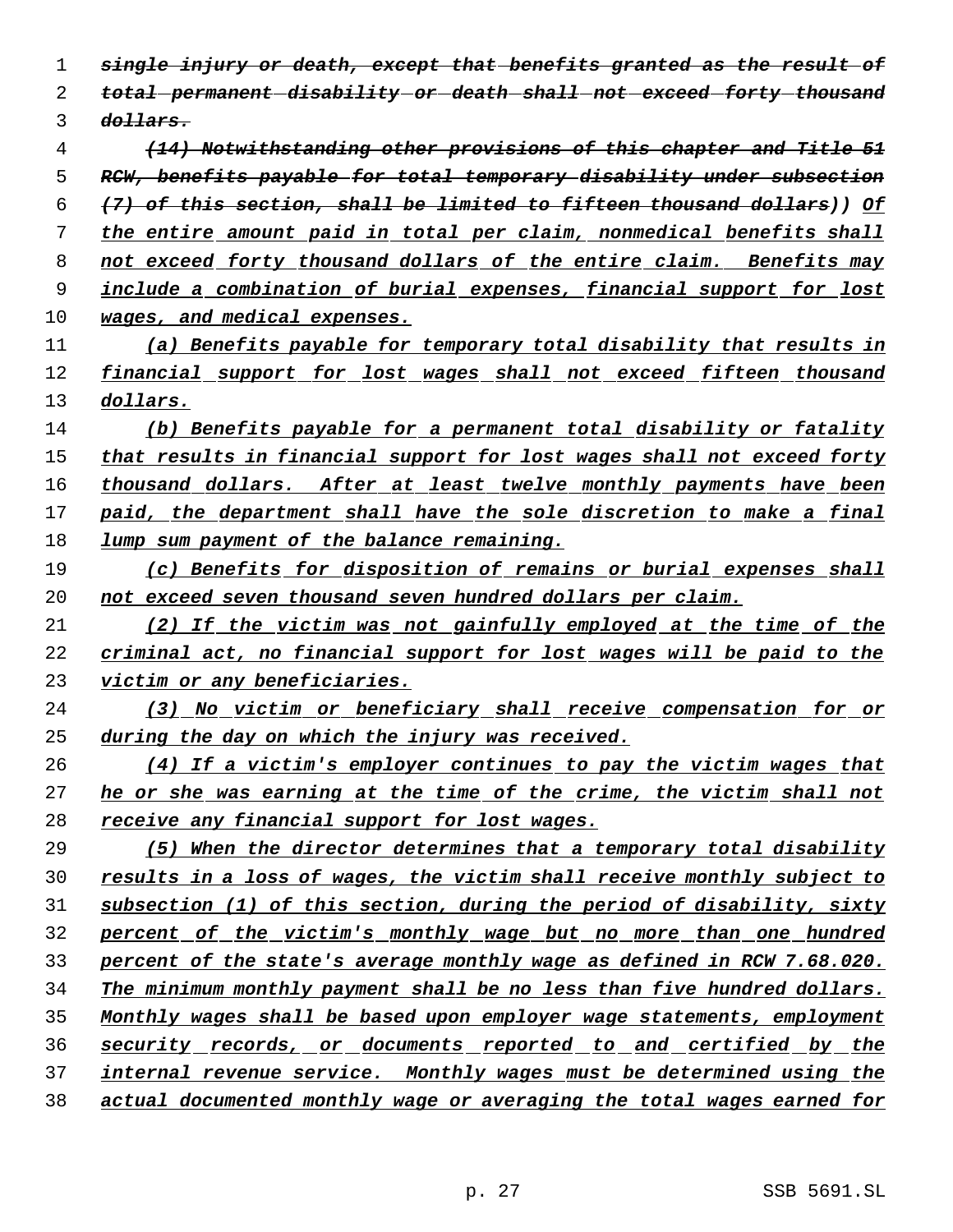| 1  | up to twelve successive calendar months preceding the injury. In cases        |
|----|-------------------------------------------------------------------------------|
| 2  | where the victim's wages and hours are fixed, they shall be determined        |
| 3  | by multiplying the daily wage the victim was receiving at the time of         |
| 4  | the injury:                                                                   |
| 5  | (a) By five, if the victim was normally employed one day a week;              |
| 6  | (b) By nine, if the victim was normally employed two days a week;             |
| 7  | (c) By thirteen, if the victim was normally employed three days a             |
| 8  | week;                                                                         |
| 9  | (d) By eighteen, if the victim was normally employed four days a              |
| 10 | week;                                                                         |
| 11 | (e) By twenty-two, if the victim was normally employed five days a            |
| 12 | week;                                                                         |
| 13 | $(f)$ By twenty-six, if the victim was normally employed six days a           |
| 14 | <u>week; or</u>                                                               |
| 15 | $(g)$ By thirty, if the victim was normally employed seven days a             |
| 16 | week.                                                                         |
| 17 | (6) When the director determines that a permanent total disability            |
| 18 | or death results in a loss of wages the victim or eligible spouse shall       |
| 19 | receive the monthly payments established in this subsection, not to           |
| 20 | exceed forty thousand dollars or the limits established in this               |
| 21 | chapter.                                                                      |
| 22 | (7) If the director determines that the victim is voluntarily                 |
| 23 | retired and is no longer attached to the workforce, benefits shall not        |
| 24 | be paid under this section.                                                   |
| 25 | (8) In the case of death, if there is no eligible spouse, benefits            |
| 26 | shall be paid to the child or children of the deceased victim. If             |
| 27 | there is no spouse or children, no payments shall be made under this          |
| 28 | section. If the spouse remarries before this benefit is paid in full          |
| 29 | benefits shall be paid to the victim's child or children and the spouse       |
| 30 | shall not receive further payment. If there is no child or children no        |
| 31 | further payments will be made.                                                |
| 32 | <u>(9) To receive reimbursement for expenses related to the</u>               |
| 33 | disposition of remains or burial, the department must receive an              |
| 34 | <i>itemized statement from a provider of services within twelve months of</i> |
| 35 | the date upon which the death of the victim is officially recognized as       |
| 36 | a homicide. If there is a delay in the recovery of remains or the             |
| 37 | release of remains for disposition or burial, an itemized statement           |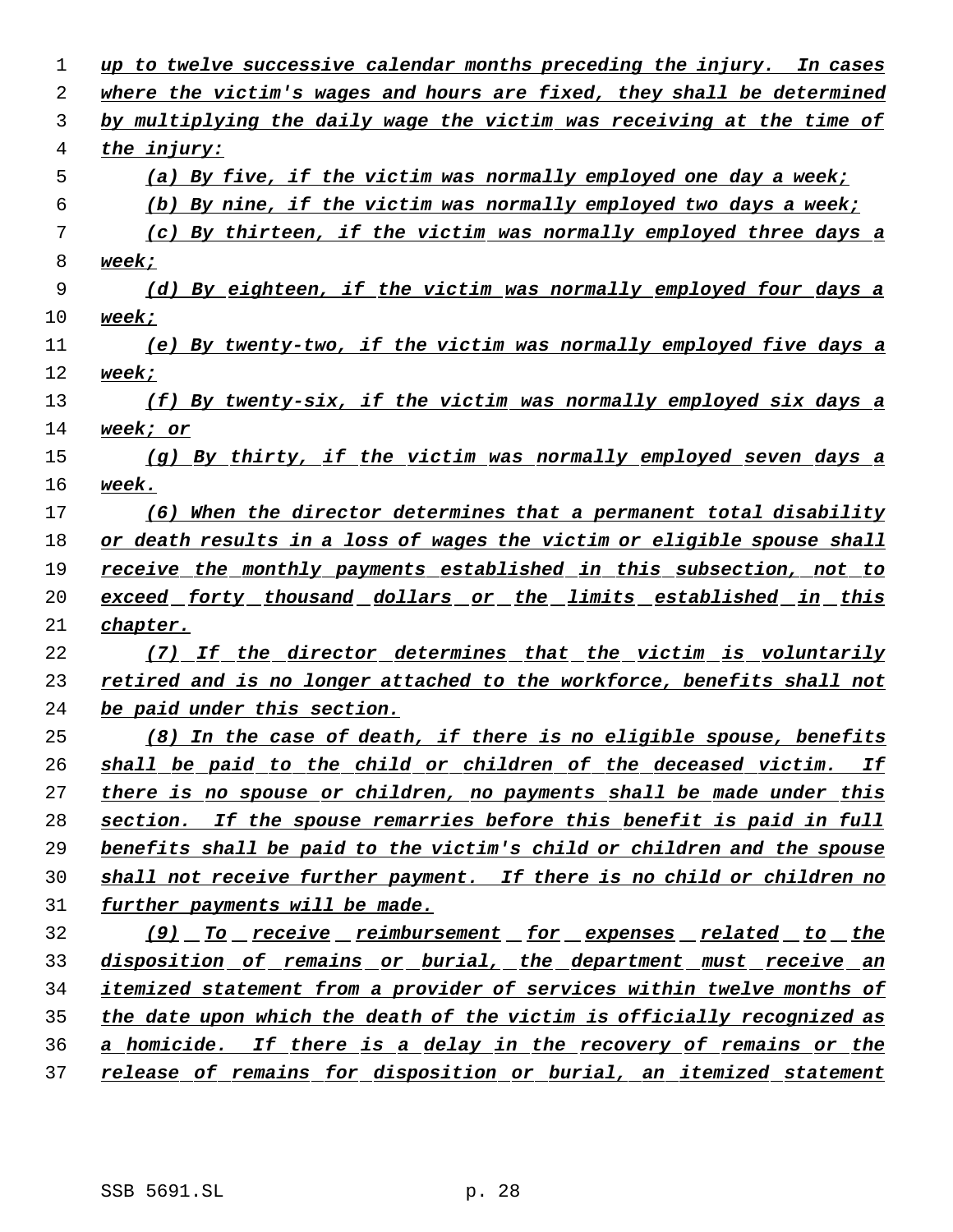*from a provider of services must be received within twelve months of the date of the release of the remains.*

 *(((15))) (10) Any person who is responsible for the victim's injuries, or who would otherwise be unjustly enriched as a result of the victim's injuries, shall not be a beneficiary under this chapter.*

 *(((16))) (11) Crime victims' compensation is not available to pay for services covered under chapter 74.09 RCW or Title XIX of the federal social security act((, except to the extent that the costs for such services exceed service limits established by the department of social and health services or, during the 1993-95 fiscal biennium, to the extent necessary to provide matching funds for federal medicaid reimbursement)).*

 *(((17) In addition to other benefits provided under this chapter, immediate family members of a homicide victim may receive appropriate counseling to assist in dealing with the immediate, near-term consequences of the related effects of the homicide. Fees for counseling shall be determined by the department in accordance with RCW 51.04.030, subject to the limitations of RCW 7.68.080. Payment of counseling benefits under this section may not be provided to the perpetrator of the homicide. The benefits under this subsection may be provided only with respect to homicides committed on or after July 1, 1992.*

 *(18) A dependent mother, father, stepmother, or stepfather, as defined in RCW 51.08.050, who is a survivor of her or his child's homicide, who has been requested by a law enforcement agency or a prosecutor to assist in the judicial proceedings related to the death of the victim, and who is not domiciled in Washington state at the time of the request, may receive a lump-sum payment upon arrival in this state. Total benefits under this subsection may not exceed seven thousand five hundred dollars. If more than one dependent parent is eligible for this benefit, the lump-sum payment of seven thousand five hundred dollars shall be divided equally among the dependent parents.*

 *(19))) (12) A victim whose crime occurred in another state who qualifies for benefits under RCW 7.68.060(((4))) (6) may receive appropriate mental health counseling to address distress arising from participation in the civil commitment proceedings. Fees for counseling shall be determined by the department in accordance with RCW 51.04.030, subject to the limitations of RCW 7.68.080.*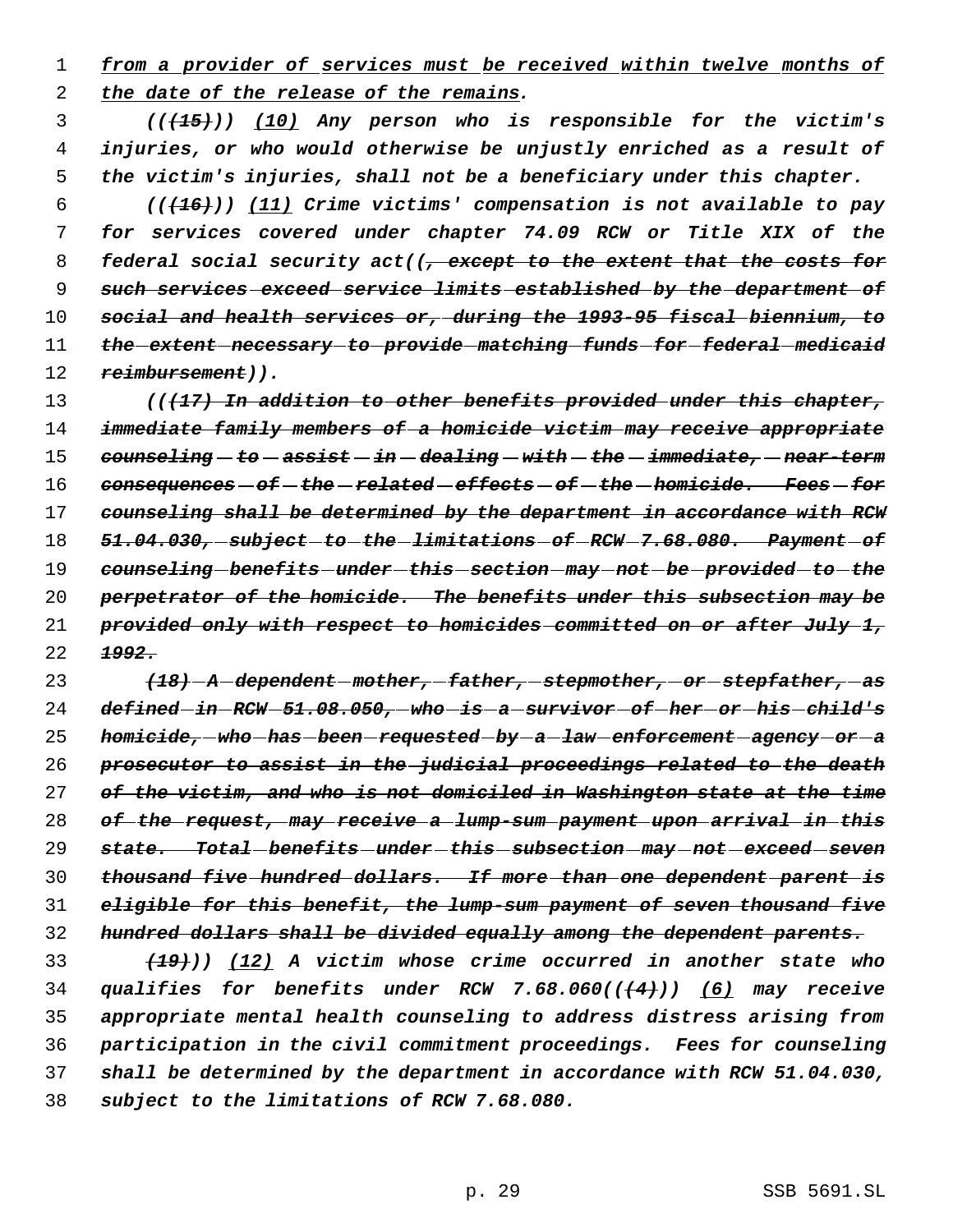*(13) If the provisions of this title relative to compensation for injuries to or death of victims become invalid because of any adjudication, or are repealed, the period intervening between the occurrence of an injury or death, not previously compensated for under this title by lump payment or completed monthly payments, and such repeal or the rendition of the final adjudication of invalidity shall not be computed as a part of the time limited by law for the commencement of any action relating to such injury or death.*

 *(14) Beginning July 1, 2015, applying only prospectively to criminal acts occurring on or after July 1, 2015, the benefits established in RCW 51.32.080 for permanent partial disability shall be obtainable under this chapter, and provisions relating to payment contained in that section shall equally apply under this chapter, but shall not exceed seven thousand dollars per claim.*

 *(15) Beginning July 1, 2015, applying only prospectively to criminal acts occurring on or after July 1, 2015, the department may make payments for home or vehicle modifications solely according to the following terms and limitations:*

 *(a) Whenever in the sole discretion of the director it is reasonable and necessary to provide residence modifications necessary to meet the needs and requirements of the victim who has sustained catastrophic injury, the department may be ordered to pay an amount not to exceed the state's average annual wage for one year as determined under RCW 50.04.355, as now existing or hereafter amended, toward the cost of such modifications or construction. Such payment shall only be made for the construction or modification of a residence in which the injured victim resides. Only one residence of any victim may be modified or constructed under this subsection, although the director may order more than one payment for any one home, up to the maximum amount permitted under RCW 7.68.070.*

 *(b) Whenever in the sole discretion of the director it is reasonable and necessary to modify a motor vehicle owned by a victim who has become an amputee or becomes paralyzed because of a criminal act, the director may order up to fifty percent of the state's average annual wage for one year, as determined under RCW 50.04.355, to be paid by the department toward the costs thereof.*

*(c) In the sole discretion of the director after his or her review,*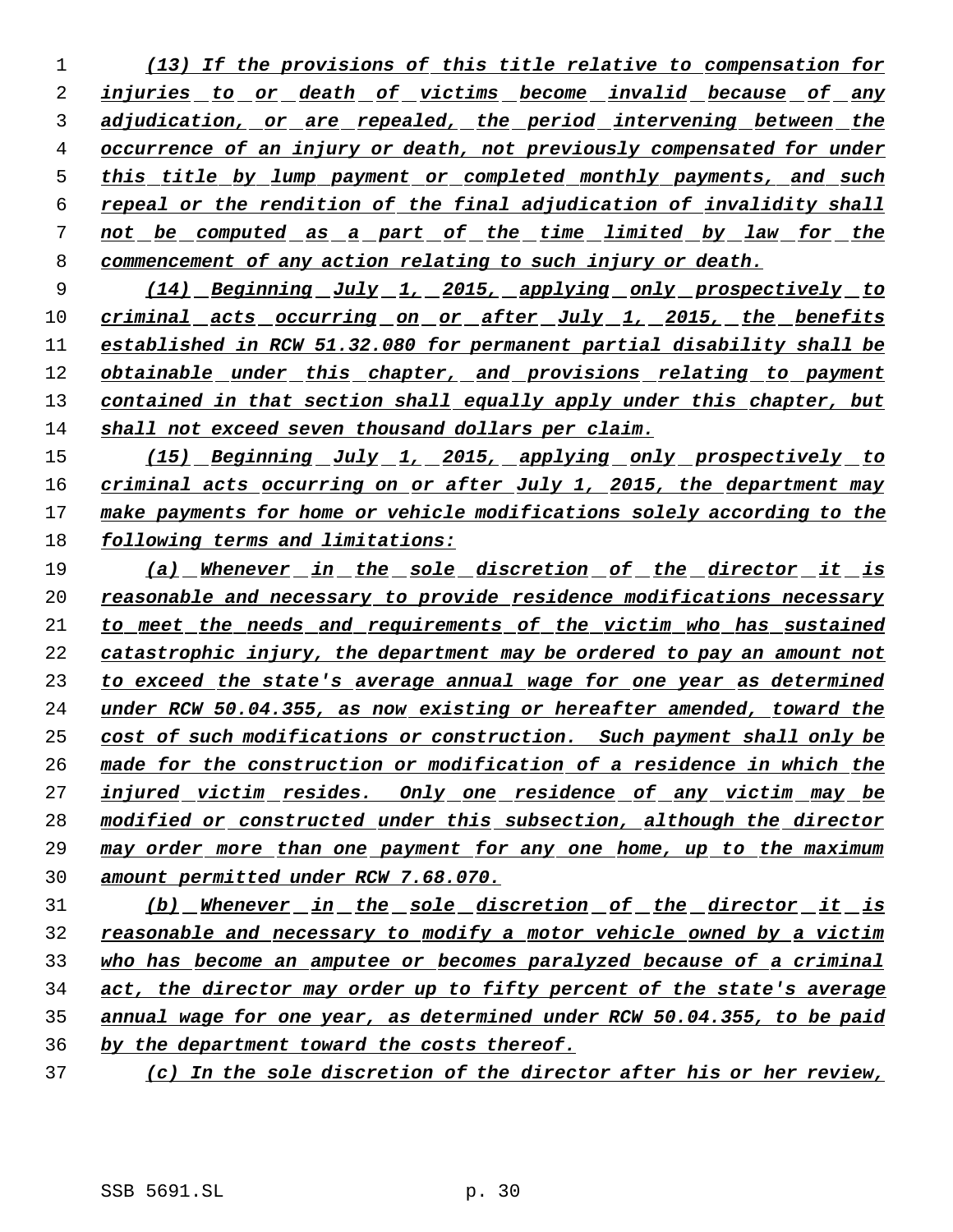### *the amount paid under this subsection may be increased by no more than*

*four thousand dollars by written order of the director.*

*\*Sec. 402 was vetoed. See message at end of chapter.*

 NEW SECTION. **Sec. 403.** (1) Benefits for permanent total disability shall be determined under the director's supervision, only after the injured victim's condition becomes fixed.

 (2) All determinations of permanent total disabilities shall be made by the department. The victim may make a request or the inquiry may be initiated by the director. Determinations shall be required in every instance where permanent total disability is likely to be present.

 (3) A request for determination of permanent total disability shall be examined by the department, and the department shall issue an order 13 in accordance with RCW 51.52.050.

 NEW SECTION. **Sec. 404.** (1) If aggravation, diminution, or termination of disability takes place, the director may, upon the application of the beneficiary, made within seven years from the date the first closing order becomes final, or at any time upon his or her own motion, readjust the rate of compensation in accordance with the rules in this section provided for the same, or in a proper case terminate the payment. The director may, upon application of the victim made at any time, provide proper and necessary medical and surgical services as authorized under section 507 of this act.

 (2) "Closing order" as used in this section means an order based on factors which include medical recommendation, advice, examination, or the maximum benefit has been met.

 NEW SECTION. **Sec. 405.** (1) For persons receiving compensation for temporary total disability pursuant to the provisions of this chapter, such compensation shall be reduced by an amount equal to the benefits payable under the federal old-age, survivors, and disability insurance act as now or hereafter amended not to exceed the amount of the reduction established pursuant to 42 U.S.C. Sec. 424a. However, such reduction shall not apply when the combined compensation provided pursuant to this chapter and the federal old-age, survivors, and disability insurance act is less than the total benefits to which the federal reduction would apply, pursuant to 42 U.S.C. 424a. Where any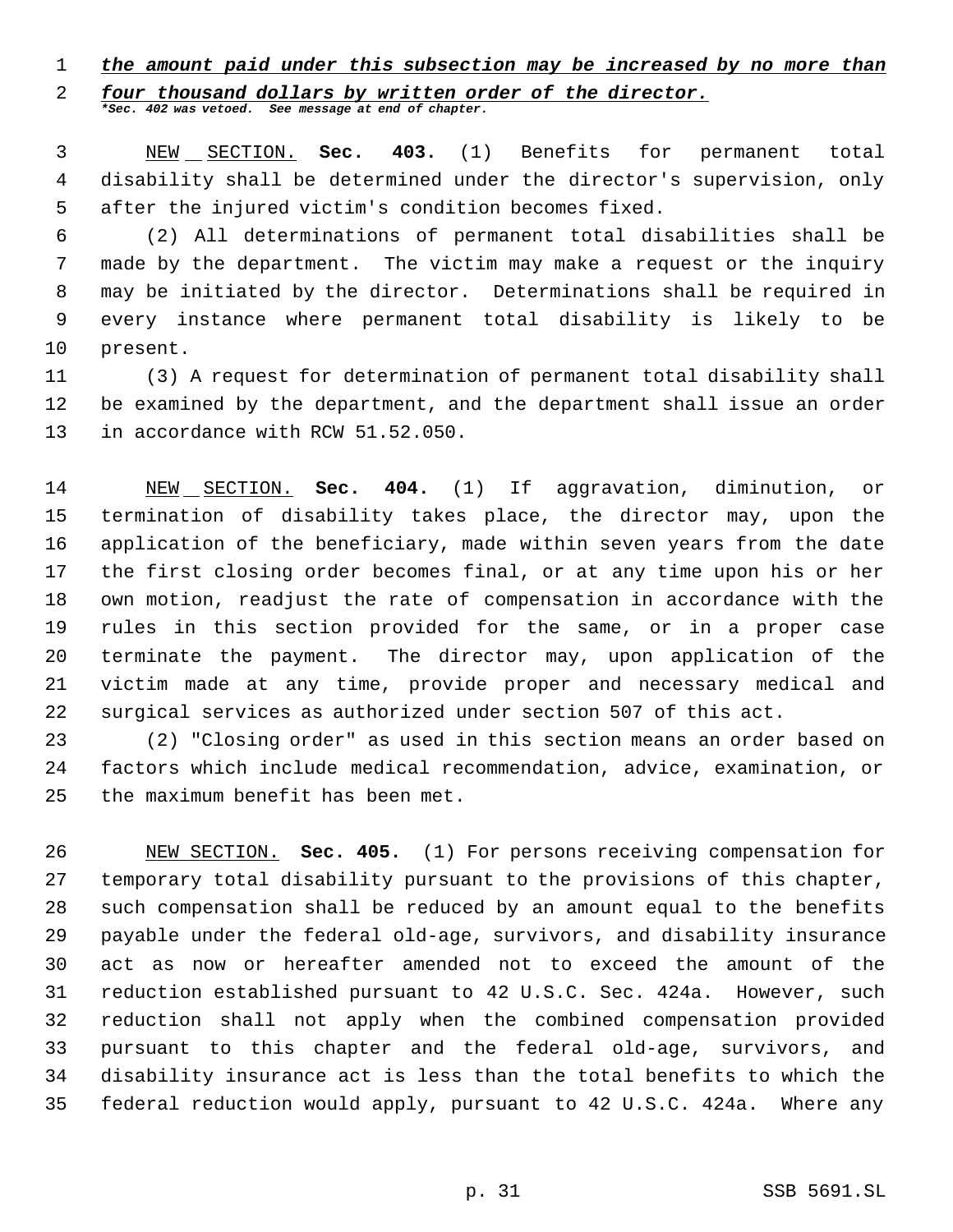person described in this section refuses to authorize the release of information concerning the amount of benefits payable under said federal act the department's estimate of said amount shall be deemed to be correct unless and until the actual amount is established and no adjustment shall be made for any period of time covered by any such refusal.

 (2) Any reduction under subsection (1) of this section shall be effective the month following the month in which the department is notified by the federal social security administration that the person is receiving disability benefits under the federal old-age, survivors, and disability insurance act. In the event of an overpayment of benefits, the department may not recover more than the overpayments for the six months immediately preceding the date on which the department notifies the victim that an overpayment has occurred. Upon determining that there has been an overpayment, the department shall immediately notify the person who received the overpayment that he or she shall be required to make repayment pursuant to this section and section 702 of this act.

 (3) Recovery of any overpayment must be taken from future temporary or permanent total disability benefits or permanent partial disability benefits provided by this chapter. In the case of temporary or permanent total disability benefits, the recovery shall not exceed twenty-five percent of the monthly amount due from the department or one-sixth of the total overpayment, whichever is the lesser.

 (4) No reduction may be made unless the victim receives notice of the reduction prior to the month in which the reduction is made.

 (5) In no event shall the reduction reduce total benefits to less than the greater amount the victim may be eligible under this chapter or the federal old-age, survivors, and disability insurance act.

 (6) The director, pursuant to rules adopted in accordance with the procedures provided in the administrative procedure act, chapter 34.05 RCW, may exercise his or her discretion to waive, in whole or in part, the amount of any overpayment where the recovery would be against equity and good conscience.

- 
- (7) Subsection (1) of this section applies to:

 (a) Victims under the age of sixty-two whose effective entitlement to total disability compensation begins before January 2, 1983;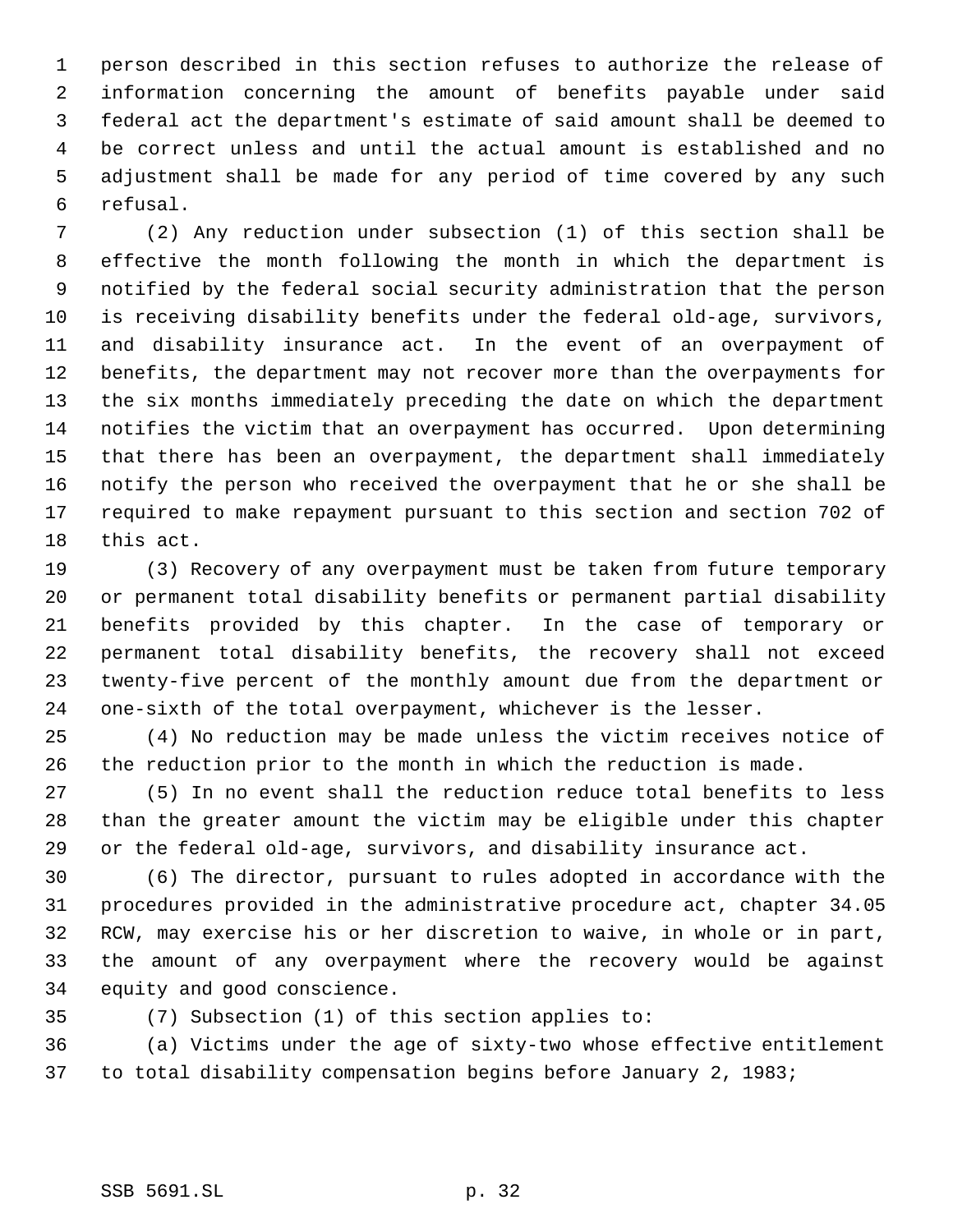(b) Victims under the age of sixty-five whose effective entitlement to total disability compensation begins after January 1, 1983; and

 (c) Victims who will become sixty-five years of age on or after June 10, 2004.

 (8)(a) If the federal social security administration makes a retroactive reduction in the federal social security disability benefit entitlement of a victim for periods of temporary total, temporary partial, or total permanent disability for which the department also reduced the victim's benefit amounts under this section, the department shall make adjustments in the calculation of benefits and pay the additional benefits to the victim as appropriate. However, the department shall not make changes in the calculation or pay additional benefits unless the victim submits a written request, along with documentation satisfactory to the director of an overpayment assessment by the social security administration, to the department.

(b) Additional benefits paid under this subsection:

 (i) Are paid without interest and without regard to whether the victim's claim under this chapter is closed; and

(ii) Do not affect the status or the date of the claim's closure.

 (c) This subsection does not apply to requests on claims for which a determination on the request has been made and is not subject to further appeal.

 NEW SECTION. **Sec. 406.** Victims otherwise eligible for compensation under this chapter may also claim compensation for loss of or damage to the victim's personal clothing or footwear incurred in the course of emergency medical treatment for injuries.

 NEW SECTION. **Sec. 407.** A beneficiary shall at all times furnish the department with proof satisfactory to the director of the nature, amount, and extent of the contribution made by the deceased victim.

### **V. MEDICAL BENEFITS**

 **Sec. 501.** RCW 7.68.080 and 1990 c 3 s 503 are each amended to read as follows:

33 (The provisions of chapter 51.36 RCW as now or hereafter amended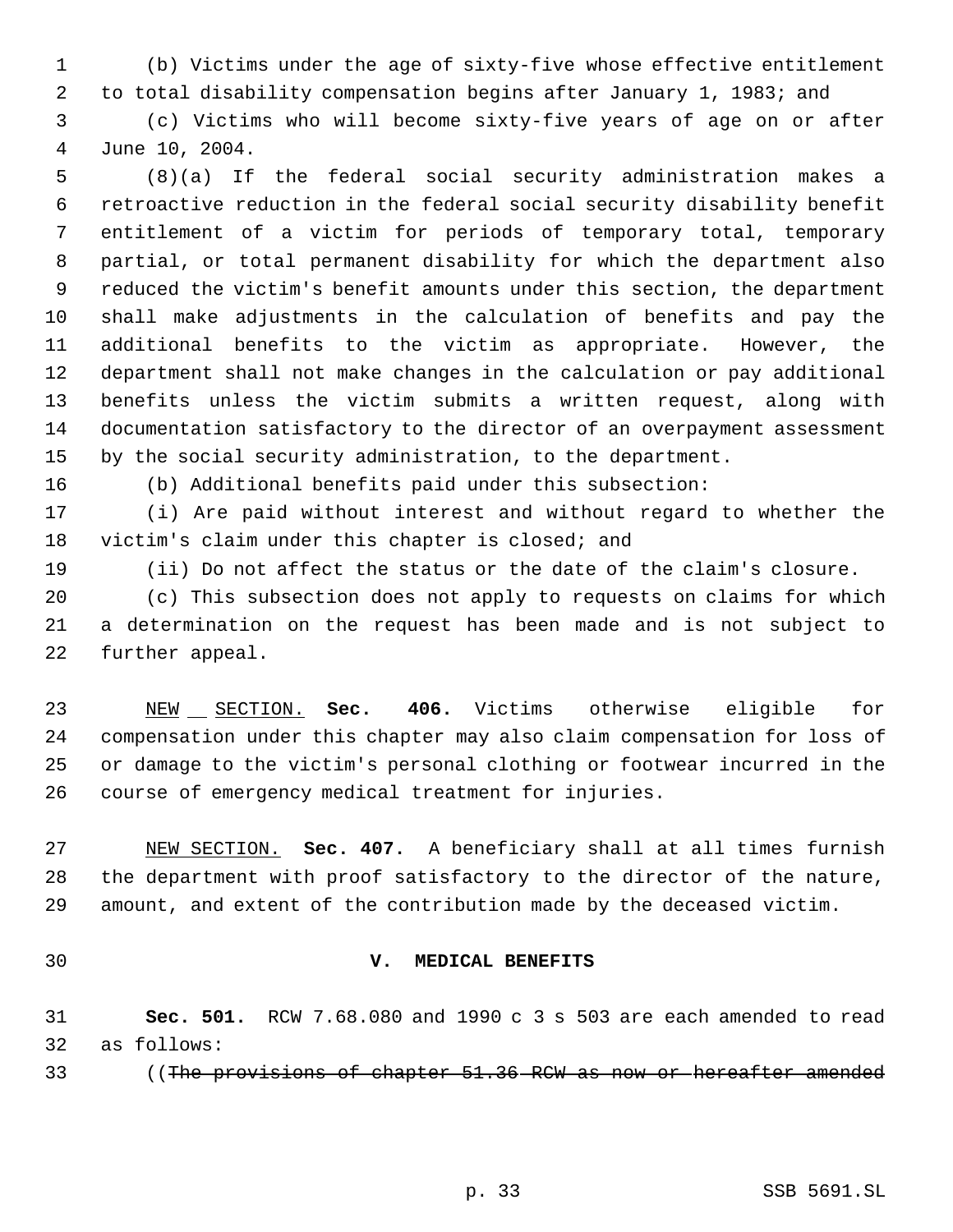1 govern-the-provision-of-medical-aid-under-this-chapter-to-victims injured  $-as - a - result - of - a - criminal - act, - including - criminal - acts$ 

committed between July 1, 1981, and January 1, 1983, except that:

  $\left\langle +1\right\rangle$  -The -provisions -contained -in -RCW -51.36.030, -51.36.040, -and 5 51.36.080 as now or hereafter amended do not apply to this chapter;

  $(2)$  The specific provisions of RCW  $51.36.020$  as now or hereafter amended relating to supplying emergency transportation do not apply: 8 PROVIDED, That:

 $(a)$  (1) When the injury to any victim is so serious as to require the victim's being taken from the place of injury to a place of treatment, reasonable transportation costs to the nearest place of 12 proper treatment shall be reimbursed ((from-the-fund-established 13 pursuant-to-RCW-7.68.090;-and)) by the department as part of the victim's total claim under RCW 7.68.070(1).

15  $((+b))$   $(2)$  In the case of alleged rape or molestation of a child, 16 the reasonable costs of a ((colposcope)) colposcopy examination shall 17 be reimbursed ((from the fund pursuant to RCW - 7.68.090)) by the 18 department. Costs for a colposcopy examination given under this subsection shall not be included as part of the victim's total claim under RCW 7.68.070(1).

 (3) The director shall adopt rules for fees and charges for 22 hospital, clinic, ((and)) medical ((charges along with all related fees 23 under-this-chapter-shall-conform-to-regulations-promulgated-by-the 24 director)), and other health care services, including fees and costs for durable medical equipment, eye glasses, hearing aids, and other medically necessary devices for crime victims under this chapter. The director shall set these service levels and fees at a level no lower than those established by the department of social and health services under Title 74 RCW. In establishing fees for medical and other health care services, the director shall consider the director's duty to purchase health care in a prudent, cost-effective manner. The director shall establish rules adopted in accordance with chapter 34.05 RCW. Nothing in this chapter may be construed to require the payment of interest on any billing, fee, or charge.

 (4) Whenever the director deems it necessary in order to resolve any medical issue, a victim shall submit to examination by a physician 37 or physicians selected by the director, with the rendition of a report to the person ordering the examination. The department shall provide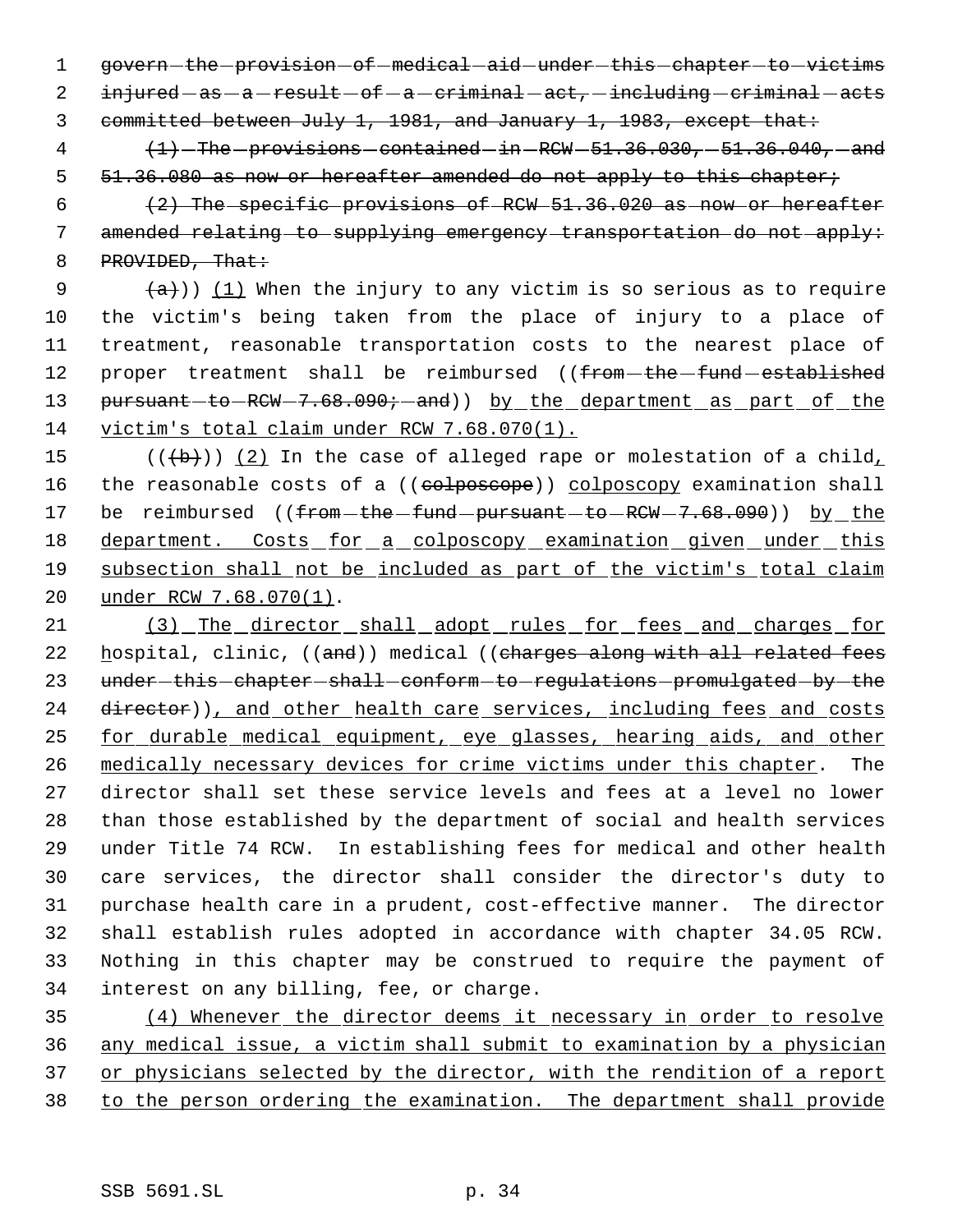the physician performing an examination with all relevant medical records from the victim's claim file. The director, in his or her discretion, may charge the cost of such examination or examinations to the crime victims' compensation fund. If the examination is paid for by the victim, then the cost of said examination shall be reimbursed to the victim for reasonable costs connected with the examination as part of the victim's total claim under RCW 7.68.070(1).

 (5) Victims of sexual assault are eligible to receive appropriate 9 counseling. Fees for such counseling shall be determined by the department. Counseling services may include, if determined appropriate 11 by the department, counseling of members of the victim's immediate family, other than the perpetrator of the assault.

 (6) Immediate family members of a homicide victim may receive appropriate counseling to assist in dealing with the immediate, near-term consequences of the related effects of the homicide. Up to 16 twelve counseling sessions may be received for one year after the crime 17 victim's claim has been allowed. Fees for counseling shall be determined by the department in accordance with and subject to this section. Payment of counseling benefits under this section may not be 20 provided to the perpetrator of the homicide. The benefits under this subsection may be provided only with respect to homicides committed on or after July 1, 1992.

 (7) Pursuant to RCW 7.68.070(12), a victim of a sex offense that occurred outside of Washington may be eligible to receive mental health counseling related to participation in proceedings to civilly commit a perpetrator.

 (8) The crime victims' compensation program shall consider payment of benefits solely for the effects of the criminal act.

 (9) The legislature finds and declares it to be in the public 30 interest of the state of Washington that a proper regulatory and inspection program be instituted in connection with the provision of any services provided to crime victims pursuant to this chapter. In 33 order to effectively accomplish such purpose and to assure that the 34 victim receives such services as are paid for by the state of Washington, the acceptance by the victim of such services, and the request by a provider of services for reimbursement for providing such 37 services, shall authorize the director of the department or the director's authorized representative to inspect and audit all records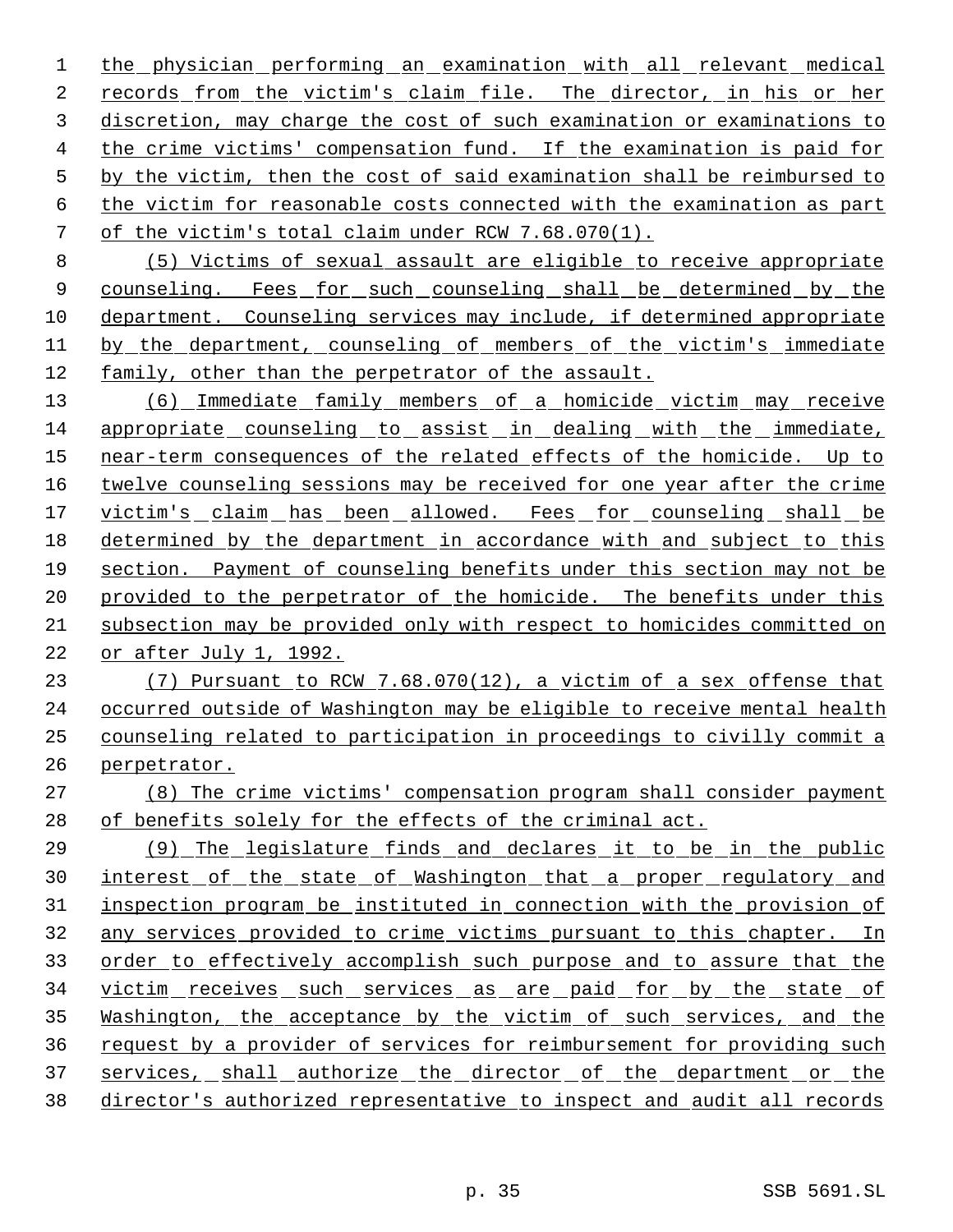1 in connection with the provision of such services. In the conduct of 2 such audits or investigations, the director or the director's 3 authorized representatives may:

 4 (a) Examine all records, or portions thereof, including patient 5 records, for which services were rendered by a health care provider 6 and reimbursed by the department, notwithstanding the provisions of any 7 other statute which may make or purport to make such records privileged 8 or confidential, except that no original patient records shall be 9 removed from the premises of the health care provider, and that the 10 disclosure of any records or information obtained under authority of 11 this section by the department is prohibited and constitutes a 12 violation of RCW 42.52.050, unless such disclosure is directly 13 connected to the official duties of the department. The disclosure of 14 patient information as required under this section shall not subject 15 any physician, licensed advanced registered nurse practitioner, or 16 other health care provider to any liability for breach of any 17 confidential relationships between the provider and the patient. The 18 director or the director's authorized representative shall destroy all 19 copies of patient medical records in their possession upon completion 20 of the audit, investigation, or proceedings;

21 (b) Approve or deny applications to participate as a provider of 22 services furnished to crime victims pursuant to this title;

23 (c) Terminate or suspend eligibility to participate as a provider 24 of services furnished to victims pursuant to this title; and

25 (d) Pursue collection of unpaid overpayments and/or penalties plus 26 interest accrued from health care providers pursuant to RCW 27 51.32.240(6).

 (10) When contracting for health care services and equipment, the department, upon request of a contractor, shall keep confidential financial and valuable trade information, which shall be exempt from public inspection and copying under chapter 42.56 RCW.

 **Sec. 502.** RCW 7.68.085 and 2010 c 122 s 2 are each amended to read as follows: (1) This section has no force or effect from April 1, 2010, until July 1, 2015. (2) The director of labor and industries shall institute a cap on medical benefits of one hundred fifty thousand dollars per injury or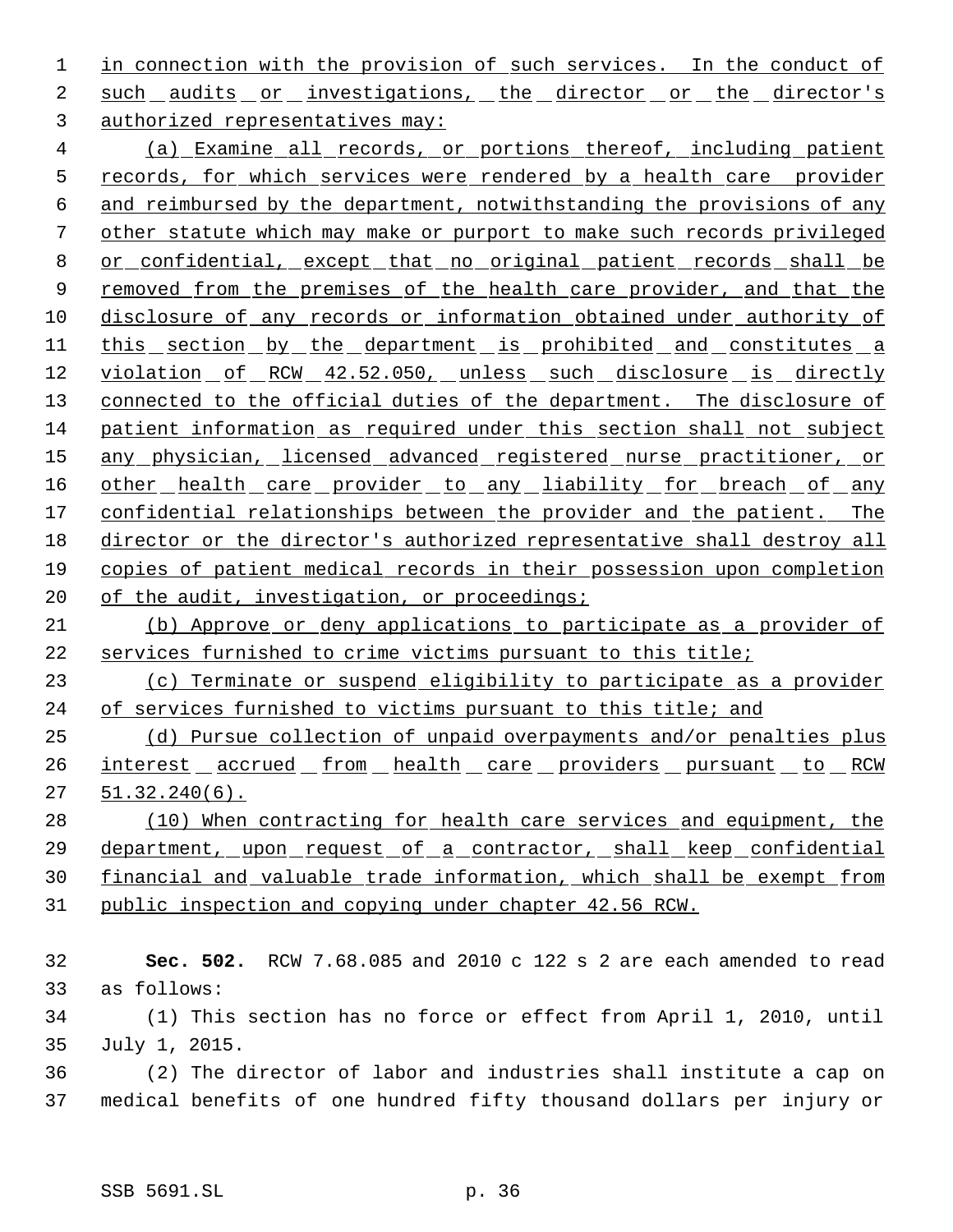1 death. ((Payment for medical services in excess of the cap shall be 2 made - available - to - any - innocent - victim - under - the - same - conditions - as other medical services and if the medical services are:

4 (a) Necessary for a previously accepted condition;

 (b) Necessary to protect the victim's life or prevent deterioration 6 of the victim's previously accepted condition; and

7 (c) Not available from an alternative source.)

 For the purposes of this section, an individual will not be required to use his or her assets other than funds recovered as a result of a civil action or criminal restitution, for medical expenses or pain and suffering, in order to qualify for an alternative source of payment.

 The director shall, in cooperation with the department of social and health services, establish by October 1, 1989, a process to aid crime victims in identifying and applying for appropriate alternative benefit programs, if any, administered by the department of social and health services.

 *\*Sec. 503. RCW 7.68.085 and 2009 c 479 s 9 are each amended to read as follows:*

 *(1) The director of labor and industries shall institute a cap on medical benefits of one hundred fifty thousand dollars per injury or death. ((Payment for medical services in excess of the cap shall be made available to any innocent victim under the same conditions as other medical services and if the medical services are:*

*(1) Necessary for a previously accepted condition;*

 *(2) Necessary to protect the victim's life or prevent deterioration of the victim's previously accepted condition; and*

*(3) Not available from an alternative source.))*

 *For the purposes of this section, an individual will not be required to use his or her assets other than funds recovered as a result of a civil action or criminal restitution, for medical expenses or pain and suffering, in order to qualify for an alternative source of payment.*

 *The director shall, in cooperation with the department of social and health services, establish by October 1, 1989, a process to aid crime victims in identifying and applying for appropriate alternative*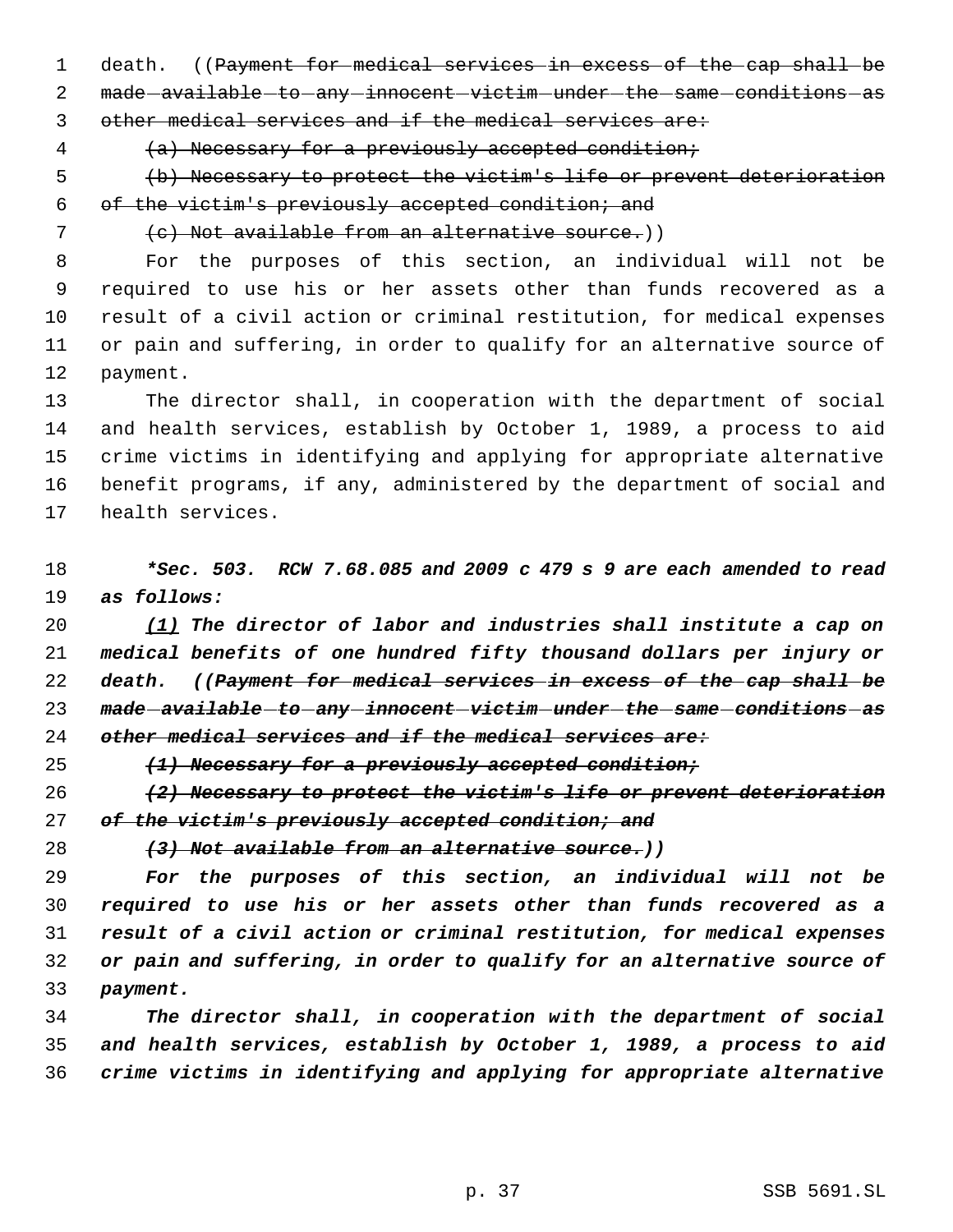*benefit programs, if any, administered by the department of social and*

*health services.*

# *(2) This section applies prospectively only to criminal acts that occur on or after July 1, 2015.*

*\*Sec. 503 was vetoed. See message at end of chapter.*

 NEW SECTION. **Sec. 504.** Health care professionals providing treatment or services to crime victims shall maintain all proper credentials and educational standards as required by law, and be registered with the department of health. The crime victims' compensation program does not pay for experimental or controversial treatment. Treatment shall be evidence-based and curative.

 NEW SECTION. **Sec. 505.** The department shall examine the credentials of persons conducting special medical examinations and shall monitor the quality and objectivity of examinations and reports. The department shall adopt rules to ensure that examinations are performed only by qualified persons meeting department standards.

 NEW SECTION. **Sec. 506.** (1) Any victim eligible to receive any benefits or claiming such under this title shall, if requested by the department submit himself or herself for medical examination, at a time and from time to time, at a place reasonably convenient for the victim as may be provided by the rules of the department. An injured victim, whether an alien or other injured victim, who is not residing in the United States at the time that a medical examination is requested may be required to submit to an examination at any location in the United States determined by the department.

 (2) If the victim refuses to submit to medical examination, or obstructs the same, or, if any injured victim shall persist in unsanitary or injurious practices which tend to imperil or retard his or her recovery, or shall refuse to submit to such medical or surgical treatment as is reasonably essential to his or her recovery does not cooperate in reasonable efforts at such rehabilitation, the department may suspend any further action on any claim of such victim so long as such refusal, obstruction, noncooperation, or practice continues and thus, the department may reduce, suspend, or deny any compensation for such period. The department may not suspend any further action on any claim of a victim or reduce, suspend, or deny any compensation if a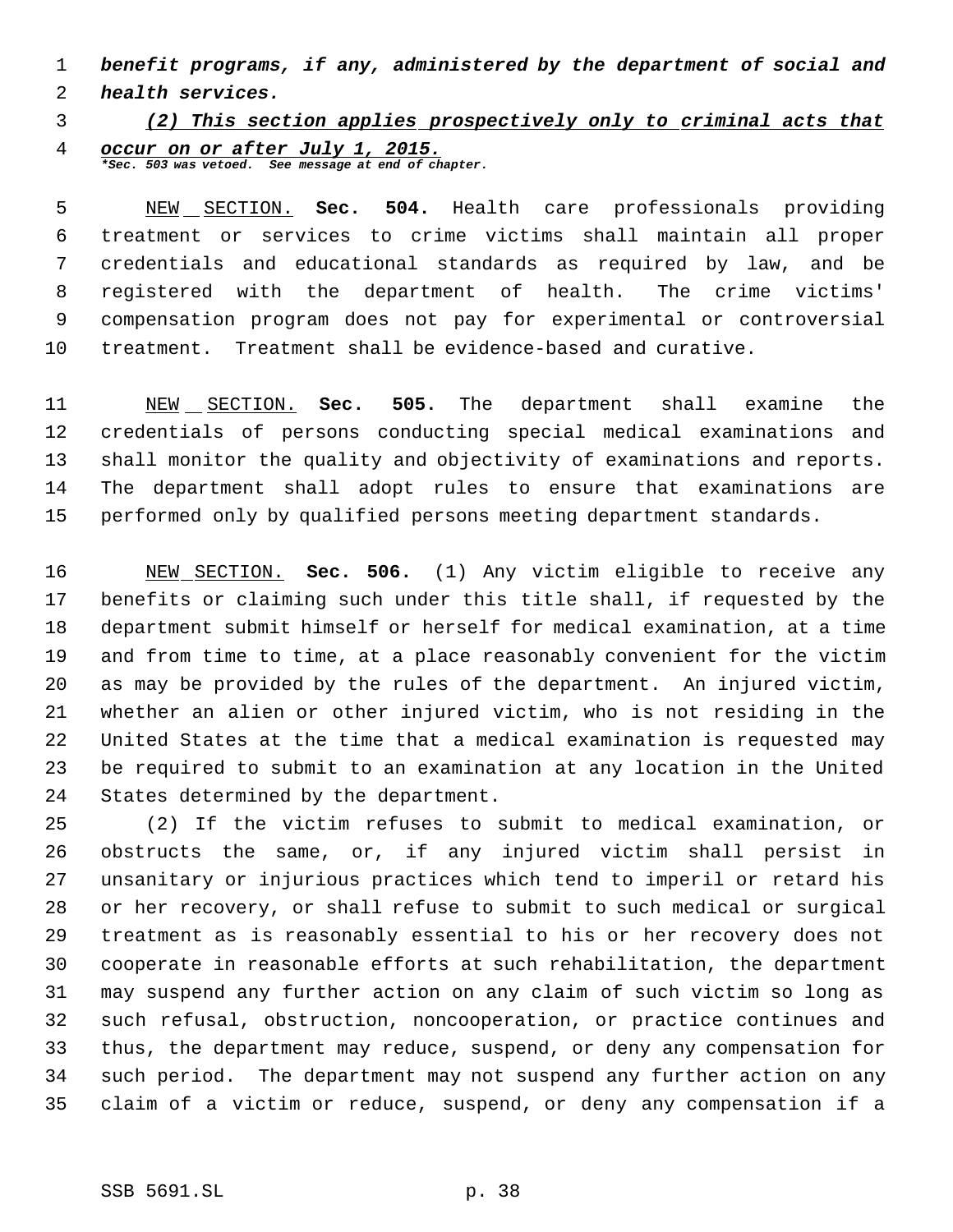victim has good cause for refusing to submit to or to obstruct any examination, evaluation, treatment, or practice requested by the department or required under this section.

 (3) If the victim necessarily incurs traveling expenses in attending the examination pursuant to the request of the department, such traveling expenses shall be repaid to him or her upon proper voucher and audit.

 (4) If the medical examination required by this section causes the victim to be absent from his or her work without pay, the victim shall be paid compensation in an amount equal to his or her usual wages for the time lost from work while attending the medical examination when 12 the victim is insured by the department.

 NEW SECTION. **Sec. 507.** Upon the occurrence of any injury to a victim eligible for compensation under the provisions of this chapter, he or she shall receive proper and necessary medical and surgical services using his or her private or public insurance or if no insurance, using a provider of his or her own choice. In all accepted claims, treatment shall be limited in point of duration as follows:

 (1) No treatment shall be provided once the victim has received the maximum compensation under this chapter.

 (2) In case of temporary disability, treatment shall not extend beyond the time when monthly allowances to him or her shall cease. After any injured victim has returned to his or her work, his or her medical and surgical treatment may be continued if, and so long as, such continuation is determined by the director to be necessary to his or her recovery, and as long as the victim has not received the maximum compensation under this chapter.

 NEW SECTION. **Sec. 508.** Any medical provider who fails, neglects, or refuses to file a report with the director, as required by this chapter, within five days of the date of treatment, showing the condition of the injured victim at the time of treatment, a description of the treatment given, and an estimate of the probable duration of the injury, or who fails or refuses to render all necessary assistance to the injured victim, as required by this chapter, shall be subject to a civil penalty determined by the director but not to exceed two hundred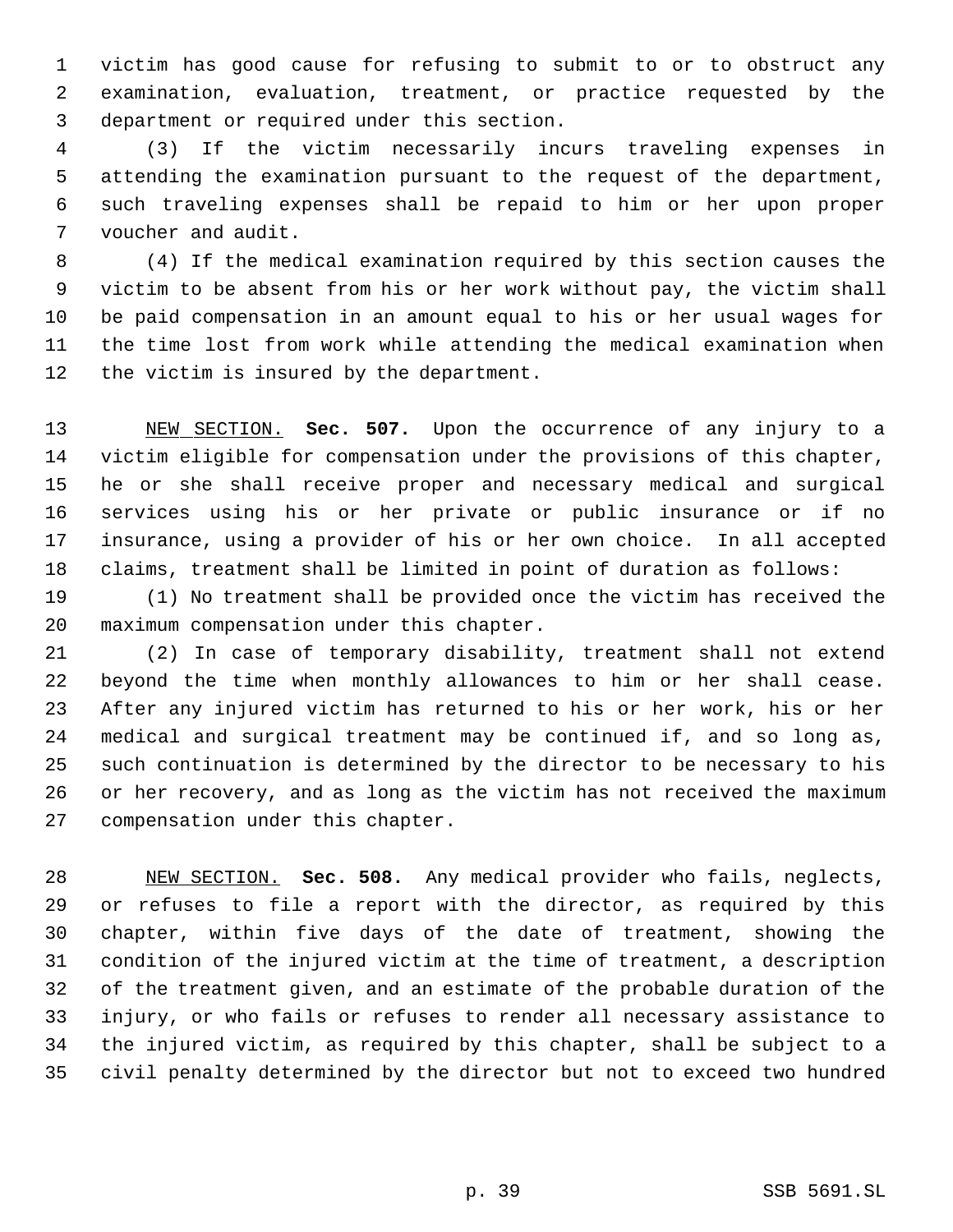fifty dollars. The amount shall be paid into the crime victims' compensation account.

### **VI. APPEALS**

 NEW SECTION. **Sec. 601.** (1)(a) If the victim or beneficiary in a claim prevails in an appeal by any party to the department or the court, the department shall comply with the department or court's order with respect to the payment of compensation within the later of the following time periods:

 (i) Sixty days after the compensation order has become final and is 10 not subject to review or appeal; or

 (ii) If the order has become final and is not subject to review or 12 appeal and the department has, within the period specified in  $(a)(i)$  of this subsection, requested the filing by the victim or beneficiary of documents necessary to make payment of compensation, sixty days after all requested documents are filed with the department.

 The department may extend the sixty-day time period for an additional thirty days for good cause.

 (b) If the department fails to comply with (a) of this subsection, any person eligible for compensation under the order may institute proceedings for injunctive or other appropriate relief for enforcement of the order. These proceedings may be instituted in the superior court for the county in which the claimant resides, or, if the claimant is not then a resident of this state, in the superior court for Thurston county.

 (2) In a proceeding under this section, the court shall enforce obedience to the order by proper means, enjoining compliance upon the person obligated to comply with the compensation order. The court may issue such writs and processes as are necessary to carry out its orders and may award a penalty of up to one thousand dollars to the person eligible for compensation under the order.

 (3) A proceeding under this section does not preclude other methods of enforcement provided for in this chapter.

 **VII. ERRONEOUS PAYMENT DUE TO ERROR OR PAYMENT DUE TO MISREPRESENTATION**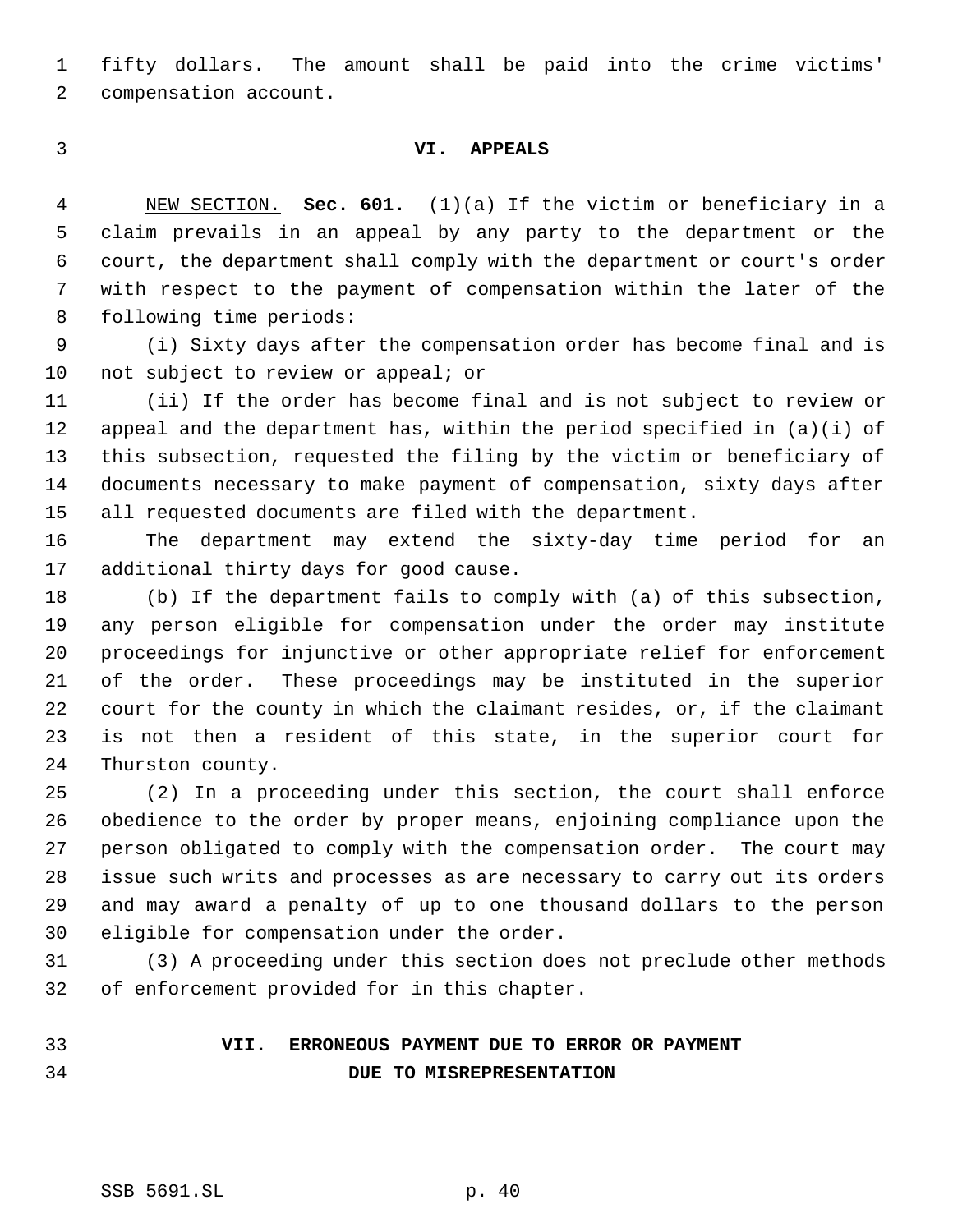1 **Sec. 701.** RCW 7.68.125 and 1995 c 33 s 2 are each amended to read 2 as follows:

3 (1)(a) Whenever any payment ((under this chapter is made because of 4 clerical error, mistake of identity, innocent misrepresentation by or 5 on behalf of the recipient thereof mistakenly acted upon, or any other 6  $circumstance-of-a-similar-nature, -all-not-induced-by-fraud, -the$ 7 recipient thereof shall repay it and recoupment may be made from any 8  $futtere$  - payments - due - to - the - recipient - under - this - chapter. The 9 department must make claim for such repayment or recoupment within one 10 year of the making of any such payment or it will be deemed that any 11 claim-therefor-has-been-waived. The-department-may-exercise-its 12 discretion to waive, in whole or in part, the amount of any such timely 13 claim.

14 (2) Whenever any payment under this chapter has been made pursuant 15 to an adjudication by the department, board, or any court and timely 16 appeal therefrom has been made and the final decision is that any such 17 payment was made pursuant to an erroneous adjudication, the recipient 18 thereof-shall-repay-it-and-recoupment-may-be-made-from-any-future 19 payments due to the recipient under this chapter. The department may 20 exercise its discretion to waive, in whole or in part, the amount 21 thereof.

22 (3) Whenever any payment under this chapter has been induced by 23 fraud the recipient thereof shall repay any such payment together with 24 a penalty of fifty percent of the total of any such payments and the 25 amount of such total sum may be recouped from any future payments due 26 to the recipient under this chapter and the amount of the penalty shall 27 be placed in the fund or funds established pursuant to RCW 7.68.090.

28 (4) If the department issues an order contending a debt due and owing under this section, the order is subject to chapter 51.52 RCW. If the order becomes final under chapter 51.52 RCW, the director or the director's designee may file with the clerk of any county within the 32 state-a-warrant-in-the-amount-stated-in-the-order-plus-interest accruing from the date the order became final. The clerk of the county in which the warrant is filed shall immediately enter the warrant in the execution docket. The amount of the warrant as docketed becomes a lien upon all real and personal property of the person against whom the 37 warrant is issued, the same as a judgment in a civil case. The warrant shall then be subject to execution, garnishment, and other procedures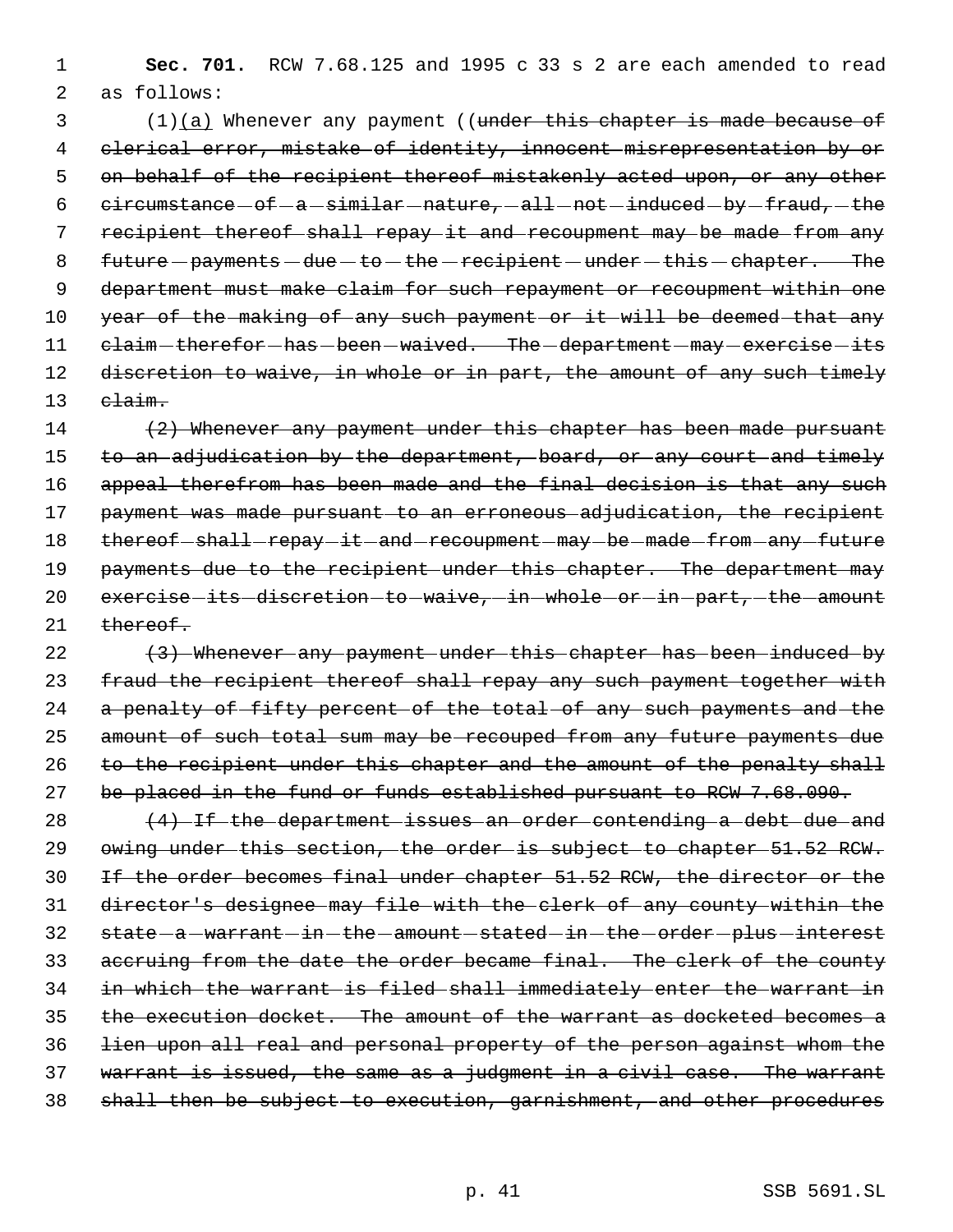1 for the collection of judgments. The filing fee must be added to the 2 amount of the warrant. The department shall mail a conformed copy of 3 the warrant to the person named within seven working days of filing 4 with the clerk.

 $5$  (5)(a) The director, or the director's designee, may issue to any 6 person or organization an order to withhold and deliver property of any 7 kind-if-there-is-reason-to-believe-that-the-person-or-organization 8 possesses-property-that-is-due,-owing,-or-belonging-to-any-person 9 against whom a final order of debt due and owing has been entered. For 10 purposes-of-this-subsection, "person-or-organization"-includes-any 11 individual, firm, association, corporation, political subdivision of 12 the state, or agency of the state.

13 (b) The order to withhold and deliver must be served in the manner 14 prescribed-for-the-service-of-a-summons-in-a-civil-action-or-by 15 certified mail, return receipt requested. Any person or organization 16 upon whom service has been made shall answer the order within twenty 17 days exclusive of the day of service, under oath and in writing, and 18 shall make true answers to the matters inquired of therein.

19 (c) If there is in the possession of the person or organization 20 served with the order any property that might be subject to the claim 21 of the department, the person or organization must immediately withhold 22 such-property-and-deliver-the-property-to-the-director-or-the 23 director's authorized representative immediately upon demand.

 $24$  (d) If the person or organization served the order fails to timely 25 answer the order, the court may render judgment by default against the 26 person or organization for the full amount claimed by the director in 27 the order plus costs.

 $28$  (e) If an order to withhold and deliver is served upon an employer 29 and the property found to be subject to the notice is wages, the 30 employer-may-assert-in-the-answer-all-exemptions-to-which-the-wage 31 earner-might-be-entitled-as-provided-by-RCW-6.27.150)) of benefits 32 under this chapter is made because of clerical error, mistake of 33 identity, innocent misrepresentation by or on behalf of the recipient 34 thereof mistakenly acted upon, or any other circumstance of a similar 35 nature, all not induced by willful misrepresentation, the recipient 36 thereof shall repay it and recoupment may be made from any future 37 payments due to the recipient on any claim with the crime victims'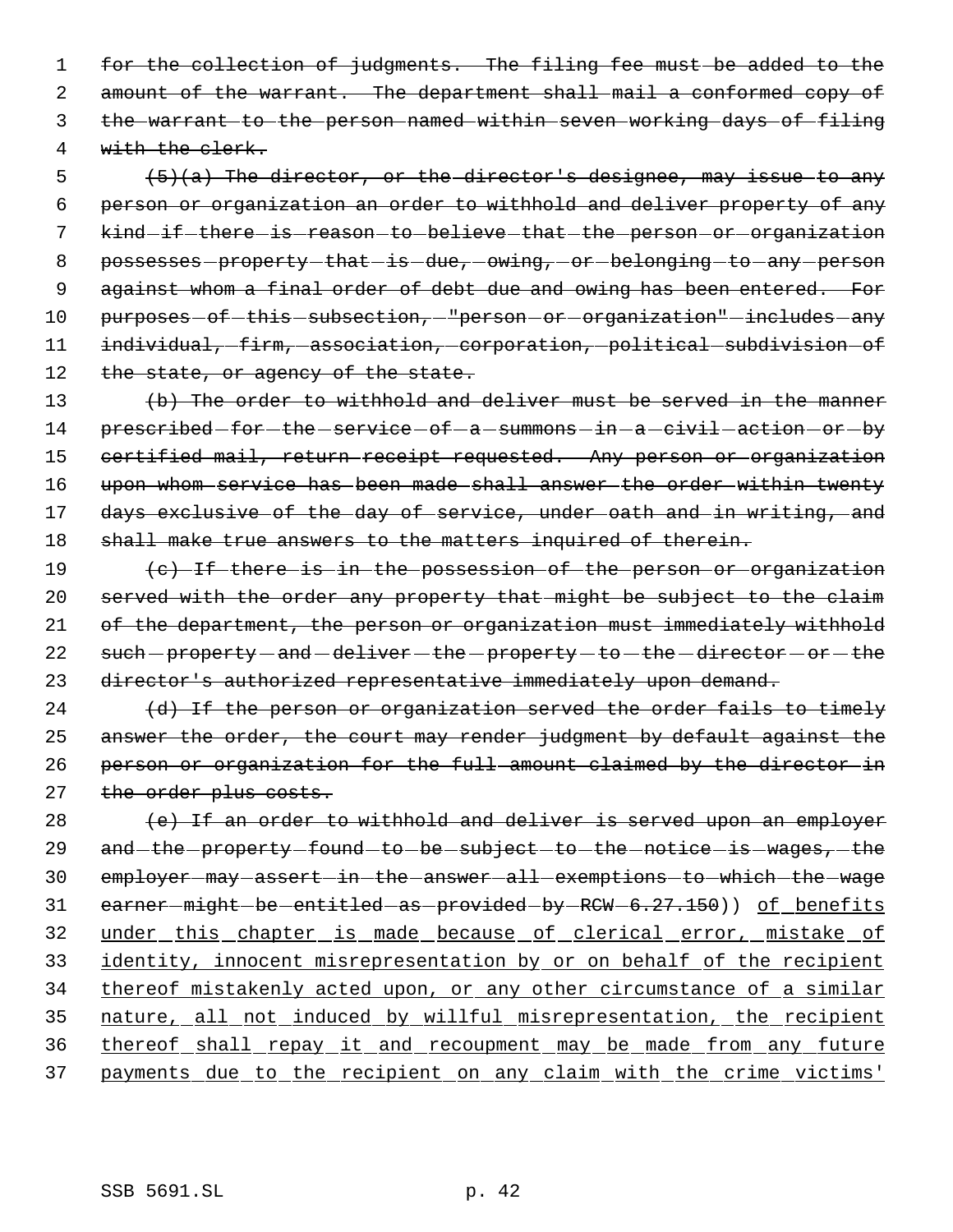1 compensation program. The department must make claim for such repayment or recoupment within one year of the making of any such payment or it will be deemed any claim therefor has been waived.

 (b) Except as provided in subsections (3) and (4) of this section, the department may only assess an overpayment of benefits because of adjudicator error when the order upon which the overpayment is based is not yet final as provided in RCW 51.52.050 and 51.52.060. "Adjudicator error" includes the failure to consider information in the claim file, failure to secure adequate information, or an error in judgment.

 (c) The director, pursuant to rules adopted in accordance with the procedures provided in the administrative procedure act, chapter 34.05 RCW, may exercise his or her discretion to waive, in whole or in part, the amount of any such timely claim where the recovery would be against equity and good conscience.

15 (2) Whenever the department fails to pay benefits because of 16 clerical error, mistake of identity, or innocent misrepresentation, all not induced by recipient willful misrepresentation, the recipient may request an adjustment of benefits to be paid from the crime victims' compensation programs subject to the following:

 (a) The recipient must request an adjustment in benefits within one year from the date of the incorrect payment or it will be deemed any claim therefore has been waived.

 (b) The recipient may not seek an adjustment of benefits because of adjudicator error. Adjustments due to adjudicator error are addressed by the filing of a written request for reconsideration with the department or an appeal with the department within ninety days from the 27 date the order is communicated as provided in RCW 51.52.050. "Adjudicator error" includes the failure to consider information in the claim file, failure to secure adequate information, or an error in judgment.

 (3) Whenever any payment of benefits under this chapter has been made pursuant to an adjudication by the department or by order of any 33 court and timely appeal therefrom has been made where the final decision is that any such payment was made pursuant to an erroneous 35 adjudication, the recipient thereof shall repay it and recoupment may be made from any future payments due to the recipient on any claim.

 (a) The director, pursuant to rules adopted in accordance with the procedures provided in the administrative procedure act, chapter 34.05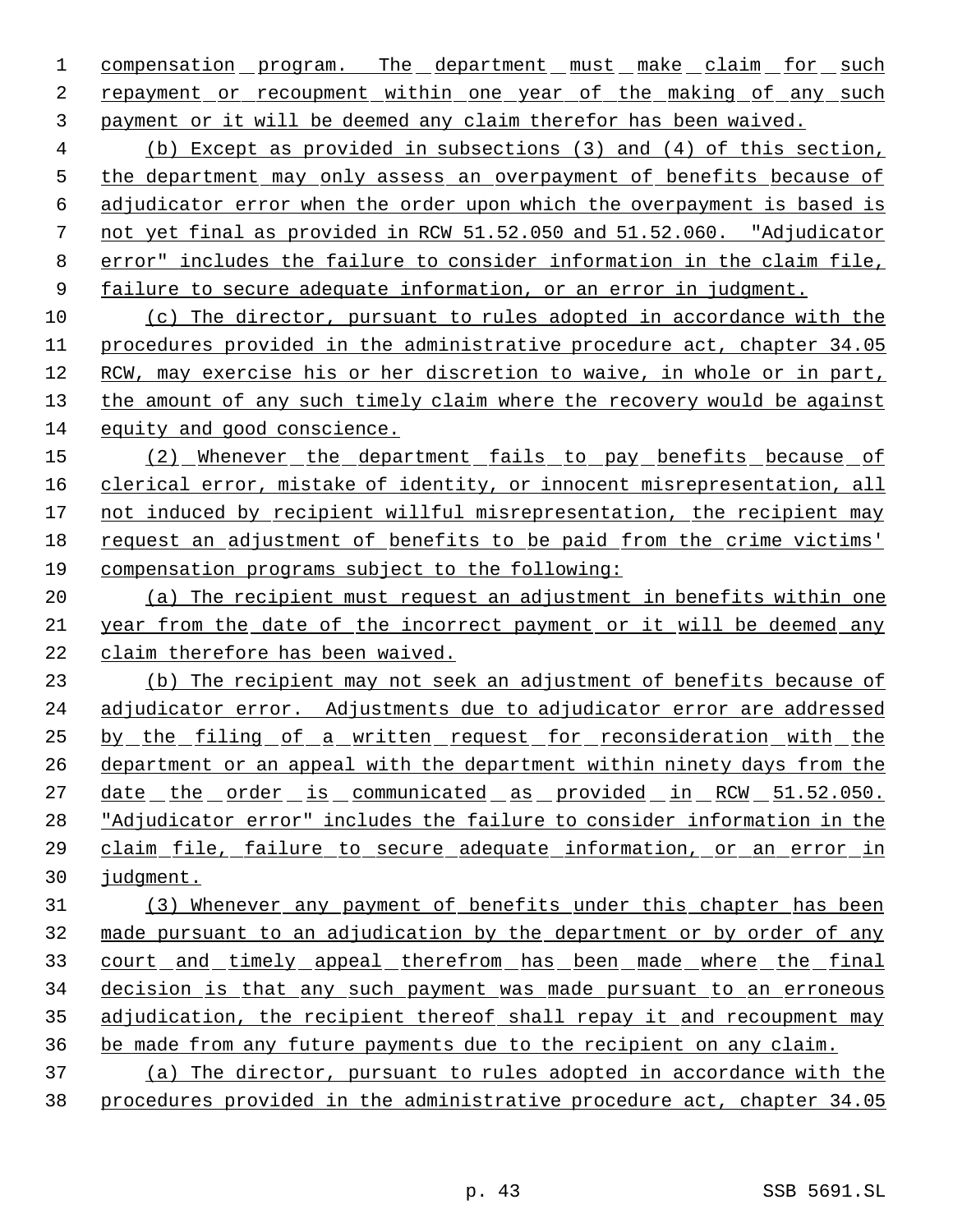1 RCW, may exercise discretion to waive, in whole or in part, the amount of any such payments where the recovery would be against equity and good conscience. (b) The department shall first attempt recovery of overpayments for health services from any entity that provided health insurance to the victim to the extent that the health insurance entity would have provided health insurance benefits. (4)(a) Whenever any payment of benefits under this chapter has been 9 induced by willful misrepresentation the recipient thereof shall repay any such payment together with a penalty of fifty percent of the total of any such payments and the amount of such total sum may be recouped from any future payments due to the recipient on any claim with the 13 crime victims' compensation program against whom the willful misrepresentation was committed and the amount of such penalty shall be 15 placed in the crime victims' compensation fund. Such repayment or 16 recoupment must be demanded or ordered within three years of the discovery of the willful misrepresentation. 18 (b) For purposes of this subsection (4), it is willful misrepresentation for a person to obtain payments or other benefits 20 under this chapter in an amount greater than that to which the person otherwise would be entitled. Willful misrepresentation includes: (i) Willful false statement; or 23 (ii) Willful misrepresentation, omission, or concealment of any material fact. (c) For purposes of this subsection (4), "willful" means a conscious or deliberate false statement, misrepresentation, omission, 27 or concealment of a material fact with the specific intent of 28 obtaining, continuing, or increasing benefits under this chapter. (d) For purposes of this subsection (4), failure to disclose a work-type activity must be willful in order for a misrepresentation to have occurred.

 (e) For purposes of this subsection (4), a material fact is one which would result in additional, increased, or continued benefits, including but not limited to facts about physical restrictions, or work-type activities which either result in wages or income or would be reasonably expected to do so. Wages or income include the receipt of 37 any goods or services. For a work-type activity to be reasonably expected to result in wages or income, a pattern of repeated activity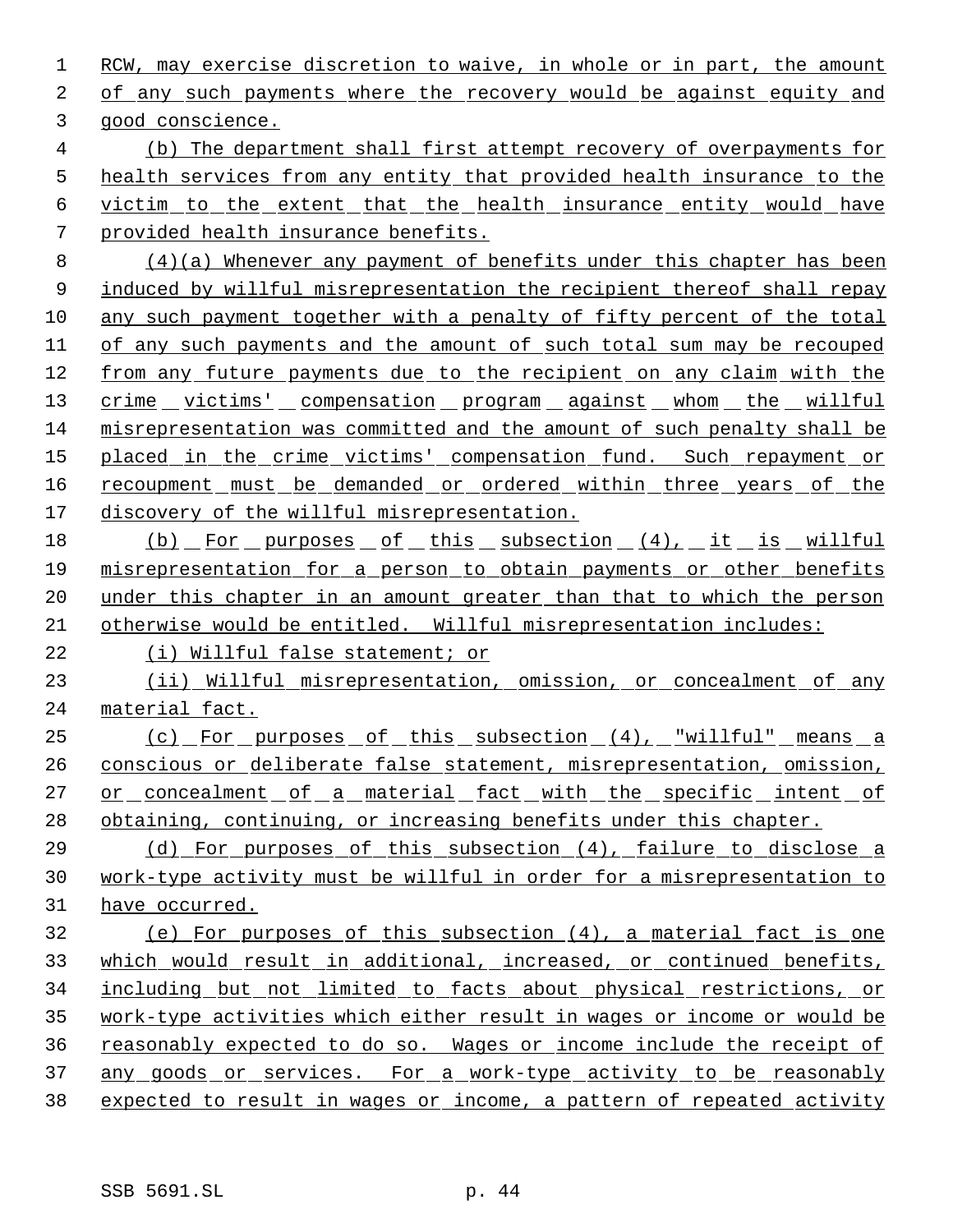must exist. For those activities that would reasonably be expected to result in wages or produce income, but for which actual wage or income information cannot be reasonably determined, the department shall impute wages.

 (5) The victim, beneficiary, or other person affected thereby shall have the right to contest an order assessing an overpayment pursuant to this section in the same manner and to the same extent as provided under RCW 51.52.050 and 51.52.060. In the event such an order becomes final under chapter 51.52 RCW and notwithstanding the provisions of 10 subsections (1) through (4) of this section, the director or director's designee may file with the clerk in any county within the state a warrant in the amount of the sum representing the unpaid overpayment and/or penalty plus interest accruing from the date the order became final. The clerk of the county in which the warrant is filed shall immediately designate a superior court cause number for such warrant 16 and the clerk shall cause to be entered in the judgment docket under the superior court cause number assigned to the warrant, the name of the victim, beneficiary, or other person mentioned in the warrant, the amount of the unpaid overpayment and/or penalty plus interest accrued, 20 and the date the warrant was filed. The amount of the warrant as docketed shall become a lien upon the title to and interest in all real and personal property of the victim, beneficiary, or other person against whom the warrant is issued, the same as a judgment in a civil case docketed in the office of such clerk. The sheriff shall then proceed in the same manner and with like effect as prescribed by law with respect to execution or other process issued against rights or 27 property upon judgment in the superior court. Such warrant so docketed shall be sufficient to support the issuance of writs of garnishment in favor of the department in the manner provided by law in the case of 30 judgment, wholly or partially unsatisfied. The clerk of the court shall be entitled to a filing fee under RCW 36.18.012(10), which shall be added to the amount of the warrant. A copy of such warrant shall be mailed to the victim, beneficiary, or other person within three days of 34 filing with the clerk.

 The director or director's designee may issue to any person, firm, corporation, municipal corporation, political subdivision of the state, public corporation, or agency of the state, a notice to withhold and deliver property of any kind if there is reason to believe that there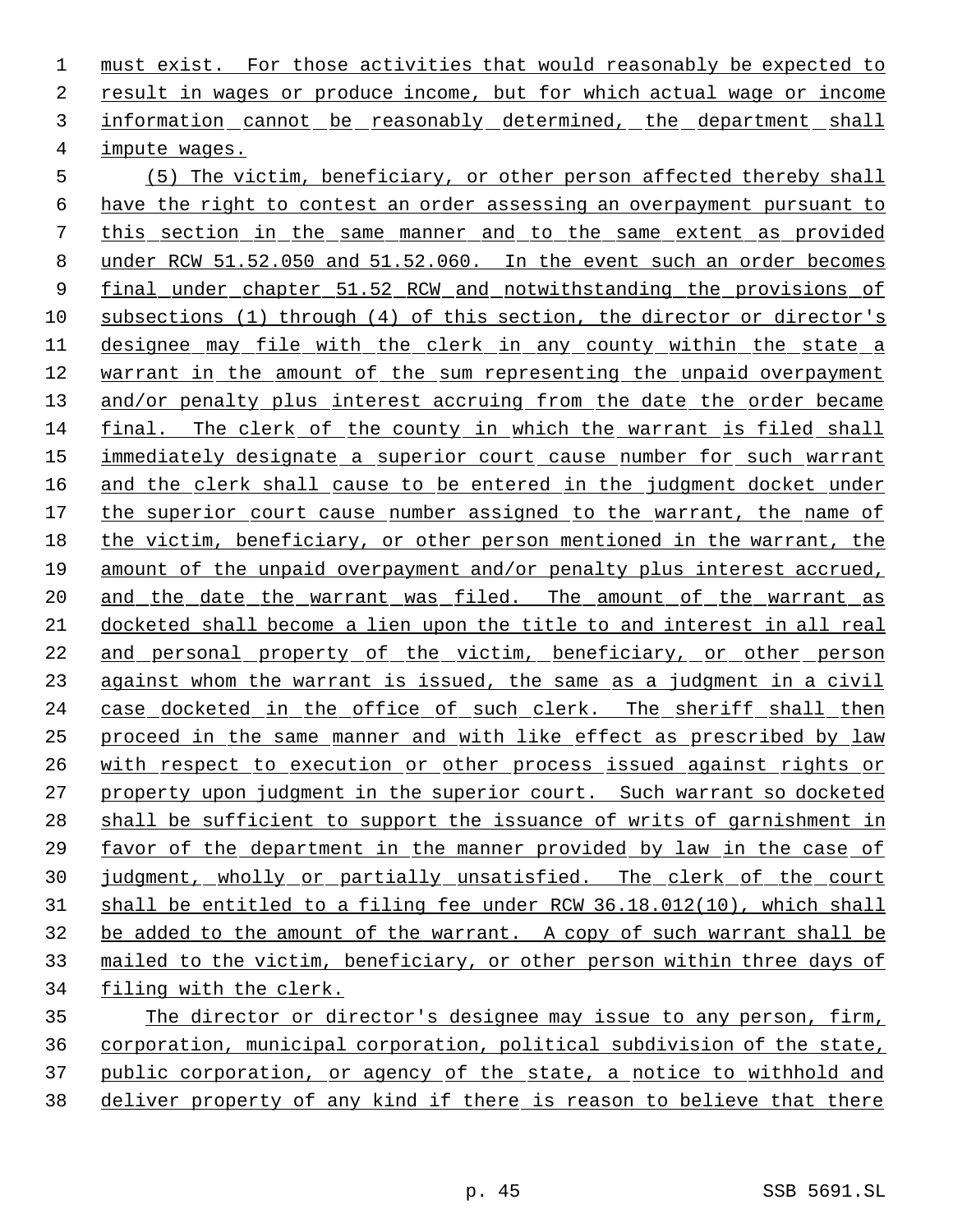1 is in the possession of such person, firm, corporation, municipal corporation, political subdivision of the state, public corporation, or agency of the state, property that is due, owing, or belonging to any 4 victim, beneficiary, or other person upon whom a warrant has been 5 served for payments due the department. The notice and order to withhold and deliver shall be served by certified mail accompanied by an affidavit of service by mailing or served by the sheriff of the county, or by the sheriff's deputy, or by any authorized representative 9 of the director or director's designee, or by electronic means or other methods authorized by law. Any person, firm, corporation, municipal corporation, political subdivision of the state, public corporation, or agency of the state upon whom service has been made shall answer the 13 notice within twenty days exclusive of the day of service, under oath and in writing, and shall make true answers to the matters inquired or in the notice and order to withhold and deliver. In the event there is 16 in the possession of the party named and served with such notice and 17 order, any property that may be subject to the claim of the department, such property shall be delivered forthwith to the director or the director's authorized representative upon demand. If the party served and named in the notice and order fails to answer the notice and order within the time prescribed in this section, the court may, after the time to answer such order has expired, render judgment by default 23 against the party named in the notice for the full amount, plus costs, claimed by the director or the director's designee in the notice. In the event that a notice to withhold and deliver is served upon an 26 employer and the property found to be subject thereto is wages, the 27 employer may assert in the answer all exemptions provided for by 28 chapter 6.27 RCW to which the wage earner may be entitled.

 This subsection shall only apply to orders assessing an overpayment which are issued on or after July 28, 1991. This subsection shall apply retroactively to all orders assessing an overpayment resulting from willful misrepresentation, civil or criminal.

 (6) Orders assessing an overpayment which are issued on or after July 28, 1991, shall include a conspicuous notice of the collection methods available to the department.

 NEW SECTION. **Sec. 702.** Notwithstanding any other provisions of law, any overpayments previously recovered under the provisions of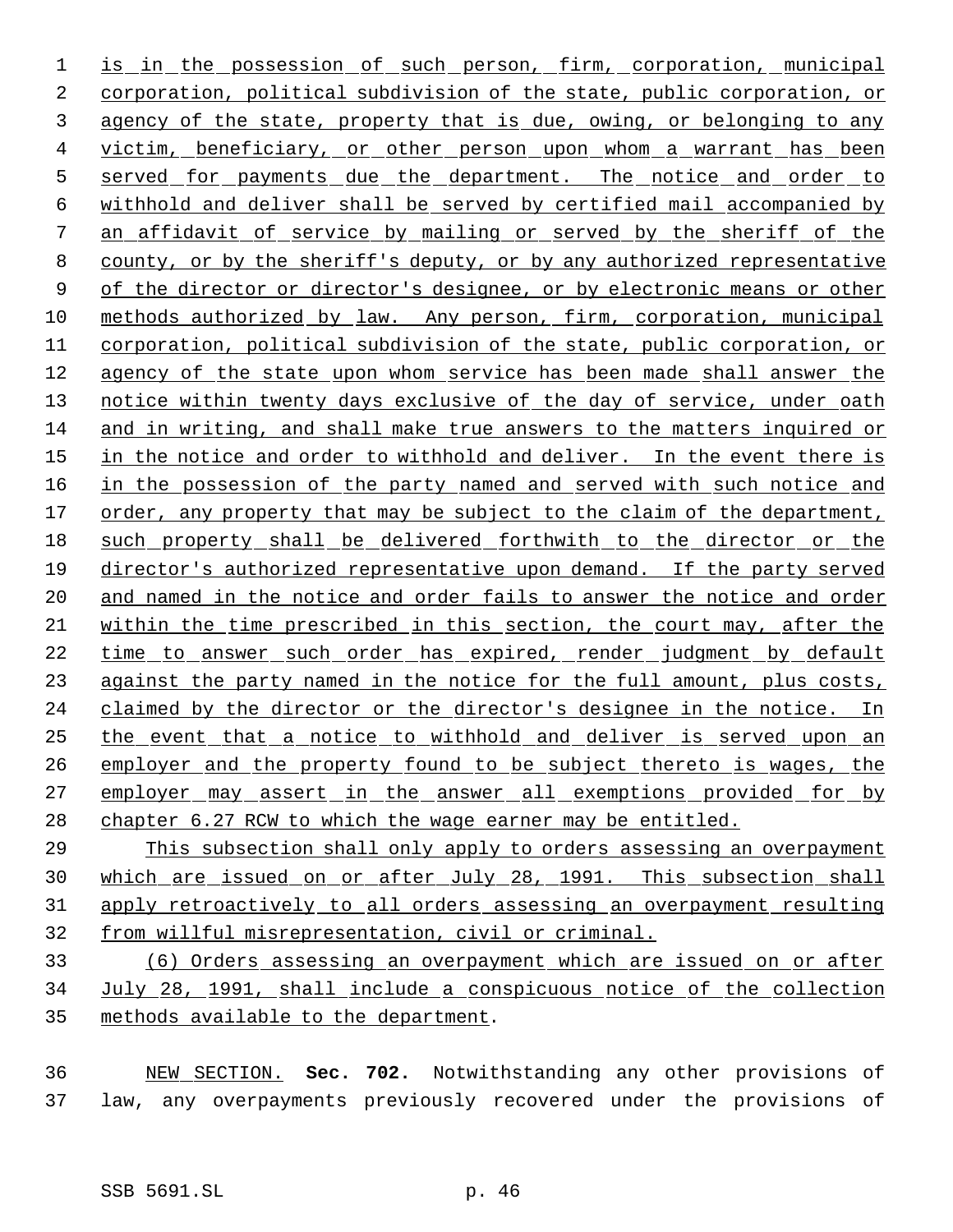section 405 of this act as now or hereafter amended shall be limited to six months' overpayments. Where greater recovery has already been made, the director, in his or her discretion, may make restitution in those cases where an extraordinary hardship has been created.

 **Sec. 703.** RCW 7.68.130 and 1995 c 33 s 3 are each amended to read as follows:

 (1) Benefits payable pursuant to this chapter shall be reduced by the amount of any other public or private insurance available, less a proportionate share of reasonable attorneys' fees and costs, if any, incurred by the victim in obtaining recovery from the insurer. Calculation of a proportionate share of attorneys' fees and costs shall 12 be made under the formula established in RCW ((51.24.060)) 7.68.050 (9) through (14). The department or the victim may require court approval of costs and attorneys' fees or may petition a court for determination of the reasonableness of costs and attorneys' fees.

 (2) Benefits payable after 1980 to victims injured or killed before 1980 shall be reduced by any other public or private insurance including but not limited to social security.

 (3) Payment by the department under this chapter shall be secondary to other insurance benefits, notwithstanding the provision of any contract or coverage to the contrary. In the case of private life insurance proceeds, the first forty thousand dollars of the proceeds shall not be considered for purposes of any reduction in benefits.

24 (4) If the department determines that a victim is likely to be 25 eligible for other public insurance or support services, the department may require the applicant to apply for such services before awarding 27 benefits under RCW 7.68.070. If the department determines that a victim shall apply for such services and the victim refuses or does not 29 apply for those services, the department may deny any further benefits under this chapter. The department may require an applicant to provide a copy of their determination of eligibility before providing benefits under this chapter.

 (5) Before payment of benefits will be considered victims shall use 34 their private insurance coverage.

 (6) For the purposes of this section, the collection methods 36 available under RCW 7.68.125( $($  $($  $+4)$  $)$ )  $($ 5 $)$  apply.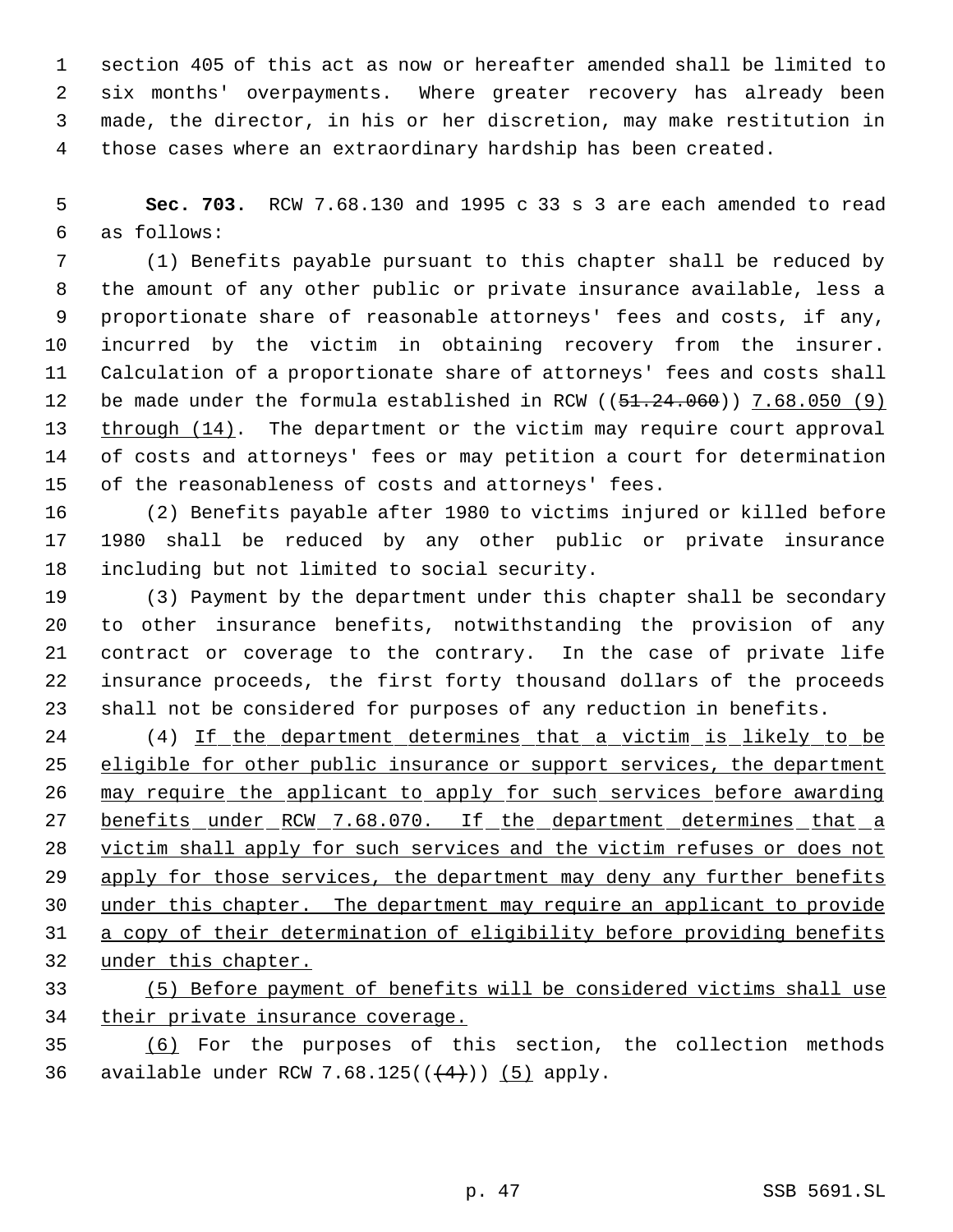**Sec. 704.** RCW 7.68.050 and 1998 c 91 s 1 are each amended to read as follows:

 (1) No right of action at law for damages incurred as a consequence of a criminal act shall be lost as a consequence of being entitled to benefits under the provisions of this chapter. The victim or his beneficiary may elect to seek damages from the person or persons liable for the claimed injury or death, and such victim or beneficiary is entitled to the full compensation and benefits provided by this chapter regardless of any election or recovery made pursuant to this section.

 (2) For the purposes of this section, the rights, privileges, responsibilities, duties, limitations, and procedures contained in 12 ((RCW-51.24.050-through-51.24.110)) subsections (3) through (25) of 13 this section apply.

14 (3) ((<del>If the recovery involved is against the state, the lien of</del> 15 the -department -includes -the -interest -on -the -benefits -paid -by -the 16 department to or on behalf of such person under this chapter computed 17 at the rate of eight percent per annum from the date of payment.)) (a) If a third person is or may become liable to pay damages on account of a victim's injury for which benefits and compensation are provided 20 under this chapter, the injured victim or beneficiary may elect to seek damages from the third person.

 (b) In every action brought under this section, the plaintiff shall 23 give notice to the department when the action is filed. The department may file a notice of statutory interest in recovery. When such notice has been filed by the department, the parties shall thereafter serve 26 copies of all notices, motions, pleadings, and other process on the 27 department. The department may then intervene as a party in the action 28 to protect its statutory interest in recovery.

 (c) For the purposes of this subsection, "injury" includes any physical or mental condition, disease, ailment, or loss, including death, for which compensation and benefits are paid or payable under this chapter.

# (d) For the purposes of this chapter, "recovery" includes all damages and insurance benefits, including life insurance, paid in connection with the victim's injuries or death.

 (4) An election not to proceed against the third person operates as 37 an assignment of the cause of action to the department, which may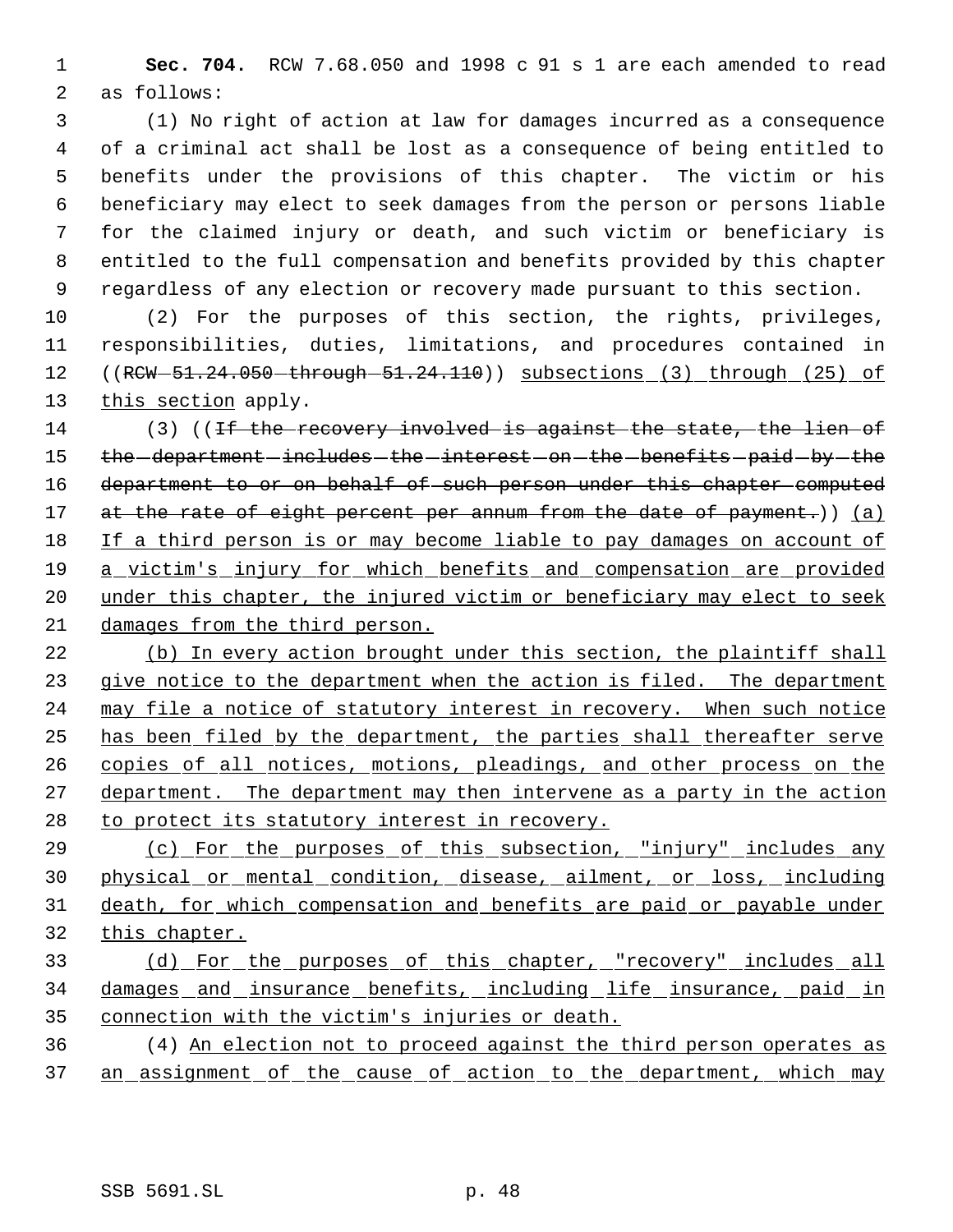prosecute or compromise the action in its discretion in the name of the victim, beneficiary, or legal representative. (5) If an injury to a victim results in the victim's death, the department to which the cause of action has been assigned may petition a court for the appointment of a special personal representative for the limited purpose of maintaining an action under this chapter and chapter 4.20 RCW. (6) If a beneficiary is a minor child, an election not to proceed against a third person on such beneficiary's cause of action may be exercised by the beneficiary's legal custodian or guardian. (7) Any recovery made by the department shall be distributed as follows: (a) The department shall be paid the expenses incurred in making the recovery including reasonable costs of legal services; (b) The victim or beneficiary shall be paid twenty-five percent of 16 the balance of the recovery made, which shall not be subject to 17 subsection (8) of this section, except that in the event of a compromise and settlement by the parties, the victim or beneficiary may agree to a sum less than twenty-five percent; 20 (c) The department shall be paid the amount paid to or on behalf of the victim or beneficiary by the department; and (d) The victim or beneficiary shall be paid any remaining balance. (8) Thereafter no payment shall be made to or on behalf of a victim or beneficiary by the department for such injury until any further amount payable shall equal any such remaining balance. Thereafter, such benefits shall be paid by the department to or on behalf of the victim or beneficiary as though no recovery had been made from a third person. (9) If the victim or beneficiary elects to seek damages from the third person, any recovery made shall be distributed as follows: 31 (a) The costs and reasonable attorneys' fees shall be paid proportionately by the victim or beneficiary and the department. The department may require court approval of costs and attorneys' fees or may petition a court for determination of the reasonableness of costs and attorneys' fees; (b) The victim or beneficiary shall be paid twenty-five percent of the balance of the award, except that in the event of a compromise and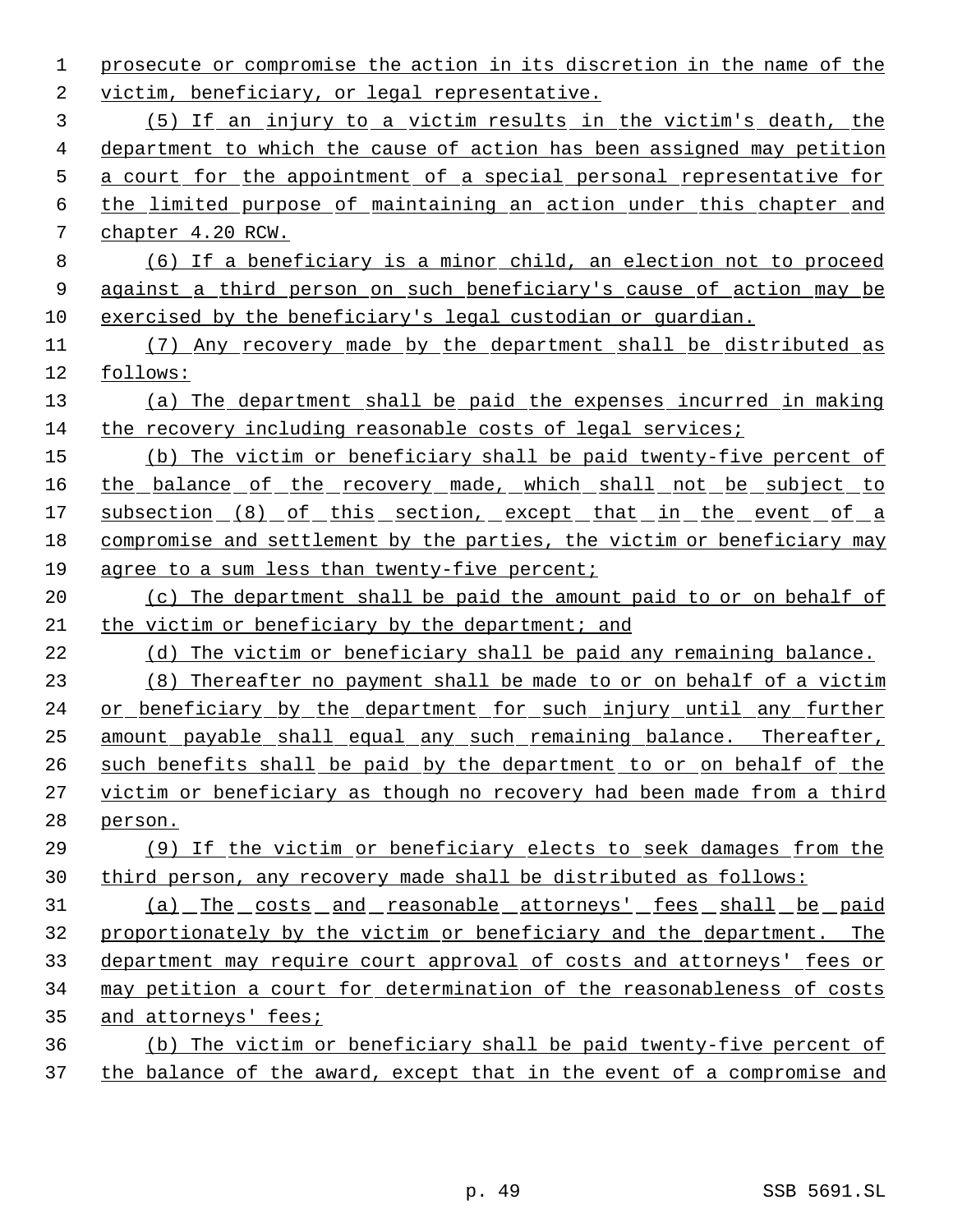settlement by the parties, the victim or beneficiary may agree to a sum 2 less than twenty-five percent; (c) The department shall be paid the balance of the recovery made, but only to the extent necessary to reimburse the department for the amount paid; (i) The department shall bear its proportionate share of the costs 7 and reasonable attorneys' fees incurred by the victim or beneficiary to the extent of the benefits paid under this title. The department's 9 proportionate share shall not exceed one hundred percent of the costs 10 and reasonable attorneys' fees; 11 (ii) The department's proportionate share of the costs and reasonable attorneys' fees shall be determined by dividing the gross 13 recovery amount into the benefits paid amount and multiplying this percentage times the costs and reasonable attorneys' fees incurred by the victim or beneficiary; 16 (iii) The department's reimbursement share shall be determined by 17 subtracting their proportionate share of the costs and reasonable 18 attorneys' fees from the benefits paid amount; (d) Any remaining balance shall be paid to the victim or beneficiary; and (e) Thereafter no payment shall be made to or on behalf of a victim or beneficiary by the department for such injury until the amount of any further amount payable shall equal any such remaining balance minus 24 the department's proportionate share of the costs and reasonable attorneys' fees in regards to the remaining balance. This proportionate share shall be determined by dividing the gross recovery 27 amount into the remaining balance amount and multiplying this percentage times the costs and reasonable attorneys' fees incurred by 29 the victim or beneficiary. Thereafter, such benefits shall be paid by the department to or on behalf of the victim or beneficiary as though no recovery had been made from a third person. (10) The recovery made shall be subject to a lien by the department for its share under this section. Notwithstanding RCW 48.18.410, a recovery made from life insurance shall be subject to a lien by the department. (11) The department has sole discretion to compromise the amount of 37 its lien. In deciding whether or to what extent to compromise its lien, the department shall consider at least the following: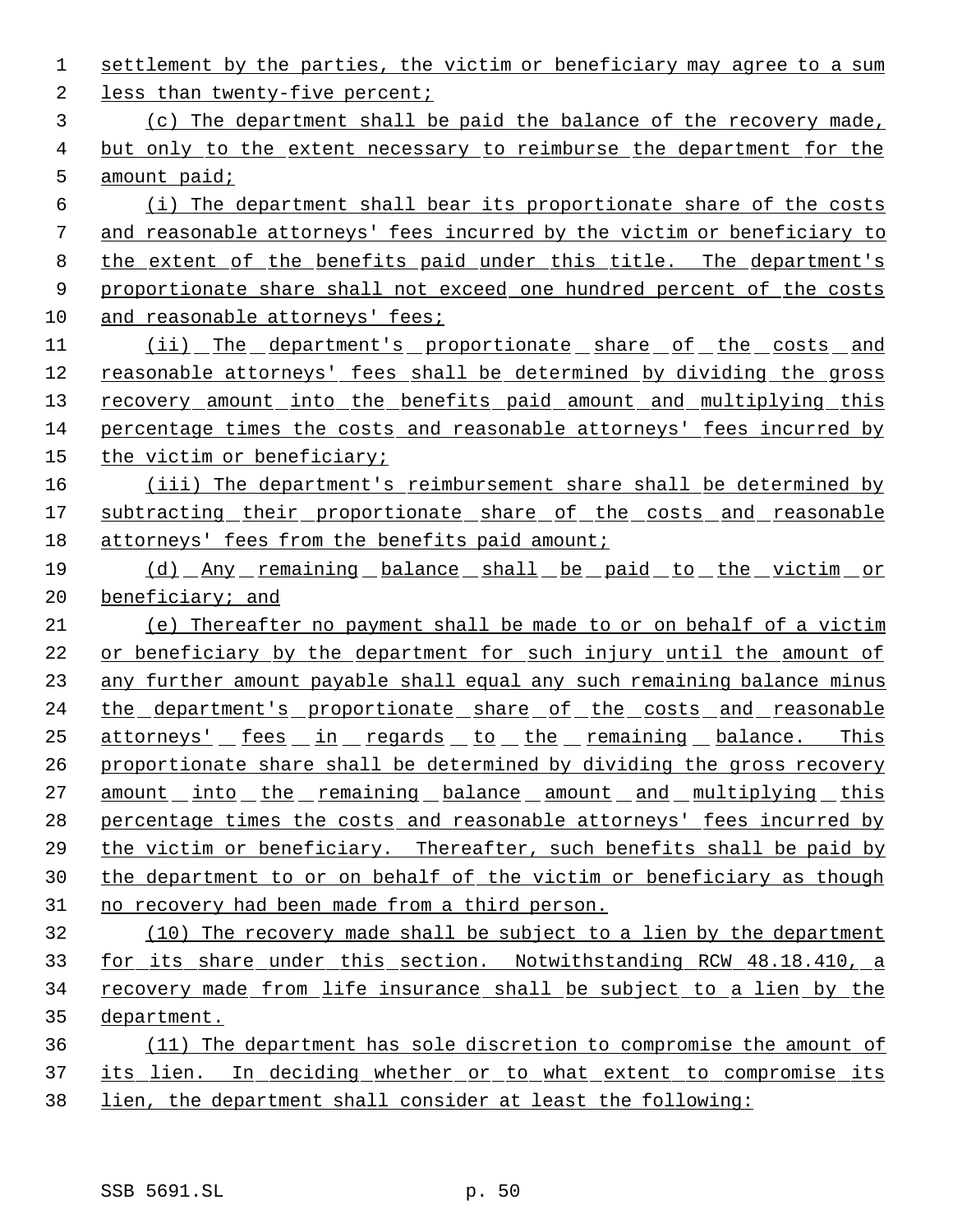(a) The likelihood of collection of the award or settlement as may be affected by insurance coverage, solvency, or other factors relating to the third person; (b) Factual and legal issues of liability as between the victim or 5 beneficiary and the third person. Such issues include but are not limited to possible contributory negligence and novel theories of liability; and (c) Problems of proof faced in obtaining the award or settlement. 9 (12) It shall be the duty of the person to whom any recovery is paid before distribution under this section to advise the department of 11 the fact and amount of such recovery, the costs and reasonable 12 attorneys' fees associated with the recovery, and to distribute the recovery in compliance with this section. (13) The distribution of any recovery made by award or settlement 15 of the third party action shall be confirmed by department order, 16 served by electronic, registered or certified mail, and shall be subject to chapter 51.52 RCW. In the event the order of distribution becomes final under chapter 51.52 RCW, the director or the director's designee may file with the clerk of any county within the state a 20 warrant in the amount of the sum representing the unpaid lien plus interest accruing from the date the order became final. The clerk of the county in which the warrant is filed shall immediately designate a superior court cause number for such warrant and the clerk shall cause to be entered in the judgment docket under the superior court cause number assigned to the warrant, the name of such victim or beneficiary mentioned in the warrant, the amount of the unpaid lien plus interest 27 accrued and the date when the warrant was filed. The amount of such warrant as docketed shall become a lien upon the title to and interest in all real and personal property of the victim or beneficiary against whom the warrant is issued, the same as a judgment in a civil case 31 docketed in the office of such clerk. The sheriff shall then proceed in the same manner and with like effect as prescribed by law with respect to execution or other process issued against rights or property upon judgment in the superior court. Such warrant so docketed shall be sufficient to support the issuance of writs of garnishment in favor of the department in the manner provided by law in the case of judgment, 37 wholly or partially unsatisfied. The clerk of the court shall be entitled to a filing fee under RCW 36.18.012(10), which shall be added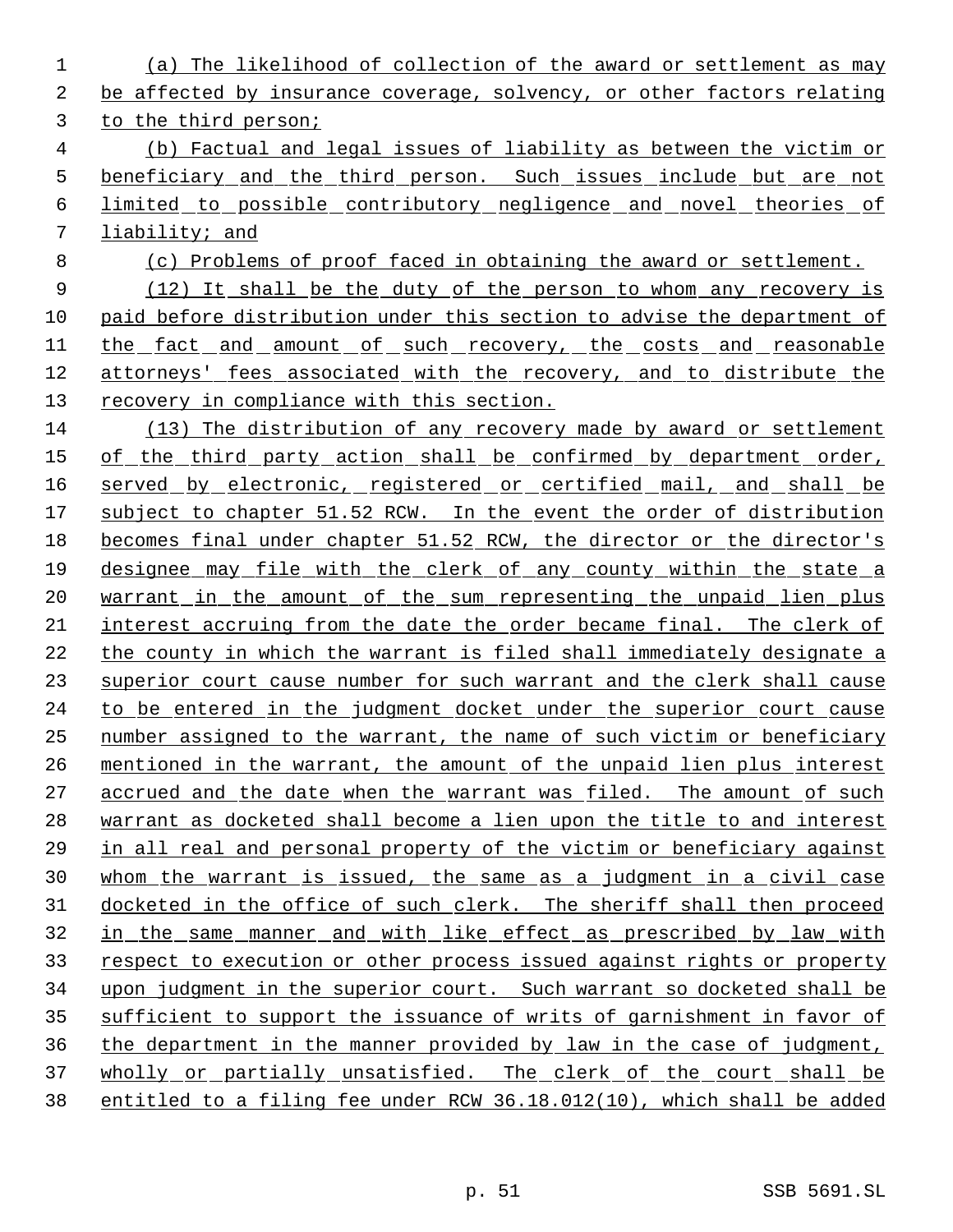1 to the amount of the warrant. A copy of such warrant shall be mailed to the victim or beneficiary within three days of filing with the clerk.

 (14) The director, or the director's designee, may issue to any person, firm, corporation, municipal corporation, political subdivision of the state, public corporation, or agency of the state, a notice and order to withhold and deliver property of any kind if he or she has reason to believe that there is in the possession of such person, firm, 9 corporation, municipal corporation, political subdivision of the state, public corporation, or agency of the state, property which is due, 11 owing, or belonging to any victim or beneficiary upon whom a warrant has been served by the department for payments due to the crime 13 victims' compensation program. The notice and order to withhold and deliver shall be served by the sheriff of the county or by the sheriff's deputy; by certified mail, return receipt requested; or by 16 any authorized representatives of the director. Any person, firm, corporation, municipal corporation, political subdivision of the state, public corporation, or agency of the state upon whom service has been made shall answer the notice within twenty days exclusive of the day of service, under oath and in writing, and shall make true answers to the matters inquired of in the notice and order to withhold and deliver. In the event there is in the possession of the party named and served with such notice and order, any property which may be subject to the claim of the department, such property shall be delivered forthwith to the director or the director's authorized representative upon demand. If the party served and named in the notice and order fails to answer the notice and order within the time prescribed in this section, the 28 court may, after the time to answer such order has expired, render judgment by default against the party named in the notice for the full amount claimed by the director in the notice together with costs. In the event that a notice to withhold and deliver is served upon an employer and the property found to be subject thereto is wages, the employer may assert in the answer to all exemptions provided for by chapter 6.27 RCW to which the wage earner may be entitled.

 (15) The department may require the victim or beneficiary to exercise the right of election under this chapter by serving a written demand by electronic mail, registered mail, certified mail, or personal service on the victim or beneficiary.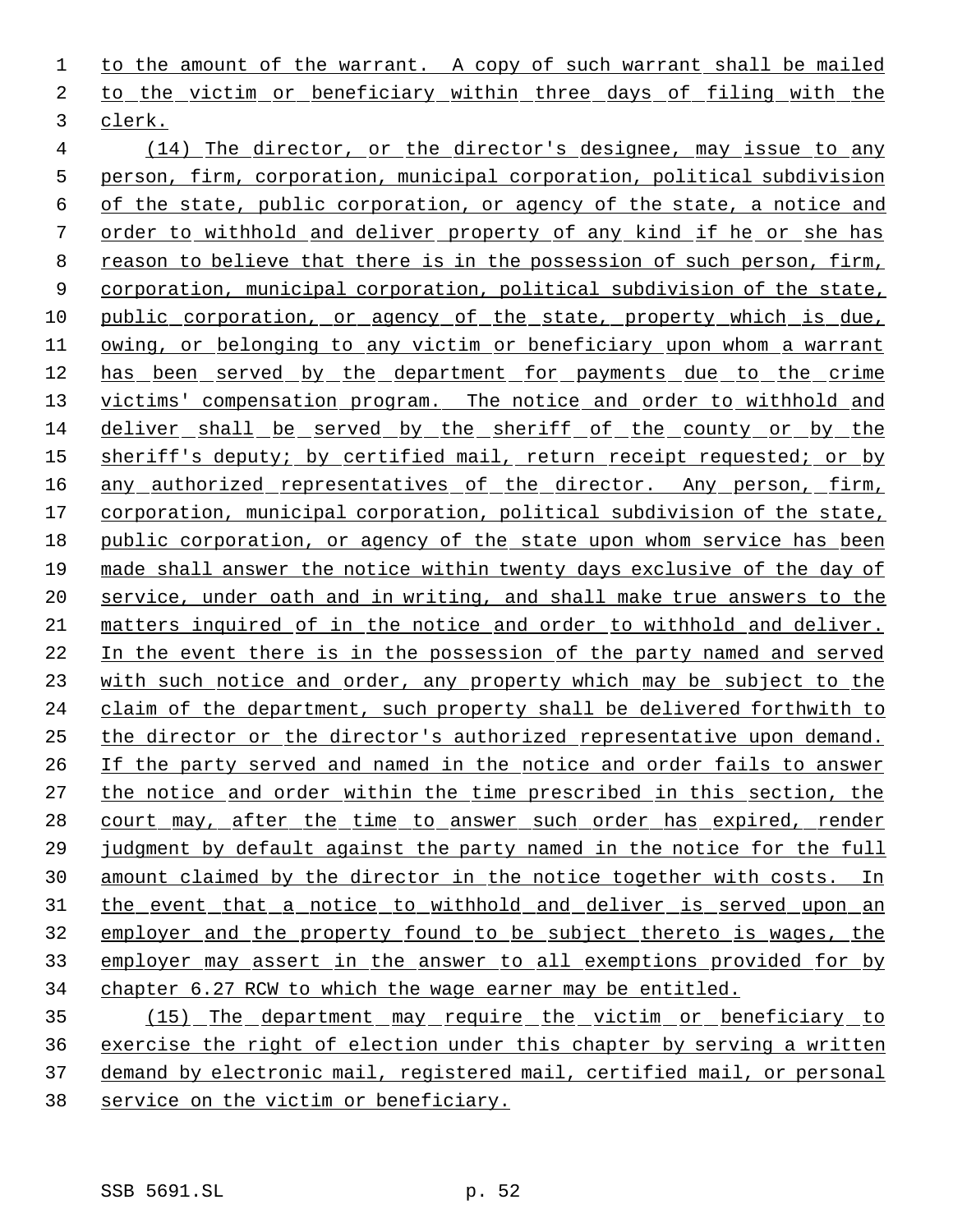(16) Unless an election is made within sixty days of the receipt of the demand, and unless an action is instituted or settled within the time granted by the department, the victim or beneficiary is deemed to have assigned the action to the department. The department shall allow the victim or beneficiary at least ninety days from the election to institute or settle the action. When a beneficiary is a minor child the demand shall be served upon the legal custodian or guardian of such beneficiary.

9 (17) If an action which has been filed is not diligently prosecuted, the department may petition the court in which the action 11 is pending for an order assigning the cause of action to the 12 department. Upon a sufficient showing of a lack of diligent 13 prosecution the court in its discretion may issue the order.

 (18) If the department has taken an assignment of the third party cause of action under subsection (16) of this section, the victim or 16 beneficiary may, at the discretion of the department, exercise a right of reelection and assume the cause of action subject to reimbursement of litigation expenses incurred by the department.

 (19) If the victim or beneficiary elects to seek damages from the 20 third person, notice of the election must be given to the department. The notice shall be by registered mail, certified mail, or personal 22 service. If an action is filed by the victim or beneficiary, a copy of the complaint must be sent by registered mail to the department.

 (20) A return showing service of the notice on the department shall be filed with the court but shall not be part of the record except as 26 necessary to give notice to the defendant of the lien imposed by subsection (10) of this section.

28 (21) Any compromise or settlement of the third party cause of action by the victim or beneficiary which results in less than the entitlement under this title is void unless made with the written 31 approval of the department. For the purposes of this chapter, "entitlement" means benefits and compensation paid and estimated by the department to be paid in the future.

 (22) If a compromise or settlement is void because of subsection 35 (21) of this section, the department may petition the court in which the action was filed for an order assigning the cause of action to the 37 department. If an action has not been filed, the department may proceed as provided in chapter 7.24 RCW.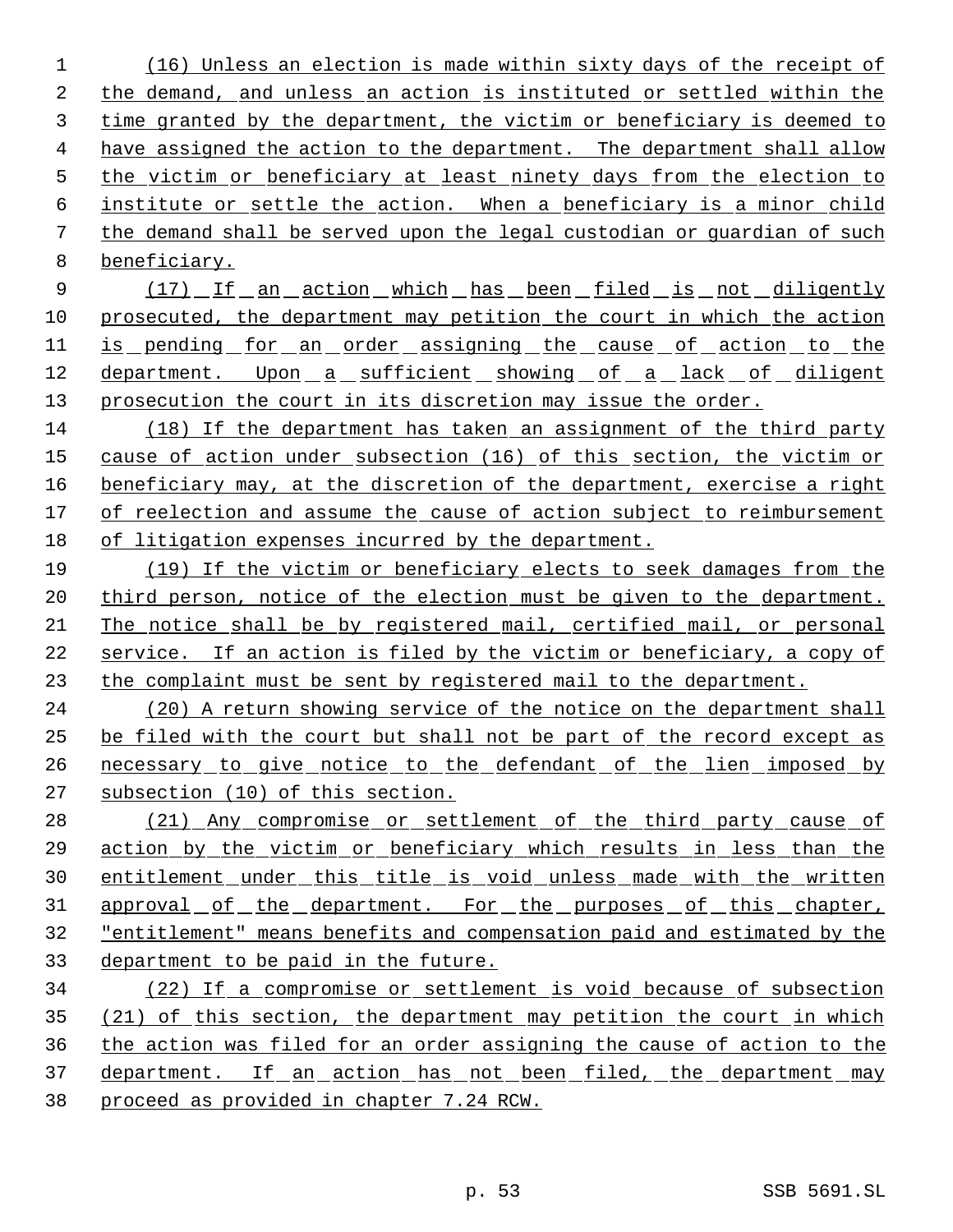1 (23) The fact that the victim or beneficiary is entitled to 2 compensation under this title shall not be pleaded or admissible in evidence in any third-party action under this chapter. Any challenge 4 of the right to bring such action shall be made by supplemental pleadings only and shall be decided by the court as a matter of law.

 (24) Actions against third persons that are assigned by the 7 claimant to the department, voluntarily or by operation of law in accordance with this chapter, may be prosecuted by special assistant 9 attorneys general.

 (25) The attorney general shall select special assistant attorneys general from a list compiled by the department and the Washington state 12 bar association. The attorney general, in conjunction with the 13 department and the Washington state bar association, shall adopt rules and regulations outlining the criteria and the procedure by which 15 private attorneys may have their names placed on the list of attorneys available for appointment as special assistant attorneys general to 17 litigate third-party actions under subsection (24) of this section.

 (26) The 1980 amendments to this section apply only to injuries which occur on or after April 1, 1980.

### **VIII. MISCELLANEOUS**

 NEW SECTION. **Sec. 801.** RCW 7.68.100 (Physicians' reporting) and 1973 1st ex.s. c 122 s 10 are each repealed.

 NEW SECTION. **Sec. 802.** This act applies retroactively for claims of victims of criminal acts that occurred on or after July 1, 1981, in which a closing order has not been issued or become final and binding as of July 1, 2011, except that victims receiving time loss or loss of support on or before July 1, 2011, may continue to receive time loss at the rate established prior to July 1, 2011. Aggravation applications filed by crime victims who had claims prior to July 1, 2011, will be adjudicated under the laws in effect on or after the effective date of this section. This act does not affect the retroactive application of chapter 122, Laws of 2010.

NEW SECTION. **Sec. 803.** Sections 201 through 205, 302 through 307,